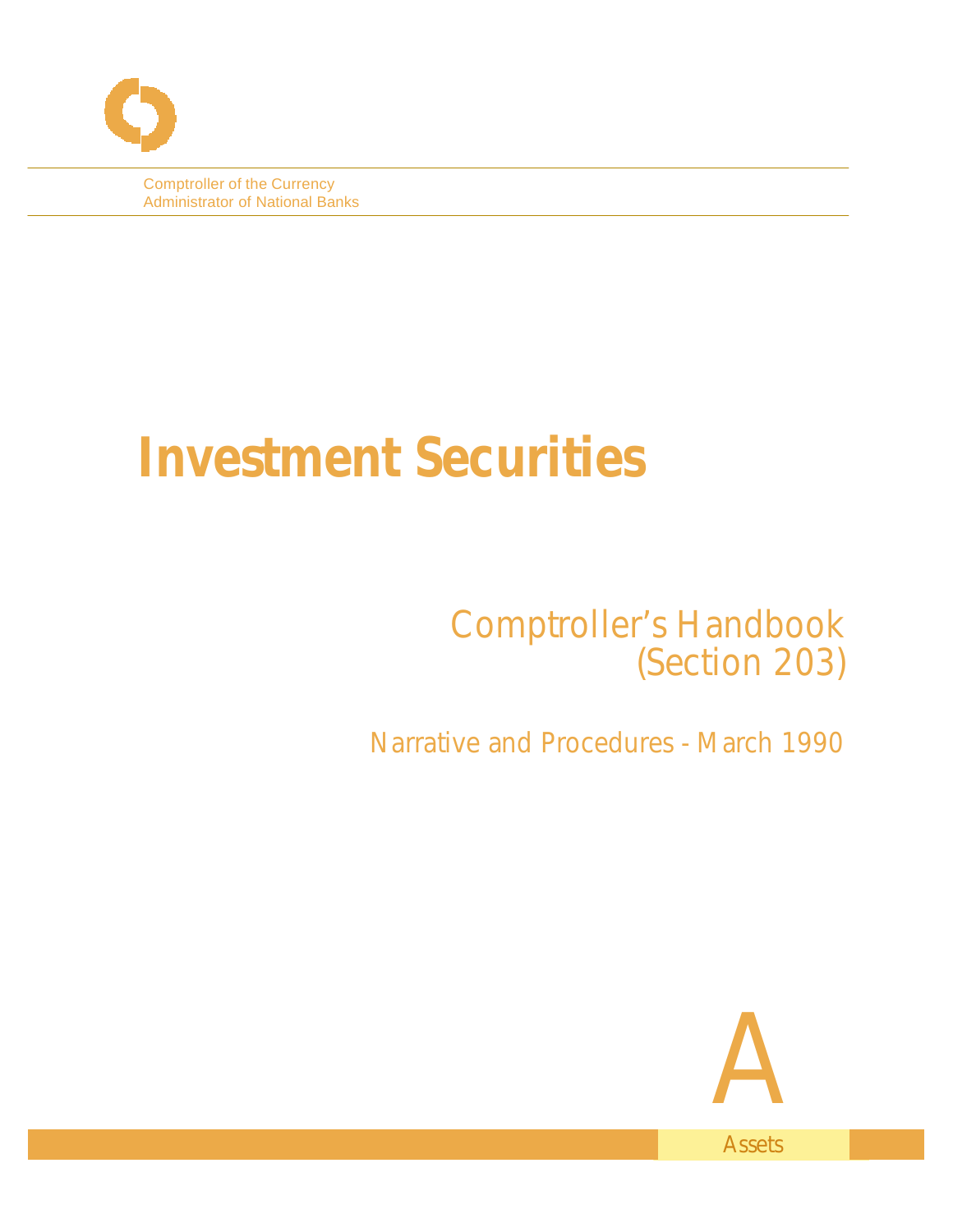| <b>Introduction</b>                                         |    |  |
|-------------------------------------------------------------|----|--|
| Limitations and Restrictions on National Banks' Holdings    | 2  |  |
| Investment Policy                                           | 8  |  |
| Open Contractual Commitments to Purchase or Sell Securities | 15 |  |
| Unsuitable Investment Portfolio Practices                   | 23 |  |
| Securities Lending                                          | 36 |  |
| Government Securities Act Requirements                      | 37 |  |
| International Division Investments                          | 41 |  |
|                                                             |    |  |
| <b>Examination Procedures</b>                               | 45 |  |
| <b>Internal Control Questionnaire</b>                       |    |  |
|                                                             | 65 |  |
| <b>Verification Procedures</b>                              |    |  |
|                                                             |    |  |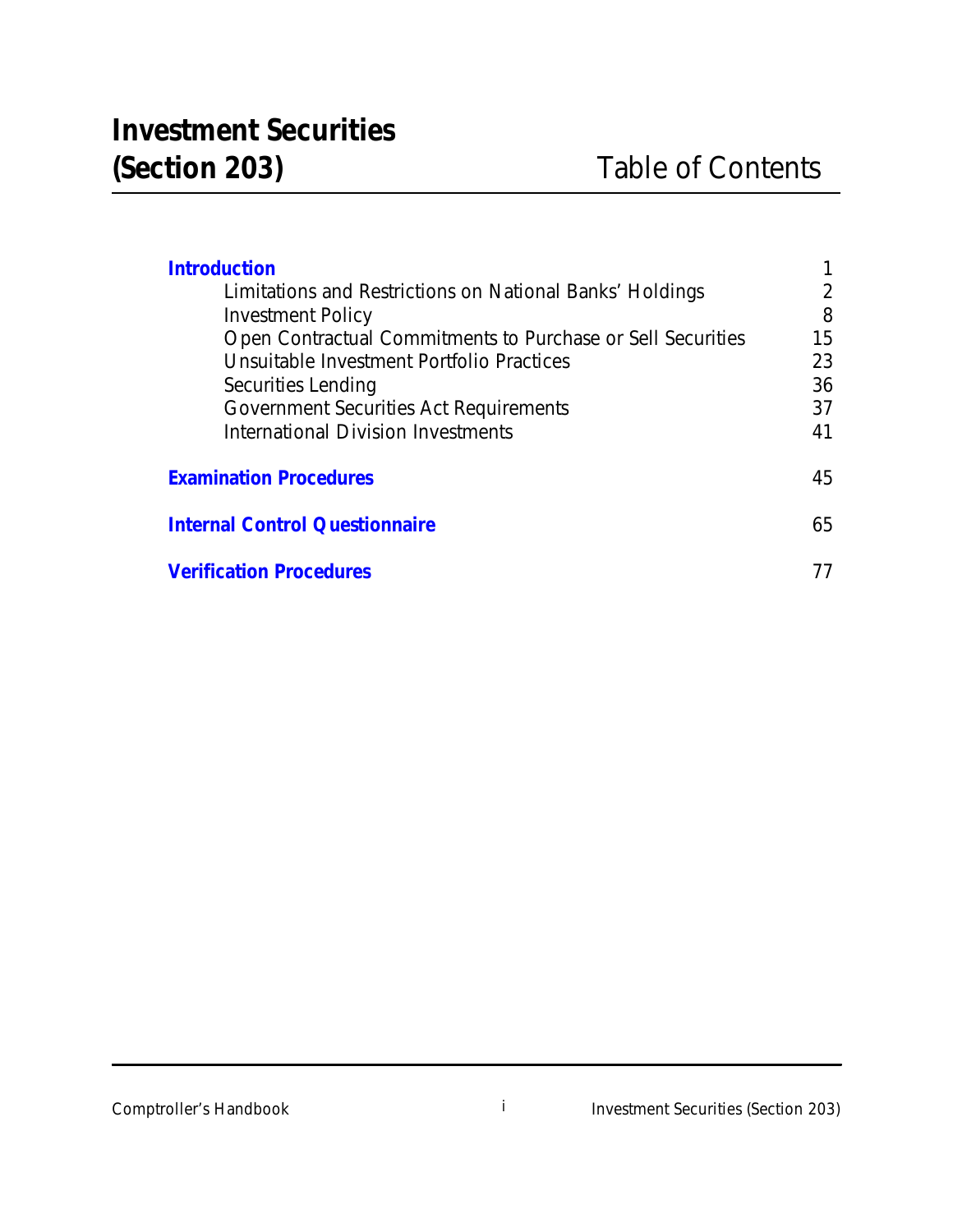<span id="page-2-0"></span>This section discusses money market investments and securities purchased by the bank for its own account. Securities purchased primarily for resale to customers, i.e., trading account securities, are discussed in a separate section of this handbook.

The term "money market" generally refers to the markets for short- term credit instruments, such as commercial paper, bankers' acceptances, negotiable certificates of deposit, repurchase agreements, and federal funds. Although not carried in the investment account, such instruments generally are handled by the investment officer. The highly liquid nature of such investments allows the bank to employ temporarily idle funds in interest bearing assets that usually can be converted quickly into cash. The speed of conversion, however, depends on the quality of the investment. Quality can be monitored through credit analysis, emphasizing a review of current financial information, the use of specializing rating services, and frequent collateral valuation. Since money market transactions generally involve a large volume of funds, deficiencies in credit or administrative policies can quickly result in serious problems. The investment policy should include limitations on authority of personnel, restrictions regarding asset type, and amount and established credit standards. Compliance with policy guidelines should be assured through adequate internal controls, audit coverage, and internal supervisory review.

Investment securities, representing obligations purchased for the bank's own account, may include United States government obligations; various Federal agency bonds; state, county, and municipal issues, special revenue bonds; industrial revenue bonds; and certain corporate debt securities. Securities included in the investment account should provide a reasonable rate of return commensurate with safety, which must take precedence. Investment considerations should come into play only after provision for all cash needs and reasonable loan demands have been met. Accordingly, an investment account should contain some securities that may be quickly converted into cash by immediate sale or by bonds maturing. Hence, liquidity and marketability are of the utmost importance. A bond is a liquid asset if its maturity is short and if there is assurance that it will be paid at maturity. It is marketable if it may be sold quickly at a price commensurate with its yield and quality. The highest quality bonds have those two desirable qualities.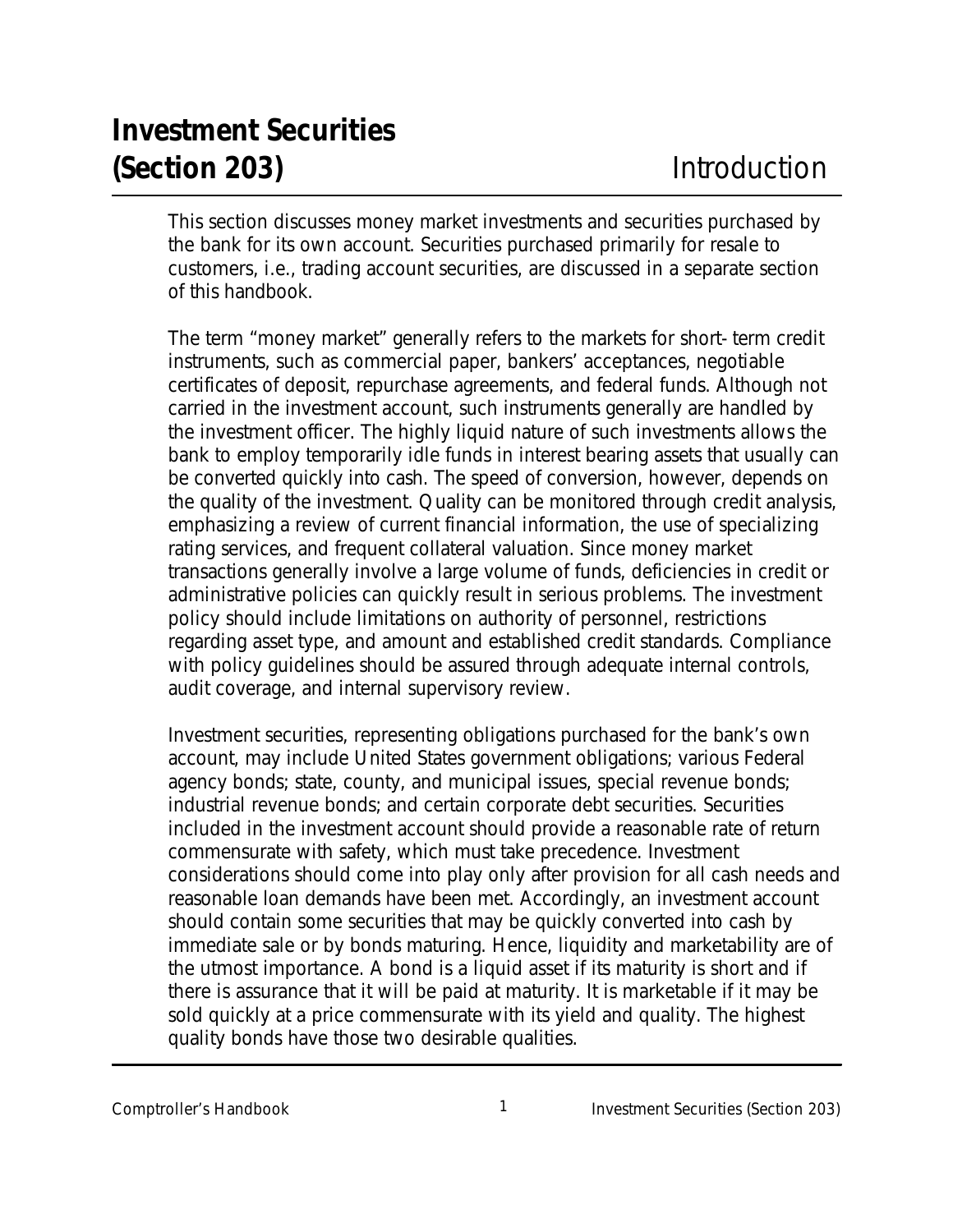Investments, like loans, are extensions of credit involving risks that carry commensurate rewards. However, risks in the investment portfolio should be minimized to ensure that liquidity and marketability are maintained. Bank management must recognize that the investment account is primarily a secondary reserve for liquidity rather than a vehicle to generate speculative profits. Speculation in marginal securities to generate more favorable yields is an unsound banking practice.

Occasionally, examiners will have difficulty distinguishing between a loan and a security. Loans result from direct negotiations between a borrower and a lender. A bank will refuse to grant a loan unless the borrower agrees to its terms. A security, on the other hand, is usually acquired through a third party, a broker or dealer in securities. Most securities have standardized terms that can be compared to the terms of other market offerings. Because the terms of most loans do not lend themselves to such comparison, the average investor may not accept the terms of the lending arrangement. Thus, an individual loan cannot be regarded as a readily marketable security.

#### **Limitations and Restrictions on National Banks' Holdings**

National banks are governed in their security investments by the seventh paragraph of 12 USC 24 and by the investment securities regulation of the Comptroller of the Currency (12 CFR 1). The investment securities regulation defines investment securities; political subdivision; general obligation; and Type I, II, and III securities, and establishes limitations on the bank's investment in those securities. The law, 12 USC 24, requires that for a security to qualify as an investment security, it be marketable and not predominantly speculative.

For its own account, a bank may purchase Type I securities, which are obligations of the U.S. government or its agencies and general obligations of states and political subdivisions (see 12 USC 24(7)), subject to no limitations, other than the exercise of prudent banking judgment. The purchase of Type II and III securities (see 12 CFR 1.3(d) and (e)) is limited to 10 percent of capital and surplus for each obligor when the purchase is based on adequate evidence of the maker's ability to perform. That limitation is reduced to 5 percent of capital and surplus for all obligors in the aggregate where the purchase judgment is predicated on "reliable estimates." The term "reliable estimates"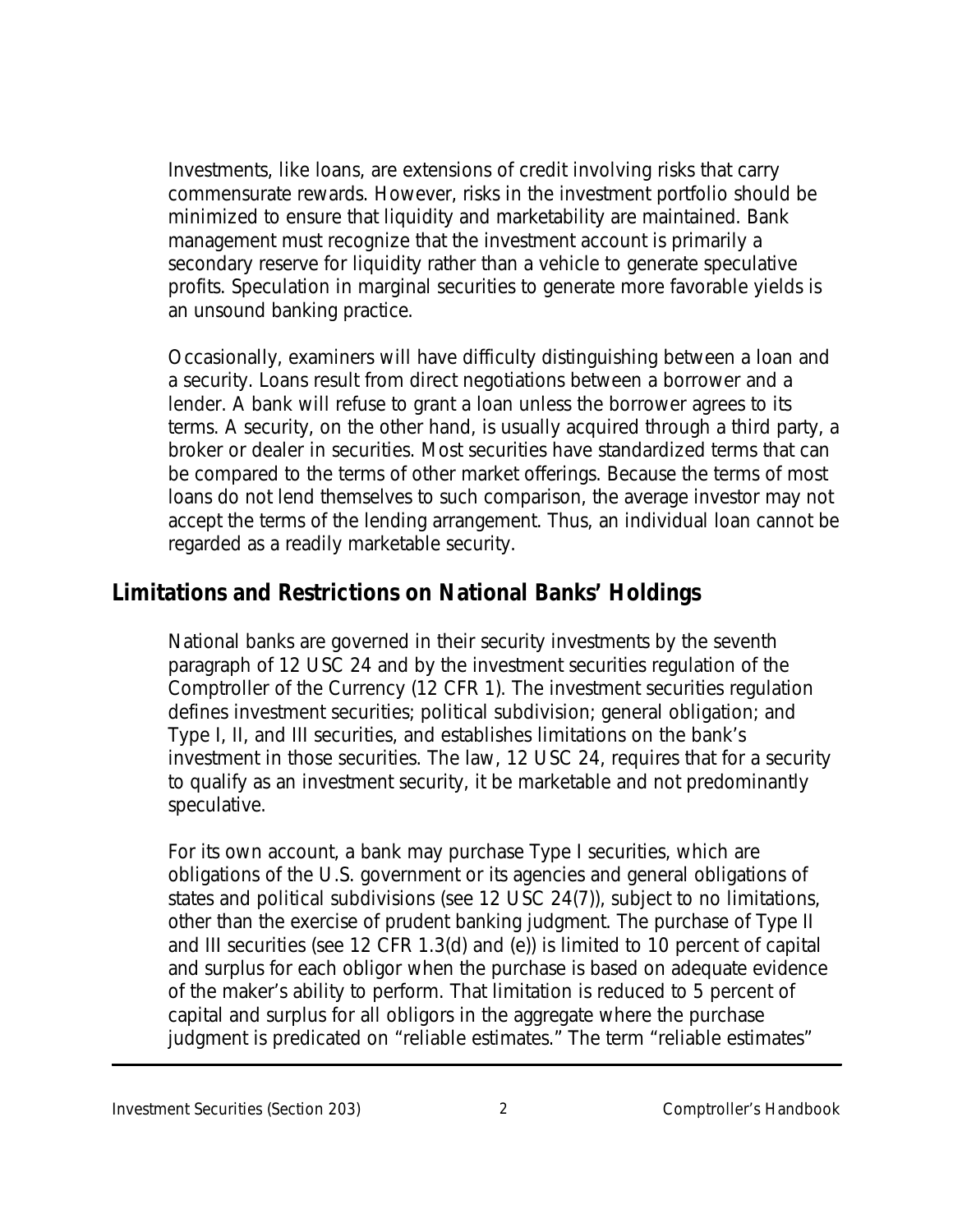refers to projections of income and debt service requirements or conditional ratings when factual credit information is not available and when the obligor does not have a record of performance. Securities purchased subject to the 5 percent limitation may, in fact, become eligible for the 10 percent limitation once a satisfactory financial record has been established. There are additional limitations on specific securities ruled eligible for investment by the OCC that are detailed in 12 CFR 1.3. The par value, not the book value or purchase price, of the security is the basis for computing the limitations. However, the limitations do not apply to securities acquired through debts previously contracted.

When a bank purchases an investment security that is convertible into stock or has stock purchase warrants attached, entries must be made by the bank at the time of the purchase to write down the cost of the security to an amount representing the investment value of the security exclusive of the conversion feature or the attached stock purchase warrants. The purchase of securities convertible into stock at the option of the issuer is prohibited (12 CFR 1.10).

#### Mortgage Backed Securities

Most mortgage backed securities (MBS) pass-through obligations are issued by or obligations of GNMA, FNMA, or FHLMC. Accordingly, banks may invest in them in unlimited amounts.

The Secondary Mortgage Market Enhancement Act of 1984 (SMMEA) amended 12 USC 24(7) and allows national banks to purchase and hold "mortgage related securities" without any statutory limitation. Collateralized Mortgage Obligations (CMO's) and Real Estate Mortgage Investment Conduits (REMIC's) are "mortgage related securities" for the purposes of SMMEA if they are offered and sold pursuant to Section 4 (5) of the Securities Act of 1933 (15 USC 77d(5)); or are mortgage related securities as that term is defined in Section 3(a) (41) of the Securities Exchange Act of 1934 (15 USC 78c(a) (41)).

Information as to when a "mortgage related security" is covered by SMMEA is usually found in the security's prospectus or offering circular. Look in the index of the prospectus under SMMEA or legal matters. A privately issued MBS that is not fully collateralized by U.S. government or Federal agency obligations must be supported by a credible opinion that it is covered by SMMEA. In the absence of such an opinion, this type of security may be subject to a Type III investment limit or, depending upon the facts, considered ineligible for national bank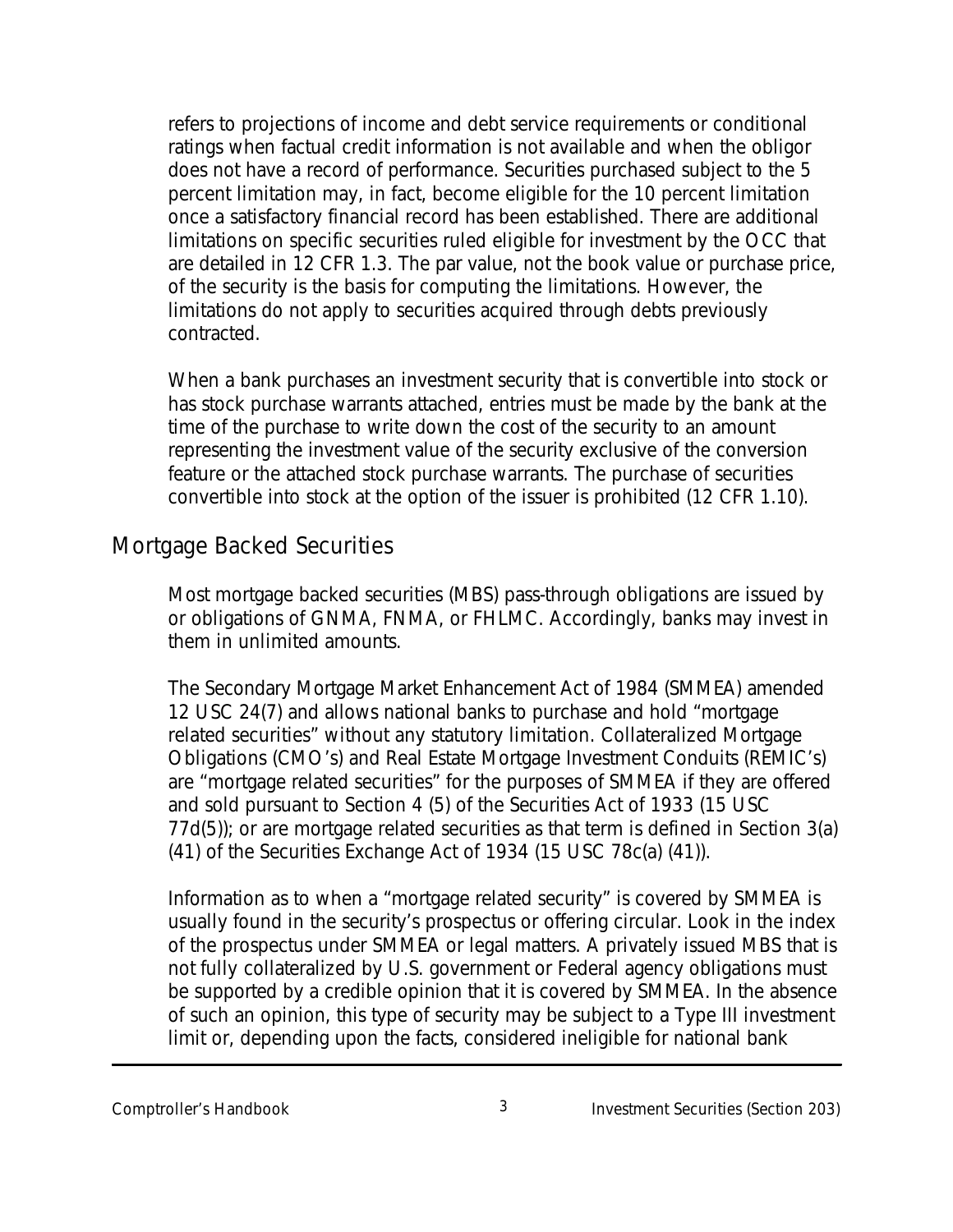investment. Interest Only (IOs) portions and Residual interests in any of the above listed securities are not unconditional obligations of the issuer, and, accordingly, these derivative products are not eligible for the same holding limitations.

#### Private Placements

The absence of a public market for securities which are "privately placed" makes them ineligible as investments for national bank investment portfolios. Refer to handbook section 411 for a more complete discussion of private placements.

#### Mutual Funds and Investment Companies

A national bank may purchase for its own account without limitation shares of investment companies as long as the portfolios of such companies consist solely of obligations that are eligible for purchase without limitation by national banks for their own account pursuant to the provisions of paragraph Seventh of 12 USC 24. Shares of investment companies whose portfolios contain investments subject to the limits of 12 USC 24 or 84 may only be held in an amount not to exceed 10 percent of capital and surplus. That is, a bank may invest only an amount not to exceed 10 percent of its capital and surplus in each such investment company. Also, to be eligible for national bank investment, the investment company must be registered with the Securities and Exchange Commission under the Investment Company Act of 1940 and Securities Act of 1933 or be a privately offered fund sponsored by an affiliated commercial bank. This can be determined by a review of the fund's prospectus.

Banks that invest in such investment companies must be aware of the possibility that a bank may violate the 10 percent limitation because of the cumulative holdings of a particular security in the portfolios of more than one investment company or in combination with the bank's direct holdings. Accordingly, a bank that has invested in shares of more than one investment company must determine that its pro rata share of any security in the fund portfolio subject to the 10 percent limitation does not exceed it by being combined with the bank's pro rata share of that security held by all other funds in which the bank has invested and with the Bank's own direct investment portfolio holdings. Therefore, the holdings of investment companies whose shares are held by the bank must be reviewed quarterly.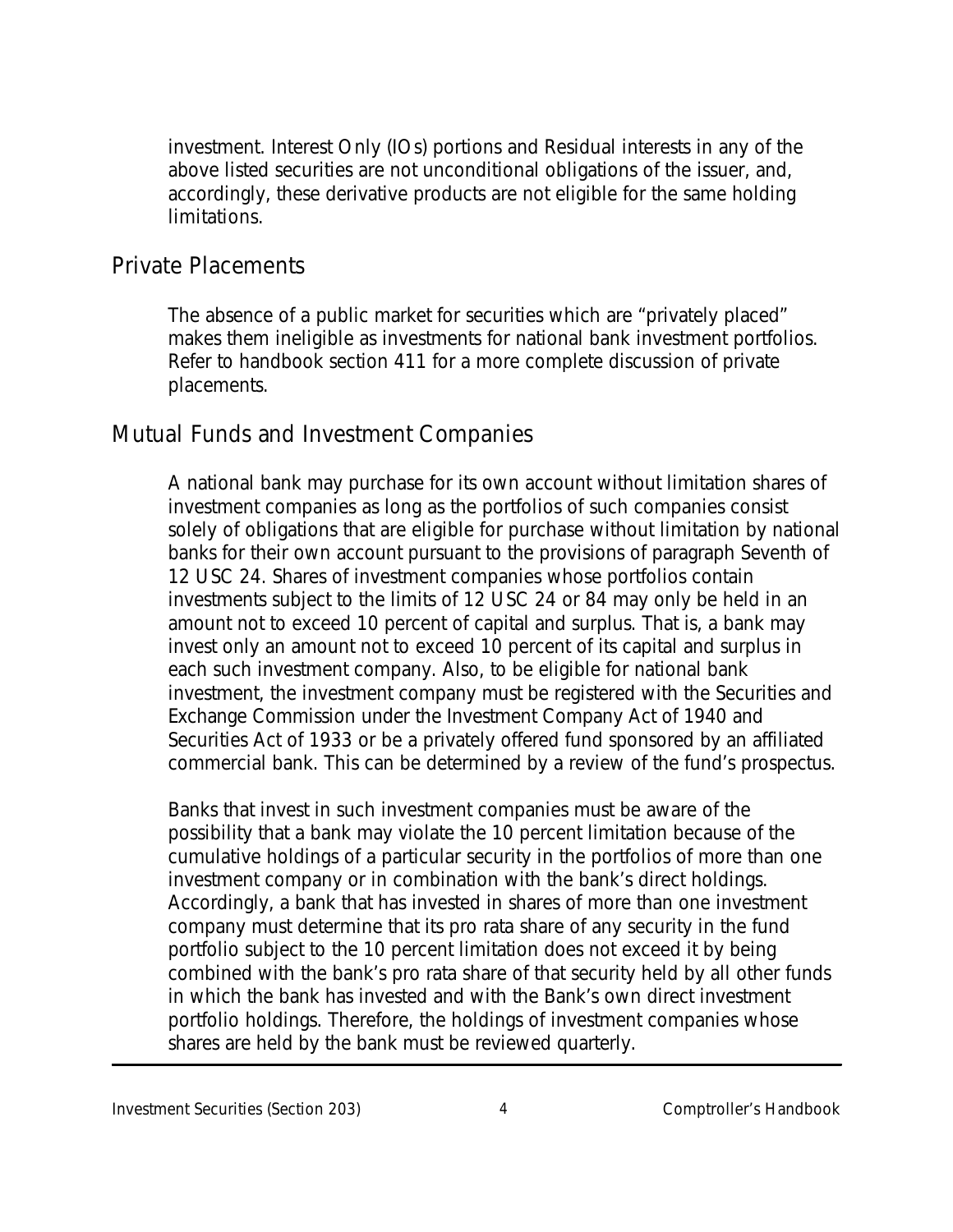The bank's investment policy as formally approved by its board of directors should: (1) provide specifically for such investments; (2) require that for initial investments in specific investment companies prior approval of the board of directors be obtained and recorded in the official board minutes; and (3) ensure that procedures, standards, and controls for managing such investments are implemented prior to making the investment.

A bank's investment in shares of investment companies that use futures, forward placement and options contracts, repurchase agreements, and securities lending arrangements as part of their portfolio management strategies is permitted, provided that those instruments would be considered acceptable for use in a national bank's own investment portfolio.

In addition to considering the types of instruments used for each investment company and applicable investment limits, national bank portfolio managers should weigh the practical liquidity of holdings of investment company shares. Mutual Funds Shares and Unit Investment Trust (UIT) units are much less marketable generally than many types of "investment securities," particularly U.S. government and federal agency issues. Indeed, certain investment company fee structures, such as "deferred contingency" fees (declining rear-end load fees), may actually impede marketability. Most municipal authorities will not accept mutual fund shares as collateral for pledge against uninsured public deposits or for other pledging purposes. Units of closed-end tax exempt UITs may present particular liquidity problems because they may not be readily redeemable nor have a secondary market.

Generally Accepted Accounting Principles and the instructions for the quarterly Reports of Condition require that bank holdings of investment company shares be reported at the lower of the aggregate cost or market value. The market value of "open-end" investment company shares reported should be based on net asset value rather than offering price; shares in "closed-end" investment companies should be marked to the bid price. In no case should the carrying value of investment company holdings be increased above their aggregate cost as a result of net unrealized gains. Net unrealized losses on marketable equity securities and subsequent recoveries of those losses should be excluded from the income statement and be reported instead (reduced by the applicable income tax effect) as an adjustment to "Undivided Profits and Capital Reserves." A loss other than a temporary one on an individual investment held by the fund should be changed to noninterest expense on the income statement.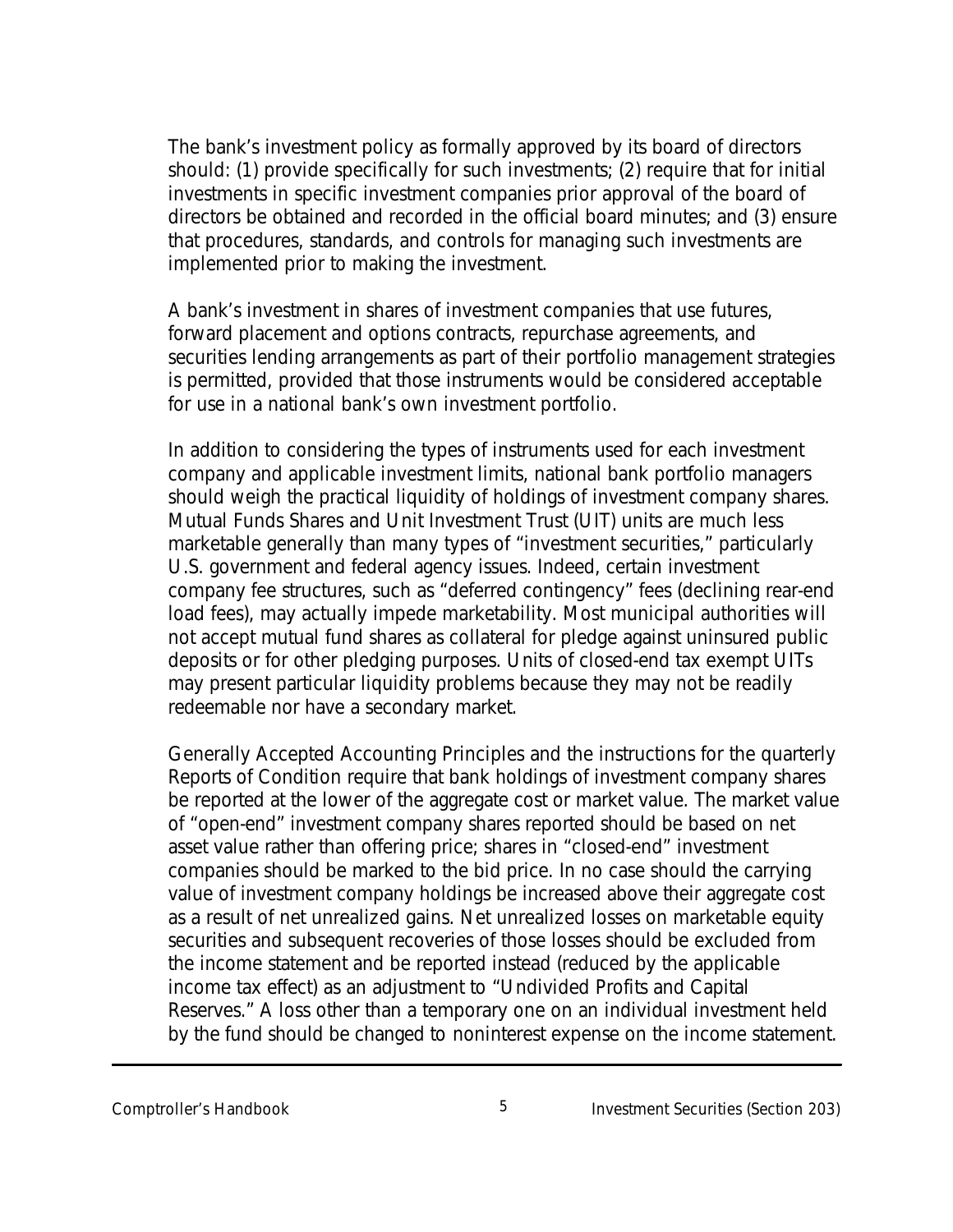As part of the market value determination, mutual funds sales fees, both "frontend load" and "deferred contingency," must be deducted to reflect more accurately the current value of fund shares. Consequently, unless the market value of such shares increases sufficiently to offset those fees, their amount must be reflected at the end of the first reporting period as unrealized losses and charged against "Undivided Profits and Capital Reserves."

Generally, banks are prohibited from investing in stocks. However, detailed below are a number of exceptions to that rule:

#### **Permitted Stock Holdings by National Banks**

| Type of stock                                                                                                             | Authorizing statute and limitation                                                                                                                                                                                                                    |
|---------------------------------------------------------------------------------------------------------------------------|-------------------------------------------------------------------------------------------------------------------------------------------------------------------------------------------------------------------------------------------------------|
| Federal Reserve Bank                                                                                                      | 12 USC 282-Subscription must equal 6 percent of the<br>bank's capital and surplus, 3 percent paid in. (Regulation I,<br>Federal Reserve Board; 12 CFR 209)                                                                                            |
| Safe deposit corporation                                                                                                  | 12 USC 24-15 percent of capital and surplus.                                                                                                                                                                                                          |
| Corporation holding bank premises                                                                                         | 12 USC 371(d)-100 percent of capital.<br>Limitation includes total direct and indirect investment in<br>bank premises in any form. Maximum limitation may be<br>exceeded with permission of the District Deputy Comptroller<br>(12 CFR 7.3100).       |
| Small business investment company                                                                                         | 15 USC 682(b)-5 percent of capital and surplus.<br>After January 10, 1968, national banks are prohibited from<br>acquiring shares of such a corporation if, upon making the<br>acquisition:<br>• The aggregate amount of shares in small business     |
|                                                                                                                           | investment companies then held by the bank would exceed<br>5 percent of its capital and surplus.                                                                                                                                                      |
| Banking service corporation                                                                                               | 12 USC 1861 and 1862-10 percent of capital and surplus.<br>Limitation includes total direct and indirect investment in<br>any form. Also, corporation must be owned by one or more<br>banks.                                                          |
| Foreign banking corporation                                                                                               | 12 USC 601 and 618-10 percent of capital and surplus with<br>the provision that capital and surplus must be \$1 million or<br>more.                                                                                                                   |
| Corporation authorized under<br>Title IX of the Housing and Urban<br>Development Act of 1968<br>(amendments not included) | 12 USC 1718(f)-No limit.                                                                                                                                                                                                                              |
| Federal National Mortgage Association                                                                                     | 12 USC 1718(f)-No limit.                                                                                                                                                                                                                              |
| Bank's own stock                                                                                                          | 12 USC 83-Shares of the bank's own stock may not be<br>acquired or taken as security for loans, except as necessary to<br>prevent loss from a debt previously contracted in good faith.<br>Stock, so acquired, must be disposed of within 6 months of |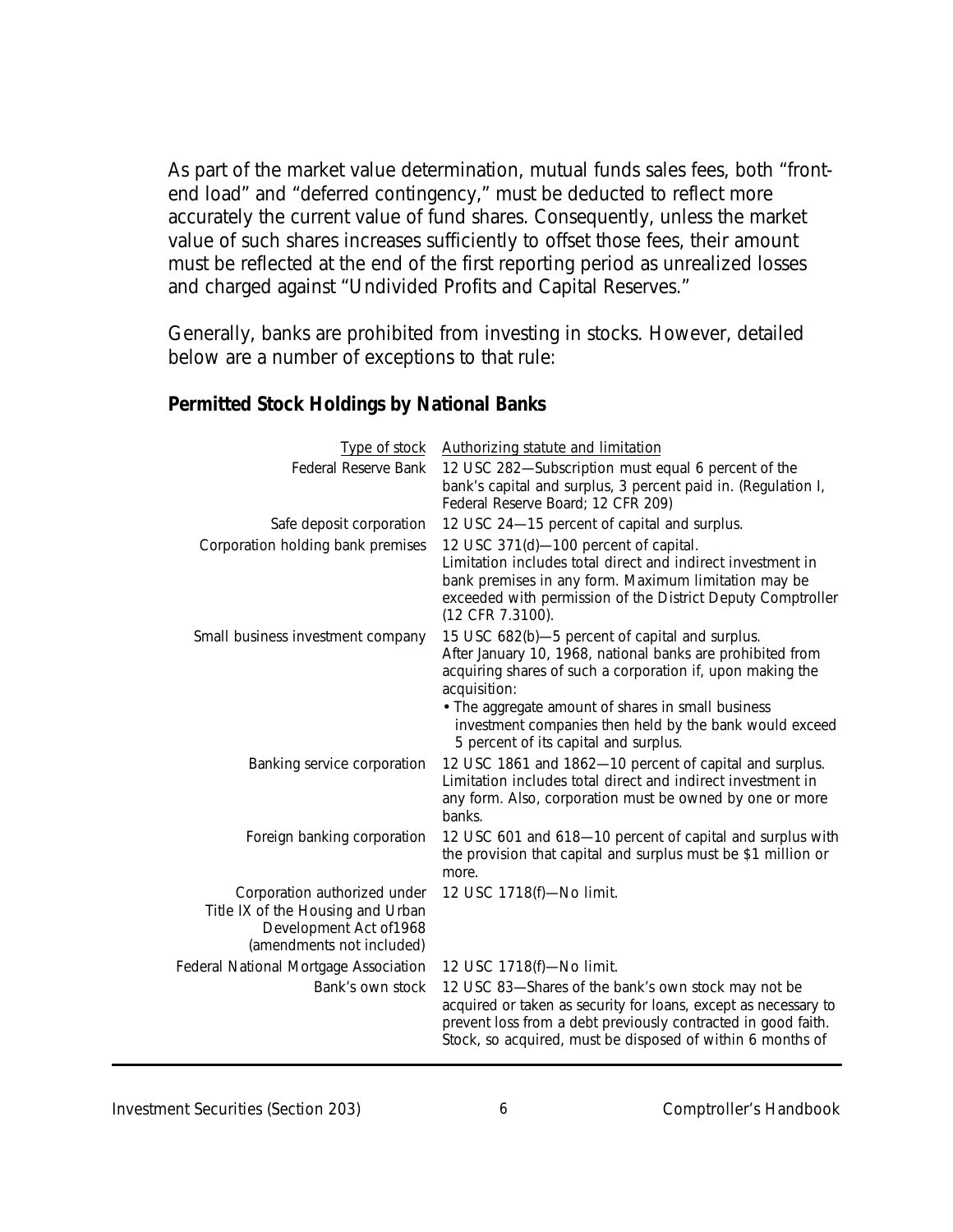| Type of stock                                                                                        | Authorizing statute and limitation<br>the date of acquisition.                                                                                                                                                                                                                                                                                                                                                                                                                                                                                                                       |
|------------------------------------------------------------------------------------------------------|--------------------------------------------------------------------------------------------------------------------------------------------------------------------------------------------------------------------------------------------------------------------------------------------------------------------------------------------------------------------------------------------------------------------------------------------------------------------------------------------------------------------------------------------------------------------------------------|
| Corporate Stock acquired through<br>debts previously contracted<br>(DPC) transaction.                | Case law has established that stock of any corporation may<br>be acquired to prevent loss from a debt previously contracted<br>in good faith. However, if the stock is not disposed of within<br>a reasonable time period, it loses its status as a DPC<br>transaction and becomes a prohibited holding under 12 USC<br>24(7). The maximum time such stock can be retained<br>generally is regarded to be 5 years. The maximum time limit<br>for stock of affiliates acquired through a DPC transaction,<br>and not held within the limitations of specific statutes, is 2<br>years. |
| Corporate stock acquired as a<br>dividend from a small business<br>investment company (SBIC)         | 12 CFR 7.7535-No limit.<br>Stock of any corporation may be acquired and retained, if<br>received as a dividend on SBIC stock.                                                                                                                                                                                                                                                                                                                                                                                                                                                        |
| Operating subsidiaries                                                                               | 12 CFR 7.10-No limit.<br>Stock of any operating subsidiary corporation, the functions<br>or activities of which are limited to those authorized to a<br>national bank, may be acquired and held without limitation,<br>provided that at least 80 percent of the voting stock of the<br>subsidiary is owned by the bank. The establishment of an<br>operating subsidiary requires the prior approval of the OCC<br>(12 CFR 7.7378 through 7.7380).                                                                                                                                    |
| <b>State Housing Corporation</b><br>incorporated in the state in which the<br>association is located | 12 USC 24-5 percent of its capital stock, paid in and<br>unimpaired plus 5 percent of its unimpaired surplus fund<br>when considered together with loans and commitments made<br>to the corporation.                                                                                                                                                                                                                                                                                                                                                                                 |
| Agricultural Credit Corporation                                                                      | 12 USC 24-20 percent of capital and surplus unless the<br>association owns over 80 percent.<br>No limit if association owns 80 percent or more.                                                                                                                                                                                                                                                                                                                                                                                                                                      |
| Government National<br>Mortgage Association                                                          | 12 USC 24-No limit.                                                                                                                                                                                                                                                                                                                                                                                                                                                                                                                                                                  |
| Student Loan Marketing<br>Association                                                                | 12 USC 24-No limit.                                                                                                                                                                                                                                                                                                                                                                                                                                                                                                                                                                  |
| Minibank Capital<br>Corporation                                                                      | 12 CFR 7.7480-2 percent of capital and surplus.<br>Aggregate investment in all such projects should not exceed 5<br>percent of capital and surplus.                                                                                                                                                                                                                                                                                                                                                                                                                                  |
| Charitable foundations                                                                               | 12 CFR 7.7445-Contribution in any one year not to exceed<br>income tax deduction.                                                                                                                                                                                                                                                                                                                                                                                                                                                                                                    |
| Community development corporation                                                                    | 12 CFR 7.7480-2 percent of capital and surplus. Aggregate<br>investments in such projects should not exceed 5 percent of<br>capital and surplus                                                                                                                                                                                                                                                                                                                                                                                                                                      |
| Bankers' banks                                                                                       | 12 USC 24-10 percent of capital stock and paid in and<br>unimpaired surplus. Bankers' bank must be insured by the<br>FDIC, owned exclusively by other banks, and engaged solely<br>in providing banking services to other banks and their<br>officers, directors, or employees. Ownership shall not result<br>in any bank acquiring more than 5 percent of any class of<br>voting securities of the bankers' bank.                                                                                                                                                                   |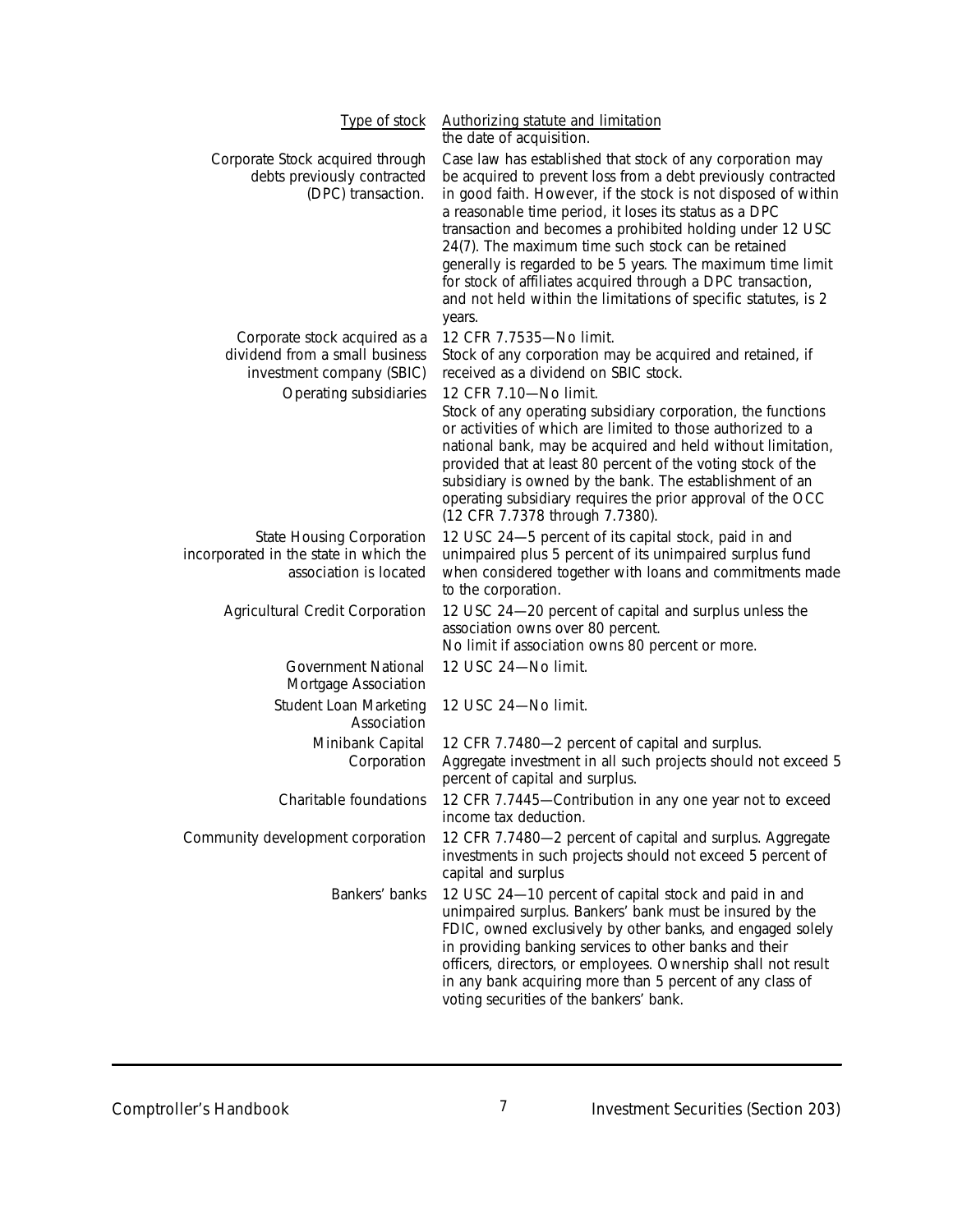#### **Investment Policy**

As provided in 12 USC 24(7), a bank's board of directors is responsible for supervising the bank's activities. Well-managed banks should have written policies that provide guidelines for the investment officer, investment committee, and those dealing in securities.

The basic objectives of a sound investment policy are the same for all banks, but the emphasis placed on each objective will vary according to the individual bank's needs. The basic objectives include:

- Minimizing risks.
- Generating a favorable return on investments without undue compromise of the other objectives.
- Providing for adequate liquidity.
- Meeting pledging requirements.

To insure that the directors do not delegate policy decisions, the investment policy must encompass more than a philosophical description of objectives.

The investment policy should include guidelines on the quality and quantity of each type of security to be held, with the stipulation that securities acquired will be eligible and in amounts conforming to the limitations prescribed by 12 USC 24(7) and 23 CFR 1. Credit quality is of major importance. United States government obligations are the highest quality credits and are the most readily marketable. Therefore, an adequate amount of such securities should be in the portfolio. They are "riskless" from a credit standpoint but are subject to price fluctuations because of changes in money market interest rates. Of course, long-term issues tend to fluctuate more widely than the shorter term ones.

Federal agency securities are the next highest in quality. For securities with identical maturities, the yield spread averages between 10 and 20 basis points above U.S. government bonds. Similar investments that currently enjoy wide acceptance in the banking community are U.S. government guaranteed public housing authority issues. New housing authority and public housing authority notes or bonds provide the investor with tax exempt income and a full faith and credit guaranty of the U.S. government.

Other tax exempt bonds enjoy varying levels of indirect U.S. government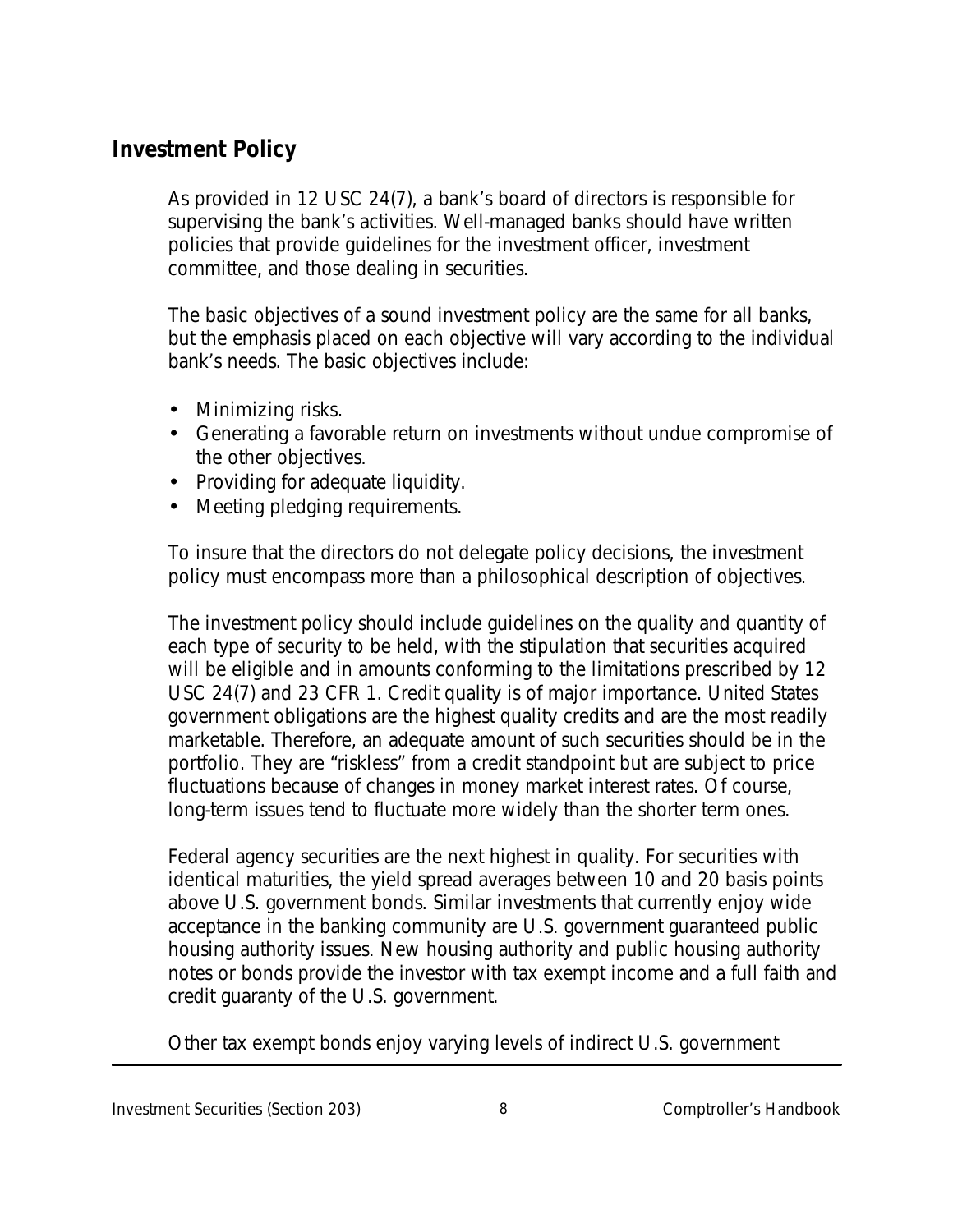support. "Pre-refunded" or "escrowed" bonds are often fully and directly secured by obligations issued by or otherwise supported by the full faith and credit of the United States. Certain municipal housing bonds are partially payable from rental subsidies and/or mortgage credit insurance provided by federal agencies. Pools of partially guaranteed student loans are sometimes pledged for payment of municipal higher education bonds. There are numerous programs that provide federal backing for municipal bonds. Care must be taken to distinguish between those issues that are federally guaranteed and those that are not.

High quality municipal bonds frequently are desirable because of their tax exempt status. Many municipal bonds, however, possess an unfavorable market aspect. Except for high quality issues of larger municipalities, municipals often are not readily marketable or may produce sizeable spreads between bid and ask prices. The spread may be so wide it may cost the selling bank a sizeable portion of a year's interest. Most banks hold local securities as a service to their community. The aggregate of such holdings should be reasonable relative to the capital structure of the bank.

Monthly rating service publications are useful in determining the investment quality of municipal and corporate obligations. The standard bond rating symbols are indicated in the order of their credit quality.

| Standard & Poor's                | Moody's    | Description                                                                                                                                                                                                        |  |  |
|----------------------------------|------------|--------------------------------------------------------------------------------------------------------------------------------------------------------------------------------------------------------------------|--|--|
| <b>Bank Quality Investments</b>  |            |                                                                                                                                                                                                                    |  |  |
| AAA                              | Aaa        | Highest grade obligations.                                                                                                                                                                                         |  |  |
| AA                               | Aa         | High grade obligations.                                                                                                                                                                                            |  |  |
| A                                | $A-1, A$   | Upper medium grade.                                                                                                                                                                                                |  |  |
| <b>BBB</b>                       | Baa-1, Baa | Medium grade, on the borderline between<br>definitely sound obligations and those<br>containing predominantly speculative<br>elements. Generally, the lowest quality bond<br>that may qualify for bank investment. |  |  |
| Speculative and Defaulted Issues |            |                                                                                                                                                                                                                    |  |  |
| BB                               | Ba         | Lower medium grade with only minor<br>investment characteristics.                                                                                                                                                  |  |  |
| B                                | Β          | Low grade, default probable.                                                                                                                                                                                       |  |  |

Comptroller's Handbook 9 Investment Securities (Section 203)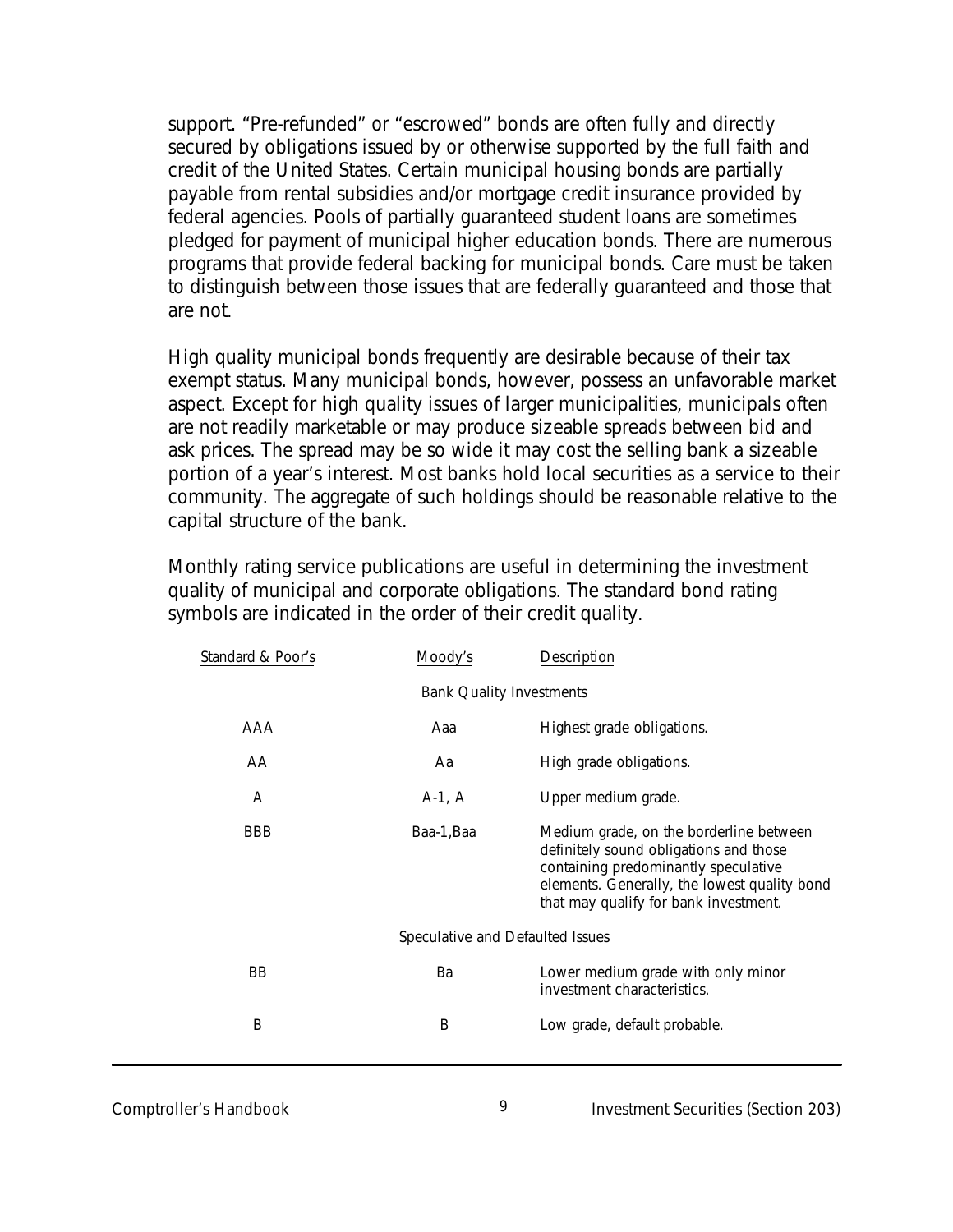|                                   | Ca, c         | Lowest rated class, defaulted, extremely poor<br>prospects.                                      |  |  |
|-----------------------------------|---------------|--------------------------------------------------------------------------------------------------|--|--|
| Provisional or Conditional Rating |               |                                                                                                  |  |  |
| Rating-P                          | Con. (Rating) | Debt service requirements are largely<br>dependent on reliable estimates as to future<br>events. |  |  |

A program for obtaining and evaluating current information on securities in the investment portfolio should be an integral part of a bank's investment policy. At minimum, the examiner should expect such a program to include credit reviews prior to purchase and credit updates on all non-rated issues, municipal obligations with a credit rating that has declined, special revenue and other debt obligations with limited or no marketability, speculative and defaulted issues, and stocks acquired through DCP transactions. Credit analysis is necessary to determine if an investment is eligible for the bank to own. The directors' failure to exercise that responsibility can result in violations of law and potential personal liability.

General obligations of state and municipal issuers are exempt from the restrictive provisions of 12 USC 24 and 12 CFR 1. However, a bank must exercise prudent banking judgment in managing the general obligation section of its portfolio.

The investment policy should require evaluation of the following minimum credit information before a bank acquires general obligation municipal bonds.

- Debt burden of municipality:
	- Relationship of debt burden to property valuation.
	- Reasonableness of debt burden on a per capita basis.
	- Sinking fund provisions.
	- Historical trends of debt.
	- Future debt service requirements.
- Tax burden of municipality:
	- Assessed valuation, including basis of assessment.
	- Relationship of tax burden to property valuation.
	- Tax collection record.
	- Recent trends in tax rates.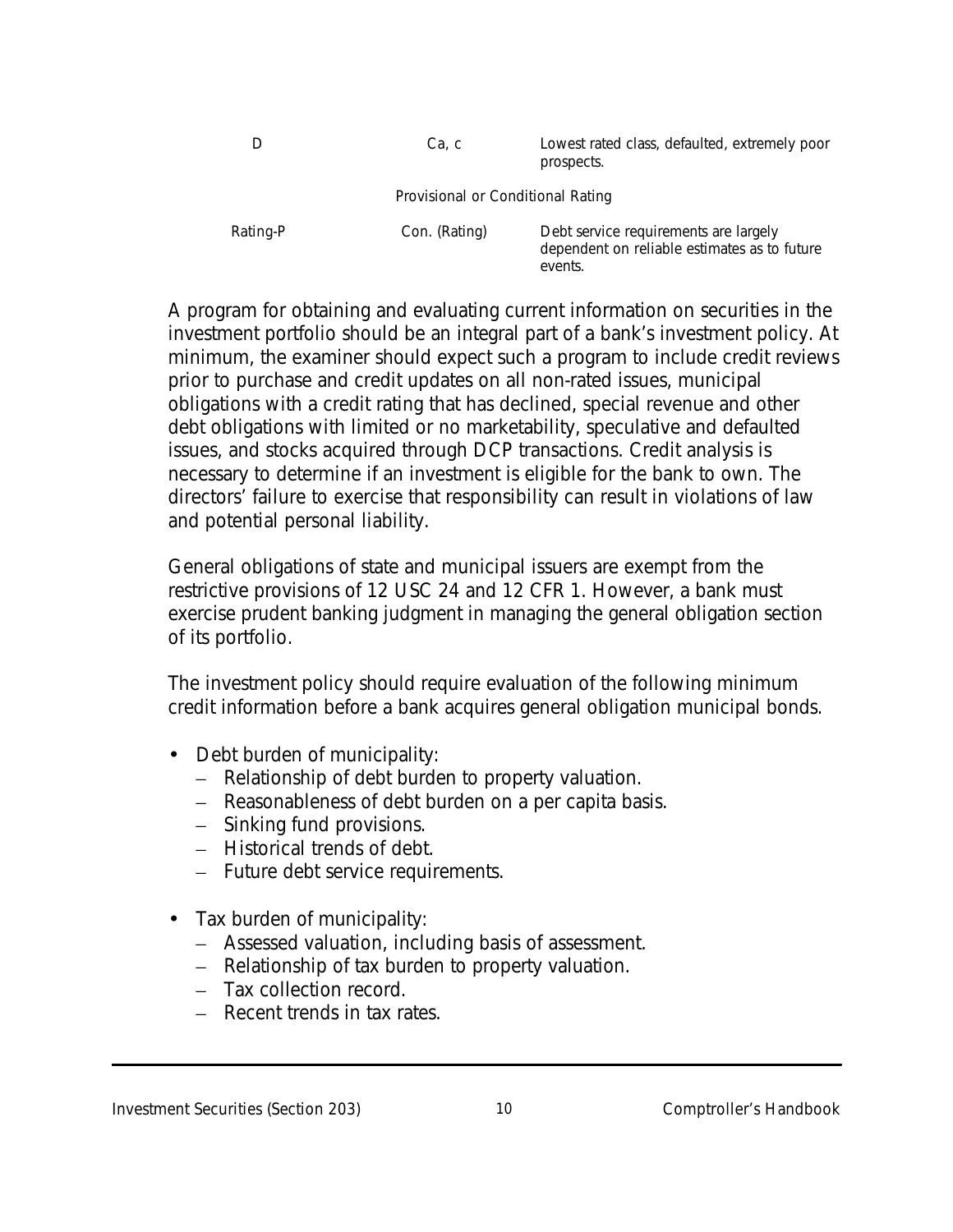- Quality of budgets:
	- Requirement for balanced budget.
	- Recent trends in budget deficits or surpluses.
	- Cash flow requirements.
	- Accuracy of past estimates of revenues and expenses.
	- Accounting policies.
- Character of community:
	- Economic background.
	- Debt paying ability.
	- Population trends.

Special revenue obligations may have a place in the investment portfolio. They generally are supported solely by service charges established by the issuing governmental authority that owns or operates a facility, such as toll roads, industrial plants, or airports. Because such bonds are not supported by the taxing authority, they generally cannot be regarded as possessing as high a credit quality as general obligations. Special revenue obligations possess many of the characteristics of term loans. Accordingly, a bank should obtain and evaluate appropriate credit information. Factors peculiar to special revenue issues that must be considered separately include:

- The number of times gross revenues covers debt service (coverage).
- The segregation of revenue funds from general funds.
- The flow of revenues to specific reserve accounts.
- Special covenants that may limit default remedies.

The investment policy also should include a maturity program. Each bank should tailor its maturity program to its individual needs, particularly its liquidity requirements. Anticipated loan increases, deposit decreases, and a reserve to meet unexpected liquidity demands should be provided. Accordingly, a reasonable percentage of liabilities should be funded in short-term, high quality investments or money market instruments. Such practices generally will assure a short-term flow of funds that may be reinvested or held to meet liquidity needs. It also is advisable that a maximum allowable maturity be defined in the policy. Investments with unusually long terms are vulnerable to market swings that may depress both their price and their useful liquidity. As a general rule, outstanding maturities should be spaced evenly with the preponderance in short- and medium-term issues.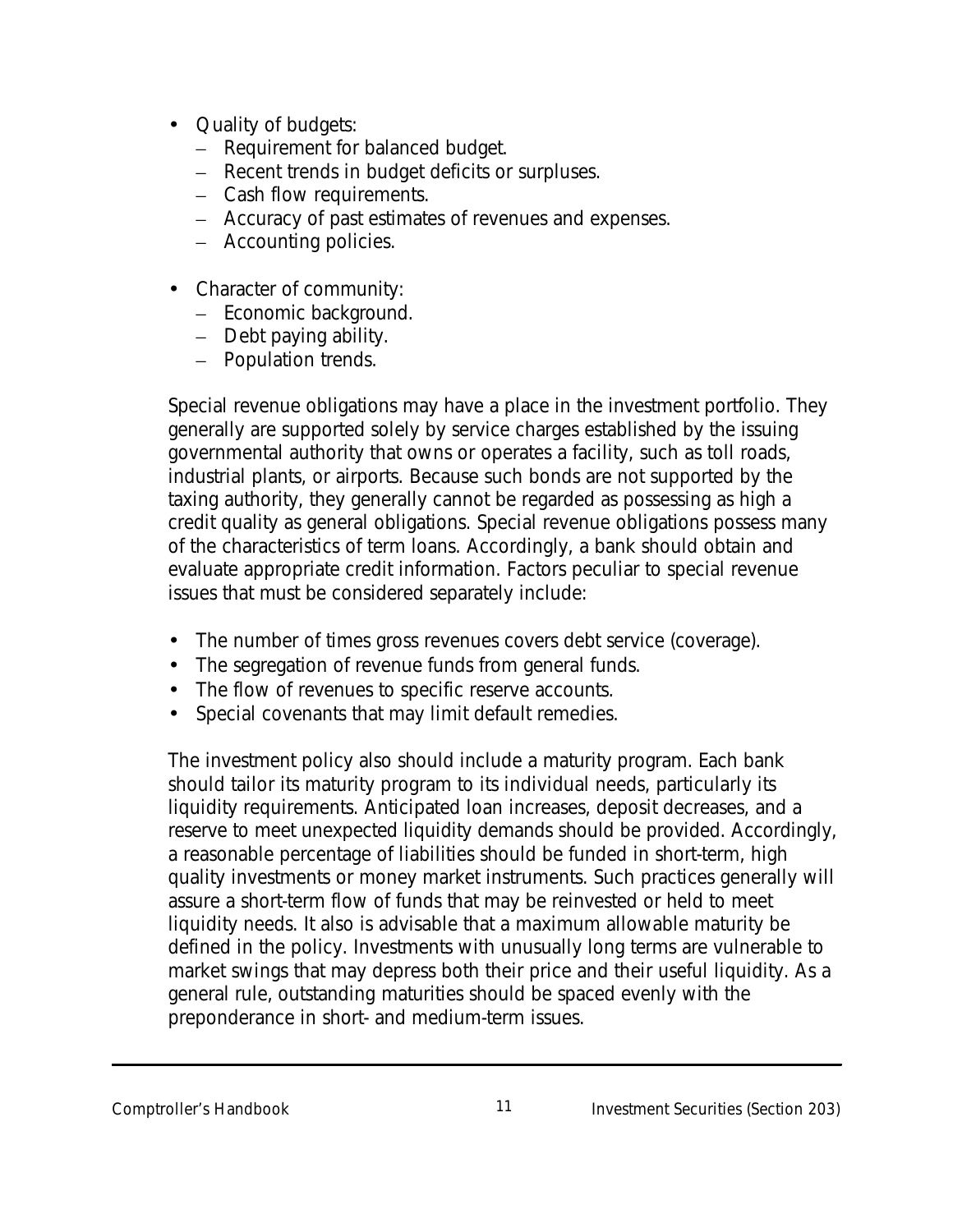# Concentrations

Policy guidelines for risk diversification should be formulated by bank management in conformance with legal limits and prudent investment practices. Supervisory concern about a bank's investment portfolio diversification should focus on credit risk, interest-rate risk, and market risk associated with concentrations in holdings. Concentrations, or the lack of risk diversification, can result from:

- Single or related issuers.
- Lack of geographic distribution.
- Holdings of obligations with similar characteristics, such as mortgage backed bonds, zero coupon bonds, hospital bonds, etc.
- Holdings of bonds having the same trustee.
- Holdings of bonds having the same credit enhancer, such as insurer or letter of credit issuer.
- Holdings of securitized loans having the same originator, packager, or guarantor.
- Similar credit ratings, particularly in low ratings.

Concentrations of risk arising from both a bank's portfolio of securities and loans may be compatible with a bank's management strategy. However, having securities and loans repayable from the same general source, or with common originators, enhancers, or servicers greatly increases the bank's vulnerability to unforeseen credit and liquidity risks. Bank risk managers need to be aware of and monitor these types of bank-wide risk concentrations. They need to develop prudent concentration limits and institute name and type limitations for securities and loans. Bank managers which do not monitor concentration risks and consider the potential for concentrations in the bank's invested funds and loan portfolios are increasing the risk to bank capital and are remiss in carrying out their responsibilities.

The investment policy should take into consideration the applicable Federal and state income tax laws and the individual bank's tax position. Finally, the investment portfolio should be reviewed at least annually by the board of directors and quarterly by senior officers of the bank. Sufficient analytical data must be provided to allow the board and senior management to make an informed judgment of the investment policy's effectiveness. Such reviews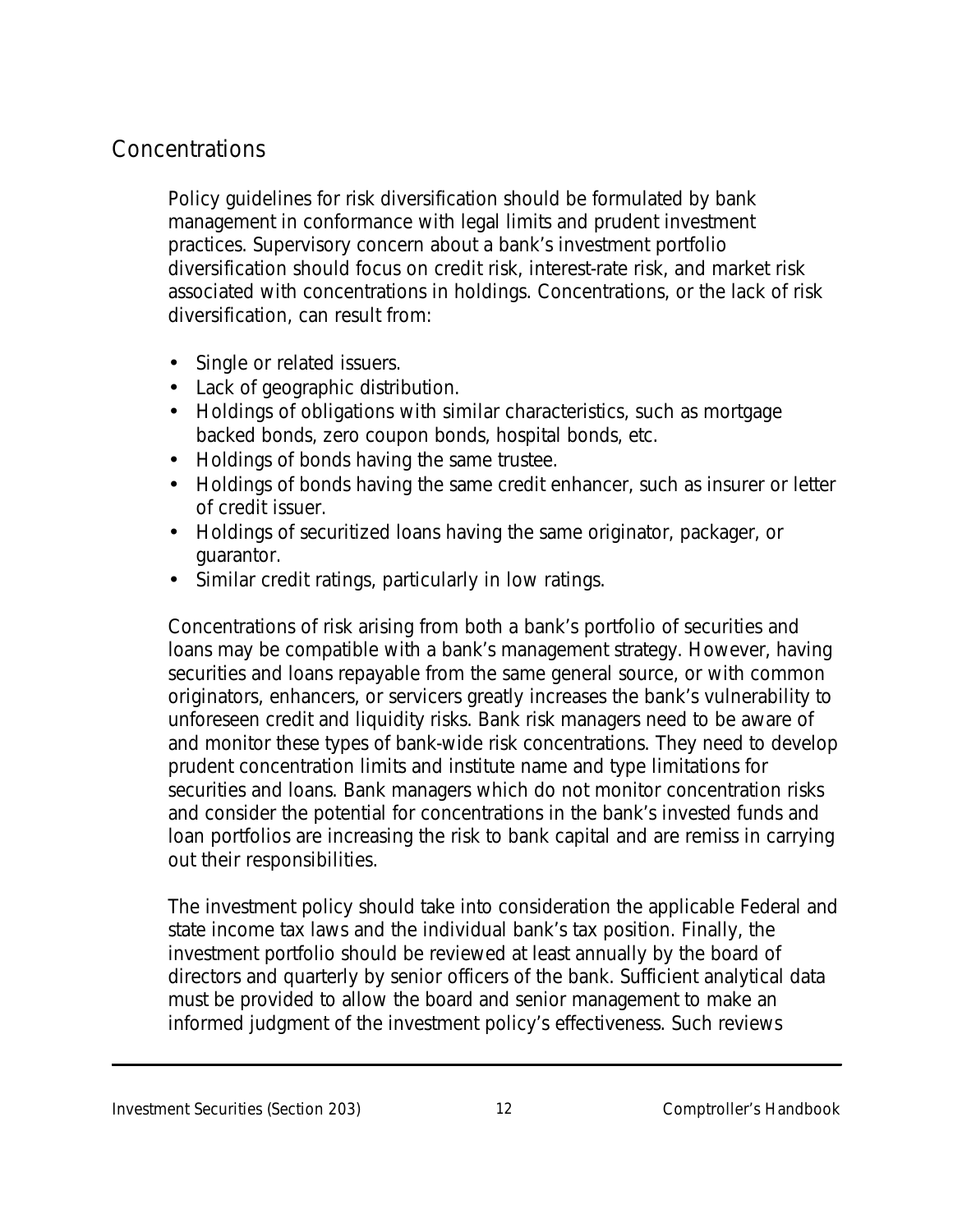should consider the information discussed in this section as well as the current market value of the portfolio.

The responsibility for supervising the bank's investment account rests solely with the board of directors and cannot be delegated to a correspondent bank, an advisory service, a brokerage house, or a rating service.

#### Selection of Securities Dealers

It is common for bank investment portfolio managers to rely on the advice of securities sales representatives for recommendation of proposed investments, investment strategies, and the timing and pricing of securities transactions. Accordingly, it is important for bank management to know the securities firms and the personnel with whom they deal. An investment portfolio manager should not engage in securities transactions with any securities dealer that is unwilling to provide complete and timely disclosure of its financial condition. Management must review the dealer's financial statements and make an informed judgment about the ability of the dealer to honor its commitments. An inquiry into the general reputation of the dealer also is necessary.

The board of directors and/or an appropriate board committee should review and approve a list of securities firms with whom the bank is authorized to do business. The dealer selection process should include:

- Consideration of the ability of the securities dealer and its subsidiaries or affiliates to fulfill commitments as evidenced by capital strength and operating results disclosed in current financial data, annual reports, credit reports, etc.
- Inquiry into the dealer's general reputation for financial stability and fair and honest dealings with customers, including past or current financial institution customers of the securities dealer.
- Contact with appropriate state or federal securities regulators and securities industry self-regulatory organizations, such as the National Association of Securities Dealers, concerning any formal enforcement actions against the dealer or its affiliates or associated personnel.
- Inquiry, as appropriate, into the background of the sales representative to determine his or her experience and expertise.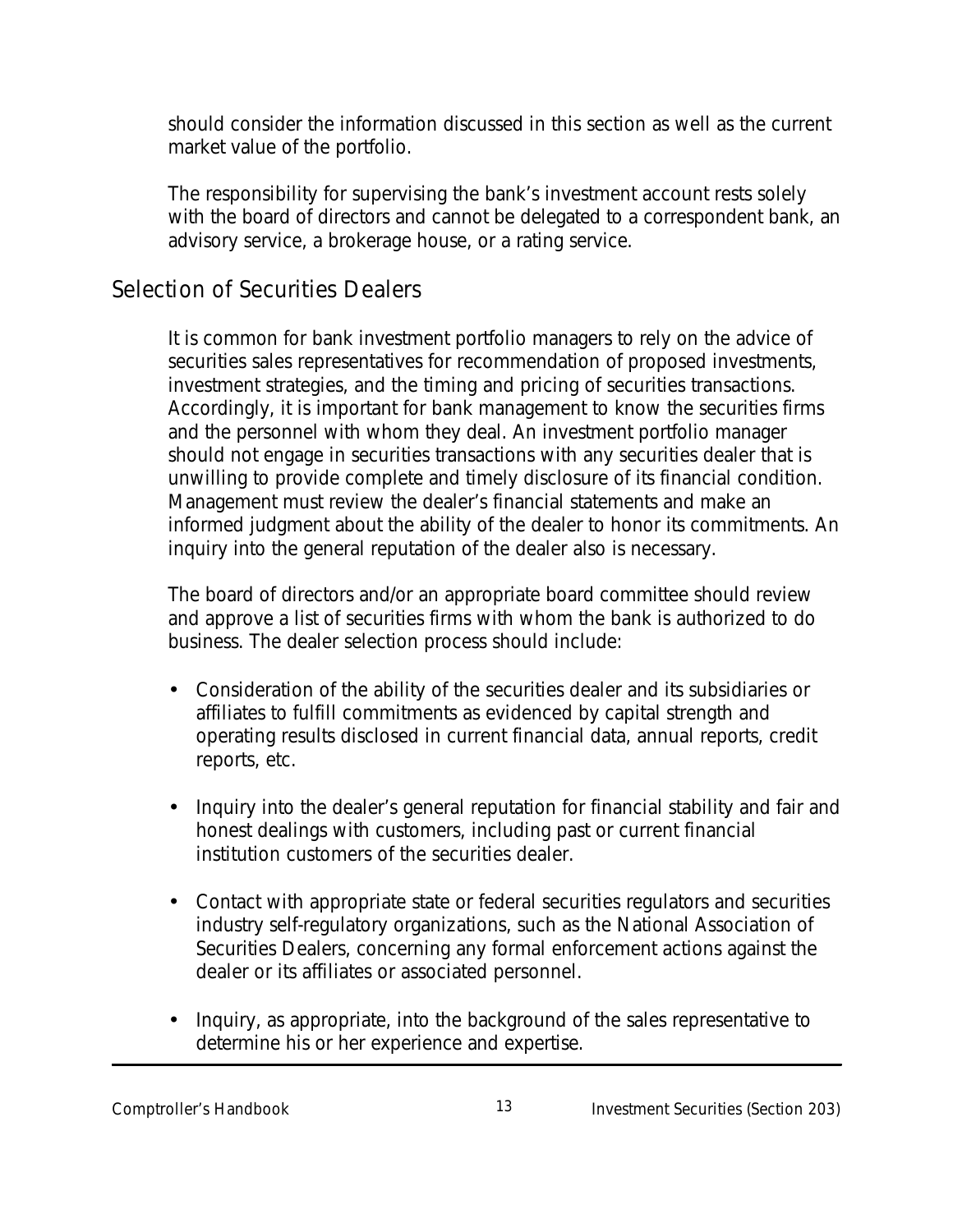• Determination of whether the bank has appropriate procedures to establish possession or control of securities purchased. Purchased securities and repurchase agreement collateral should be kept in safekeeping with selling dealers only when (1) the board is completely satisfied as to the creditworthiness of the securities dealer; and (2) the aggregate value securities held in safekeeping in this manner is within credit limitations that have been approved by the board of directors, or a committee of the board, for unsecured transactions.

As a part of the process of managing a bank's relationships with securities dealers, the board of directors may also want to consider prohibiting those employees, who are directly involved in purchasing and selling securities for the bank, from engaging in personal securities transactions with the same securities firm the bank uses for its transactions without specific board approval and periodic review. Such prohibition could be included in the bank's code of ethics or code of conduct. The board also may want to adopt a policy applicable to directors, officers, or employees concerning receipt of gifts, gratuities, or travel expenses from approved dealer firms and their personnel (also see the Bank Bribery Law, 18 USC 215 and interpretive releases).

#### Delegation of Portfolio Discretion

Bank managers sometimes delegate investment decision making authority to individuals who are not bank or affiliate employees. This might be done based upon the promise of substantially increased return on a bank's securities because of a portfolio advisor or consultant's ability: to act quickly on buy or sell opportunities and to execute transactions at the best possible price; to aggressively use market data and their knowledge of new securities instruments; to advantageously time the transaction execution; select the securities dealer used; and, search for and negotiate prices predicated on volume discounts.

The responsibility for supervising a national bank's investment portfolio rests solely with the board of directors. The directors of a national bank have a fiduciary duty to the shareholders, depositors, and creditors of the bank, and are charged with an implied trust to use bank funds only for permitted purposes. The OCC has stated in Interpretive Ruling number 7.4425 and has informed bank directors (see chapter III *The Director's Book—The Role of a National Bank Director* and section 501 *Comptroller's Handbook for National*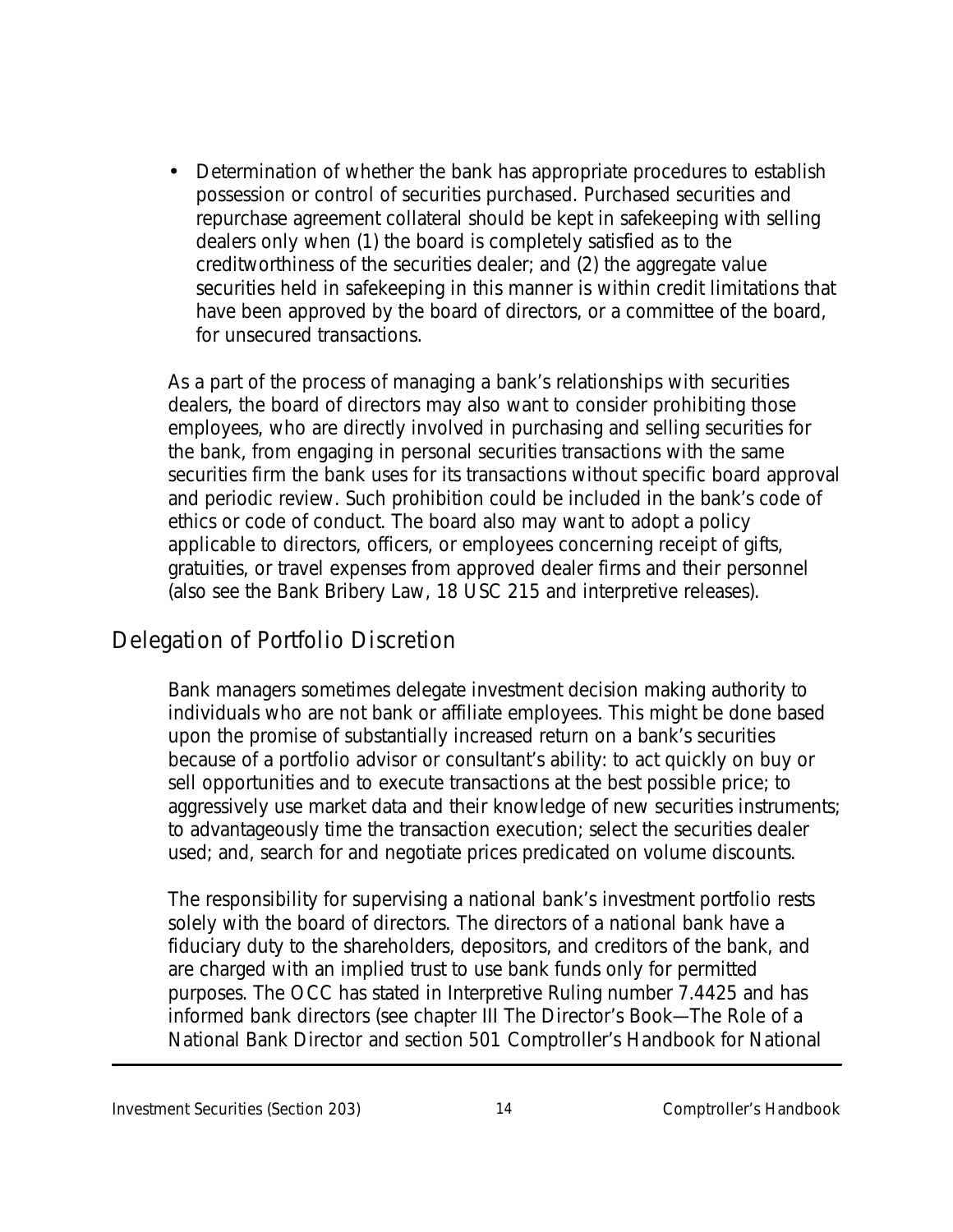*Bank Examiners*) that directors cannot delegate responsibility for their duties, but can only assign the authority for performance of those duties to others. The OCC does not object to delegation of authority to perform securities transactions to individuals not employed by the bank, or to unaffiliated firms, provided that supervision of those delegated is at the same level the OCC expects of bank employees with such authority.

When a bank's board of directors assigns authority to take investment action (i.e., make buy or sell determinations) to non-employees or to nonaffiliated companies, it effectively removes portfolio control from the bank management. Accordingly, such investments no longer meet the requirements of Generally Accepted Accounting Principals (GAAP) for securities portfolio accounting, and securities transactions must be recorded and reported on an independently established mark to market, or lower of cost or market basis.

# **Open Contractual Commitments to Purchase or Sell Securities**

#### When Issued

The most common type of open contractual commitment to purchase or sell securities encountered by examiners is a "when issued" or "when and if issued" security transaction (WI). WI securities are new issue securities that have been awarded to a buyer but have not yet been paid for or delivered. A WI period may last several weeks or more than a month. WI periods for U.S. government securities are shorter than those for federal agency or municipal securities. During the WI period, the buyer may pay a small deposit on U.S. government transactions but usually pays nothing on federal agency and municipal trades while retaining all ownership rights to the underlying security. WI securities enjoying wide market distribution will usually begin to trade in the secondary market during the WI period, and a bank may sell its rights to the security prior to paying for it. Owning rights to a security and being able to sell those rights before paying for them has certain leverage implications that may be incompatible with prudent banking or investment practice.

Outstanding WI commitments to purchase securities should be reviewed and priced to determine their impact on liquidity, earnings, and risk diversification. Purchases and sales of WI securities between examinations should be reviewed to determine if the volume of transactions is consistent with investment policy objectives. Transactions between examinations should also be inspected to determine if WI speculation has resulted in the sale of profitable WI positions,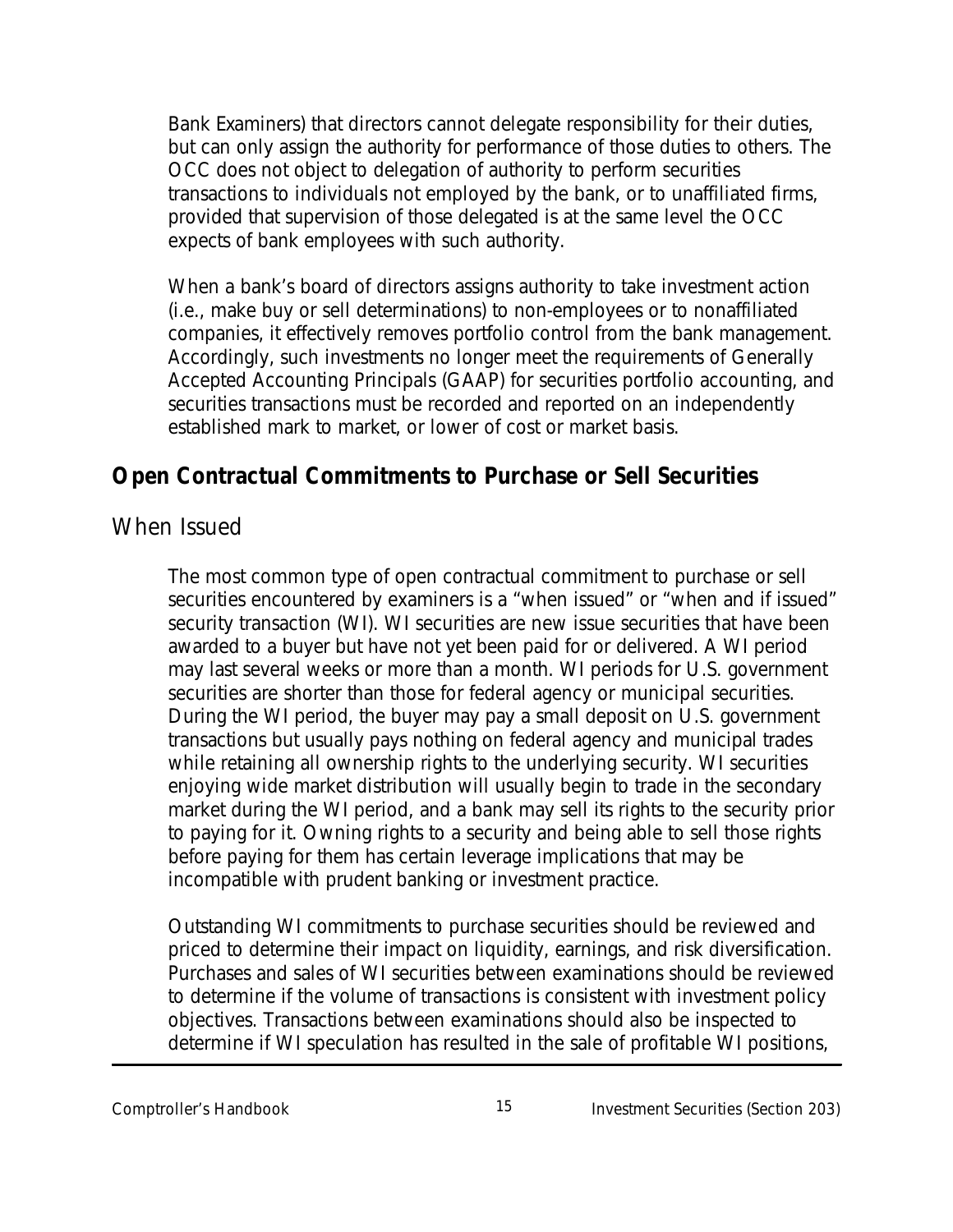while nonprofitable WI purchases are retained and recorded in the investment portfolio at a carrying value equivalent to the original cost of the security. If the investment portfolio is being used to "backstop" WI speculation, the book value of the retained securities should be adjusted to reflect the unrealized loss as of settlement date.

#### Forward Placement Contracts

Another common type of open contractual commitment to purchase securities is a forward placement transaction. Forward placements are purchases or sales of securities at fixed prices for mandatory, but delayed, delivery on a future date. Contractual commitments to purchase or sell securities on a forward placement basis do not involve cash deposits or margins. Forward placement contract maturities run from 30 days to several years. Contract prices reflect investors' interest rate expectations.

Forward contracts are cash market transactions, other than "when issued" transactions, that specify delivery (settlement) in excess of thirty (30) days following the trade date. They are neither traded on organized exchanges nor are their terms standardized. Forward contracts can only be terminated by agreement of both parties to the transaction.

Forward placement contracts are usually associated with the origination and issuance of mortgage-backed securities. A mortgage banker wishing to hedge the risk of loss resulting from interest rate fluctuations often agrees to forward sell an anticipated, but as yet unissued, security at a price assuring a profit. Investors having predictable funds flows may wish to acquire rights to a security to be delivered at a fixed price and yield on a future date.

Examiners should review outstanding forward placement commitments to determine the impact of completion of forward placement transactions on liquidity and earnings. The volume and nature of transactions should be consistent with investment policy objectives. Recordkeeping and management reporting systems should facilitate ready review and control of forward placement trade positions and maturities. Losses on delivered securities should be tested and any unrecorded losses booked immediately upon discovery.

#### Standby Contracts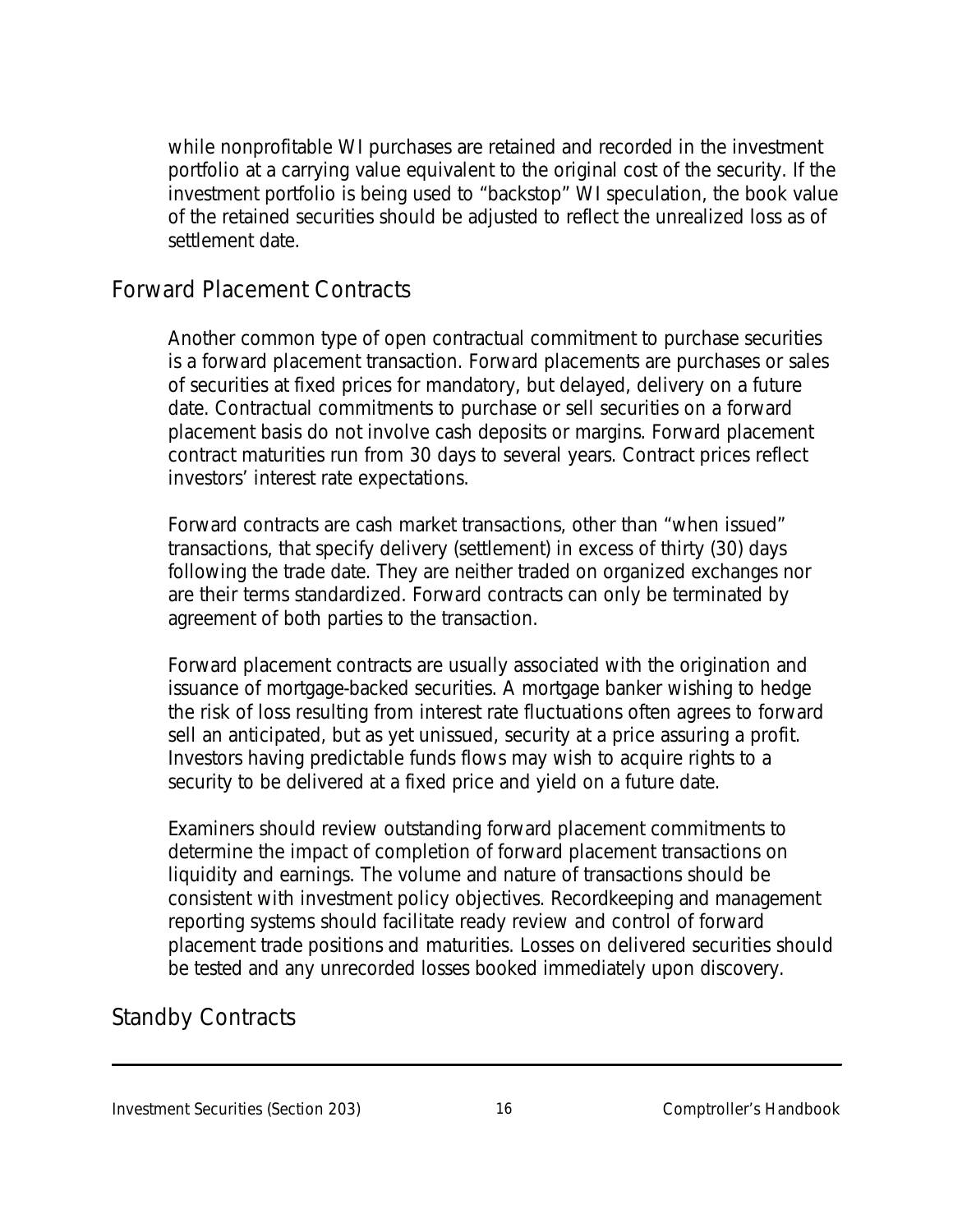Standby contracts are optional delivery forward placement contracts. The buyer of a standby contract (put option) pays a fee for the right or option to sell (deliver) an agreed upon amount of specified securities to the issuer of the standby contract at a specified price and at a specified future date.

#### Financial Futures Contracts

Financial futures contracts are commodities contracts and are similar to forward placement contracts in that they involve the purchase or sale of a security or money market instrument at a fixed price and yield for delivery at a future date. Futures contracts differ from forward placement contracts because they are traded on an organized exchange that guarantees performance according to contract terms. The exchange also requires customers to pay initial and continuous maintenance margin.

Purchasers and sellers of futures contracts must pay a small initial margin deposit at the time a contract is entered into. The deposit must be maintained at a minimum level. When net unrealized losses on contracts exceed that minimum deposit, the bank must pay over maintenance margin sufficient to bring the deposit level to an acceptable minimum amount. Conversely, if the market value of the contract increases, net unrealized gains are deposited to the bank's margin account.

Maintenance margin in excess of minimum requirements may be withdrawn or used as margin deposit on additional transactions. Margin calculations and, if necessary, margin calls are made daily. Statements of account (margin runs) are rendered weekly.

Margin requirements may be satisfied by deposits of cash, U.S. government securities, or stand-by letters of credit. Unrealized loss or gain should generally be reflected in the bank's profit and loss statement as maintenance margin accounts are adjusted.

Interest rate futures contracts are entered into to speculate on interest rate movement or to hedge the risk of losses resulting from interest rate fluctuations. OCC has adopted a policy of discouraging speculative use of interest rate futures. Unfortunately, there is no clear distinction between a hedger and a speculator; the terms are not always mutually exclusive.

Financial futures and forward placement contracts are not considered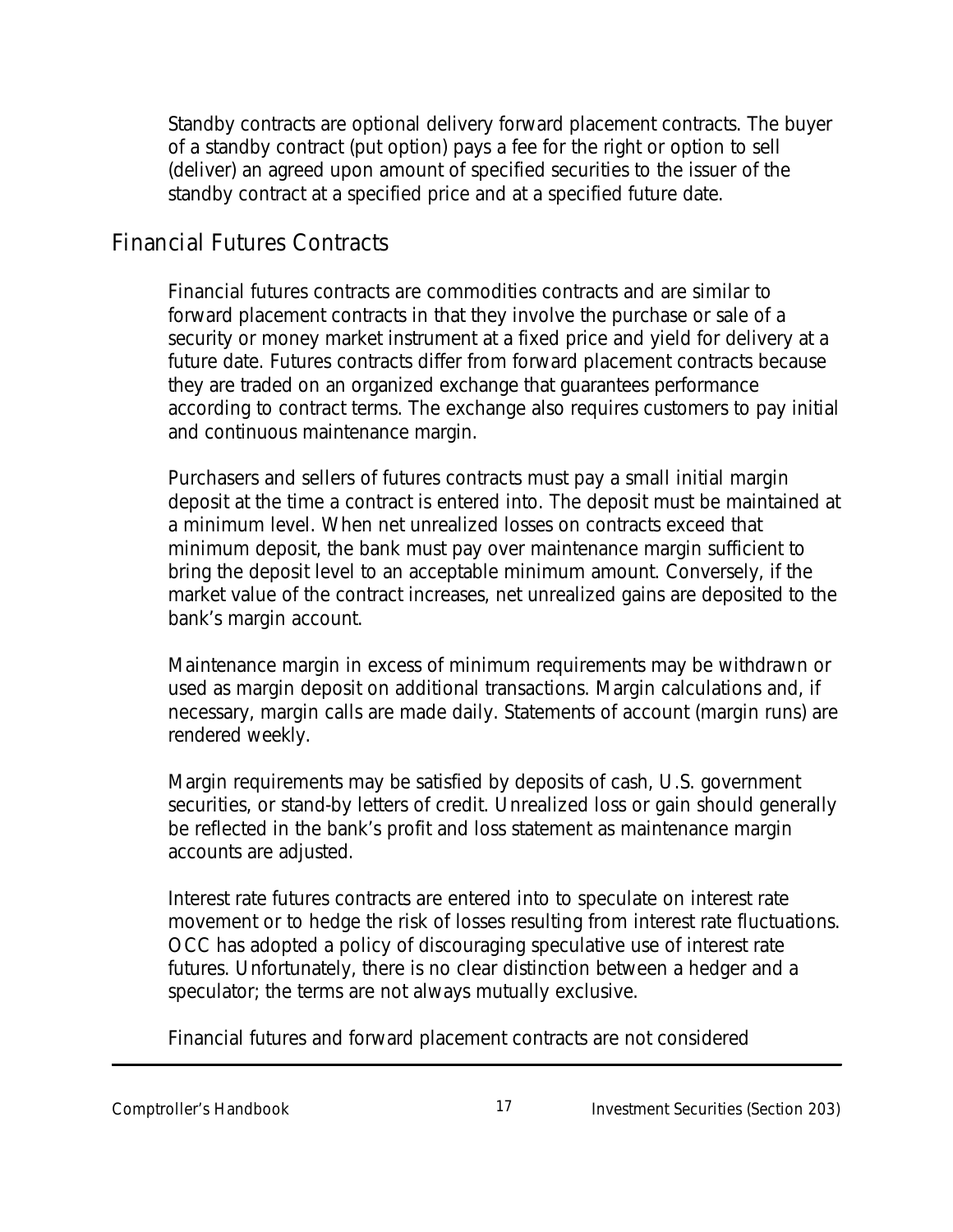investment securities within the meaning of 12 USC 24(7). However, with the following distinctions, the use of these contracts is considered to be an activity incidental to banking. The minimal guidelines for national banks that engage in these markets are also described.

#### **Distinctions**

For investment portfolio or non-dealer operations in fixed rate assets, banks should evaluate the interest rate risk exposure resulting from their overall investment activities to insure that the positions they take in futures, forwards, and standby contracts markets will reduce that exposure. Short positions in futures and forwards contracts should relate reasonably to existing or anticipated cash positions and should be used to enhance liquidity of the portfolio. As asset yields are upgraded, contract gains should be used to offset losses resulting from the sale of portfolio securities rather than using short hedges against portfolio holdings for income generation. Long positions in futures and forwards should reasonably reflect the bank's investment strategy and ability to fulfill its commitments.

Asset-liability management involves the matching of fixed rate and interestsensitive assets and liabilities to maintain liquidity and profitability. Futures and forwards contracts may be used as a general hedge against the interest rate exposure associated with undesired mismatches in interest-sensitive assets and liabilities. Long positions in contracts could be used as a hedge against funding interest-sensitive assets with fixed-rate sources of funds. Short positions in contracts could be used as a hedge against funding fixed-rate assets with interest-sensitive liabilities.

Dealer-bank trading activities that employ futures, forwards, and standby contracts should be performed in accordance with safe and sound banking practices related reasonably to the bank's legally permitted trading activities.

#### Minimal Guidelines

The board of directors should consider any plan to engage in those activities and should endorse specific written policies in authorizing them. Policy objectives must outline permissible contract strategies and their relationships to other banking activities. Recordkeeping systems must be sufficiently detailed to permit internal auditors and examiners to determine whether operating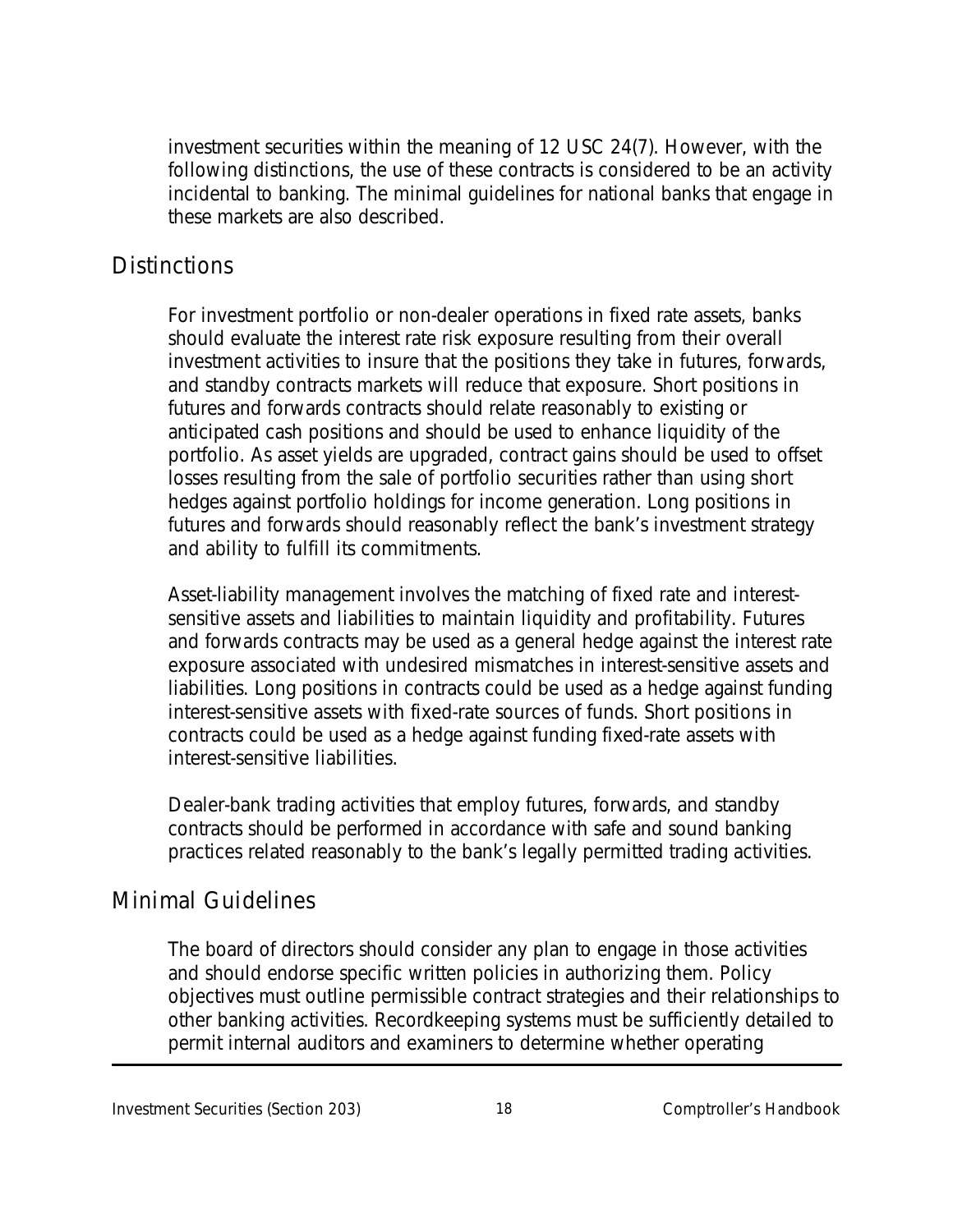personnel have acted according to authorized objectives. Bank personnel are expected to describe and document in detail how the positions they have taken in futures, forwards, and standby contracts contribute to attaining the bank's objectives.

The board of directors should establish limits applicable to futures, forward, and standby contract positions. The board, a duly authorized board committee, or the bank's internal auditors should review periodically (at least monthly) contract positions to ascertain conformance with such limits.

The bank should maintain general ledger memorandum accounts or commitment registers to identify adequately and control all commitments to make or take delivery of securities. Such registers and supporting journals should, at a minimum, include:

- The type and amount of each contract.
- The maturity date of each contract.
- The current market price and cost of each contract.
- The amount of money held in margin accounts.

All open positions should be reviewed and market values determined at least monthly (or more often depending on the volume and magnitude of positions), regardless of whether the bank is required to deposit margins for a given contract. Underlying security commitments relating to open futures and forwards contracts should not be reported on the balance sheet. Margin deposits and any unrealized losses (and, in certain instances, unrealized gains) are usually the only entries to be recorded on the books. All futures and forwards contracts should be valued on the basis of either market or the lower of cost or market, at the option of the bank. Forward contracts executed for trading account purposes should be valued on a basis consistent with other trading positions. Losses on standby contracts must be computed only by the issuer (the party committed to purchase under the contract) and only when the market value of the security is below the contract price, reduced by the amount of the deferred fee income. Market basis for forward and standby contracts should be based on the market value of the underlying security, except where publicly quoted forward prices are available. All losses resulting from monthly contract value determinations should be recognized as a current expense item. Those banks that value contracts on a market basis will recognize gains as a current income item.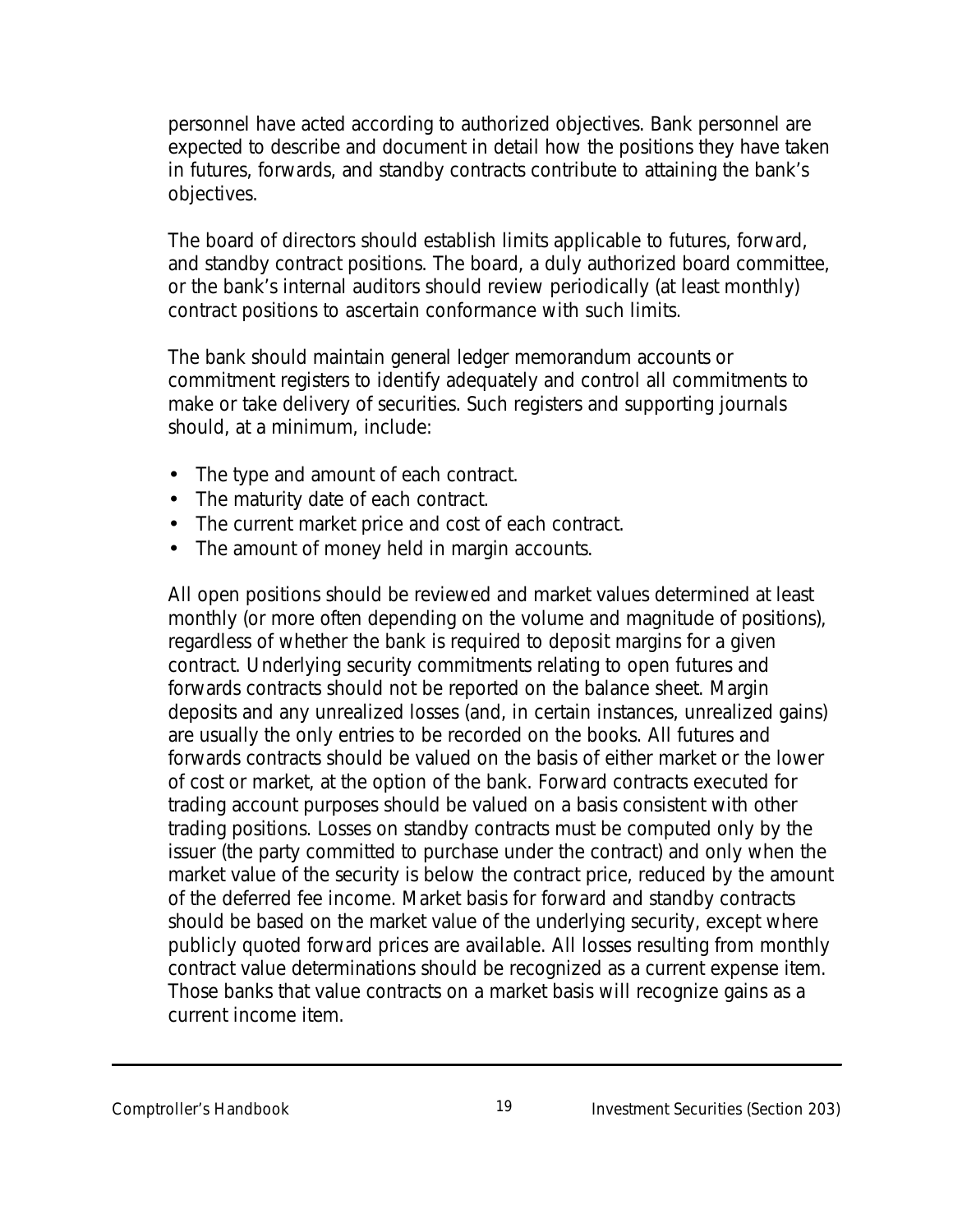Fees received by a bank for the issuance of a standby contract should be deferred at initiation of the contract and accounted for as follows:

- Upon expiration of an unexercised contract, as income.
- Upon a negotiated settlement of the contract prior to maturity, as an adjustment to the expense of such settlement, and the net should be transferred to the income account.
- Upon exercise of the contract, as an adjustment to the basis of the acquired securities. Such adjusted cost basis should be compared to market value of those securities.

Bank financial reports should disclose in an explanatory note any futures, forwards, and standby contract activity that materially affects the bank's financial condition. To minimize their credit risk, banks should implement a system for monitoring exposure associated with various customers and dealers with whom operating personnel are authorized to transact business. Banks should establish other internal controls, including periodic reports to management and internal audit programs, to assure adherence to bank policy, and to prevent unauthorized trading and other abuses.

Long-term contracts over 150 days, which give the other party to the contract the option to deliver securities to the bank, ordinarily should not be issued. Regulatory authorities have found that often such contracts are related not to the investment or business needs of the institution, but primarily to the earning of fee income or to speculating on future interest rate movements.

National banks wishing to engage in the futures, forwards, and standby contracts markets must submit a letter notice stating their intention to the Deputy Comptroller for their district.

Banks should enter into interest rate futures contracts primarily to reduce the risk of loss from interest rate fluctuations and not to produce income.

A simple use of interest rate futures by a bank would involve a direct offset or hedge to a particular investment or portion of its investment portfolio. For example, a banker wishing to limit the effects of portfolio depreciation could purchase a futures contract(s) to deliver securities (short). If interest rates rise and bond prices decline, profits on the futures contract can be used to offset the increase in unrealized loss in portfolio. Depreciated securities could then be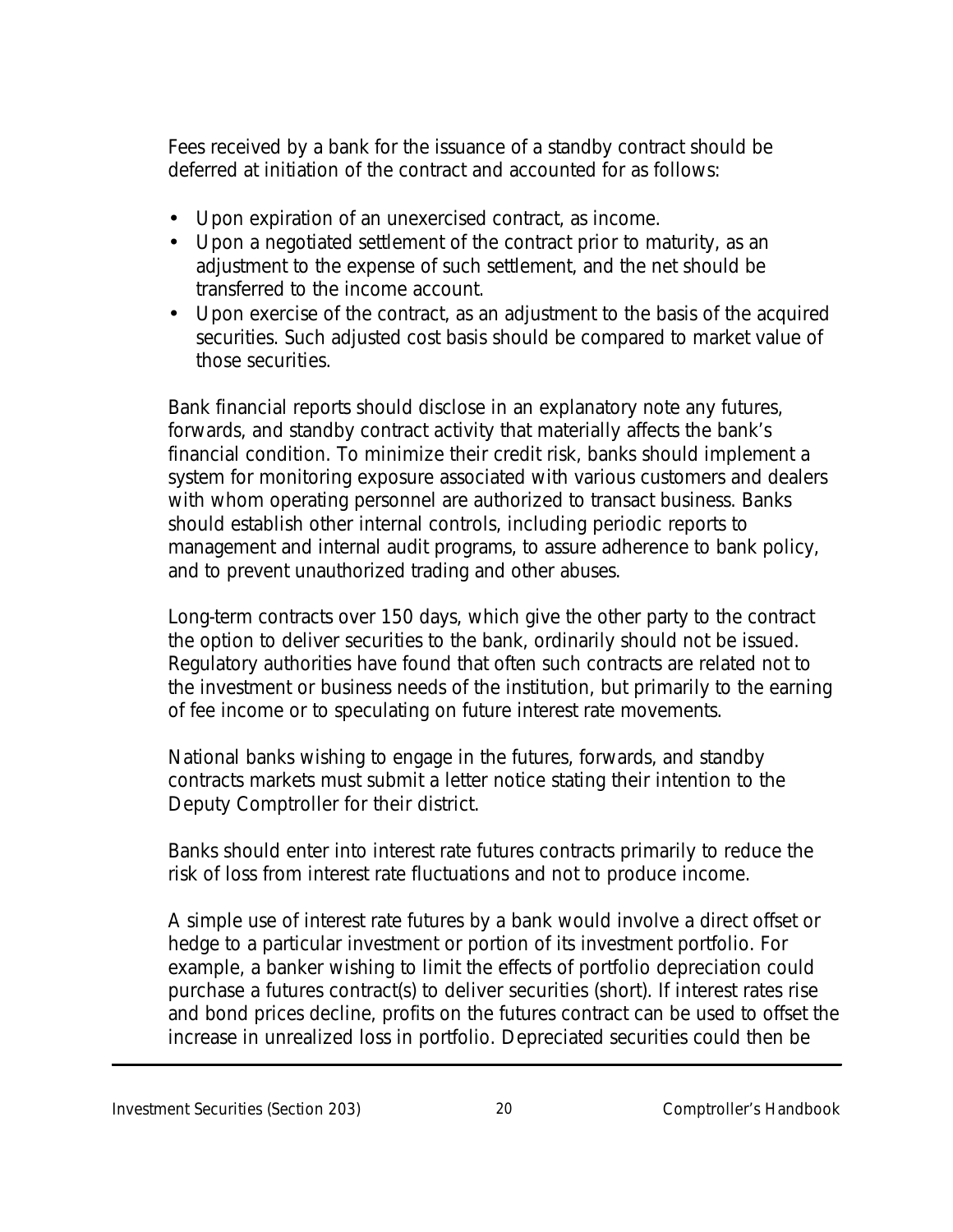sold at a loss without impairing current earnings. The sale proceeds could be reinvested at higher yields to insure improved future earnings. Failure to sell the depreciated securities would have the effect of improving current earnings at the expense of future earnings. If, however, interest rates decline, the short futures contract would be reversed at a loss. This current loss could be offset by the sale of portfolio investments at a gain. However, sale proceeds would have to be reinvested at lower prevailing yields, thus impairing future earnings. Examiners reviewing futures transactions must be aware of the earnings tradeoffs inherent in many futures transactions. Anxiety for short-term income should not be allowed to impair future earnings prospects or to erode the practical liquidity of portfolios.

Interest rate futures contracts may also be used to reduce the negative impact of interest rate fluctuations on funds management strategies. Take the example of a banker who anticipates rising interest rates. He or she may attempt to increase the bank's ratio of variable rate assets versus variable rate liabilities and to lock-in fixed rate source funds at current rates. That would probably be done by extending liability maturities and simultaneously shortening maturities on fixed rate earning assets. Thus, the banker would hope that the spread between interest earned and paid will widen as rates rise. Interest rate futures can then be used to limit the level of interest rate risk associated with the funds management commitment by buying a futures contract to take delivery of securities (long). If, contrary to expectations, the general level of interest rates goes down, the futures contract can be sold at a profit. The profit may be used to offset losses by making the wrong funds management commitment. Futures transactions, employed as part of a funds management strategy, should be reviewed to determine if a reasonable correlation exists between the type, amount, and maturity of the futures instrument(s) and the bank's strategy and interest rate expectations.

Examiners must be satisfied that policies and internal control systems will prevent unauthorized trading and that losses are recognized as they are incurred.

Investment policy should provide for position limits for all types of open contractual commitments to purchase or sell securities. Limits should be considered in aggregate, by type and nature (long and short), by maturity month, by open or gapped position. There should be a logical relationship between investment policy limits on the amount of the securities underlying WI, forwards and futures contracts, and the position limit per type of contract;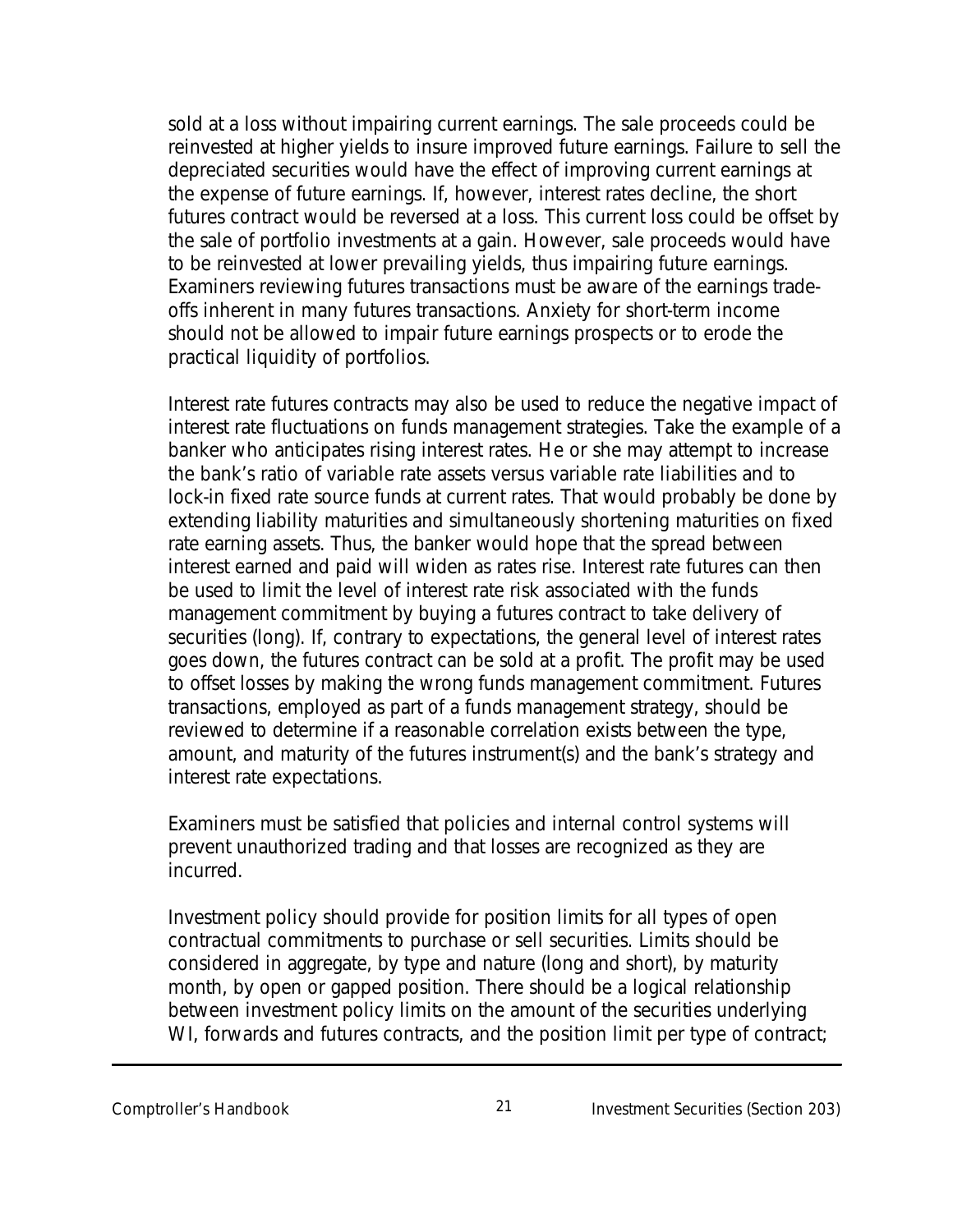i.e., if investment policy guidelines limit the holding of 30-year maturity federal agency securities to a certain amount, that limit should include all WI, forward, or futures contract positions in similar securities.

Position limits for forward placements must also consider the credit risk associated with a dealer on the other side of a trade being able to perform according to contract terms. Position limits per dealer based on credit determinations are appropriate for forward placement commitments.

Investment policies must explain the manner and frequency of position valuations because of the leverage associated with open contractual commitments to purchase or sell securities. The desired frequency of pricing is associated with the volume and nature of activities; monthly pricings are the minimally acceptable frequency. Pricing should be obtained from sources independent of the dealer on the other side of a trade. If bank management cannot obtain regular independent price quotes, they should stop making open contractual commitments to buy or sell securities.

Investment policies must also include a "stop loss" sale or consultation provision that relates to a predetermined loss exposure limit. If losses in open contractual commitment positions reach a certain unacceptable level, the position would be automatically sold out or consultation would ensue in order to rethink investment strategies. This "stop loss" exposure limit should have a reasonable correlation to the bank's capital structure and earnings trends as well as the overall levels of risk inherent in other types of banking activity.

Investment policies should also formalize personnel responsibilities in open contractual commitment areas. Purchase and sale authorizations should be fixed. Transactions should require prior dual authorization.

Open contractual commitment internal control procedures should be reviewed to determine if one person can assume an unwarranted degree of control over the nature and extent of WI, futures, and forward placement commitments. Recordkeeping systems must record transactions on a trade date basis. General ledger memorandum accounts and supporting records must be maintained. Posting to those accounts should be originated and reviewed by persons who do not also have the authority to execute transactions. Ledgers should be periodically compared to broker confirmations and/or account statements. Reports to senior management and the directorate should present enough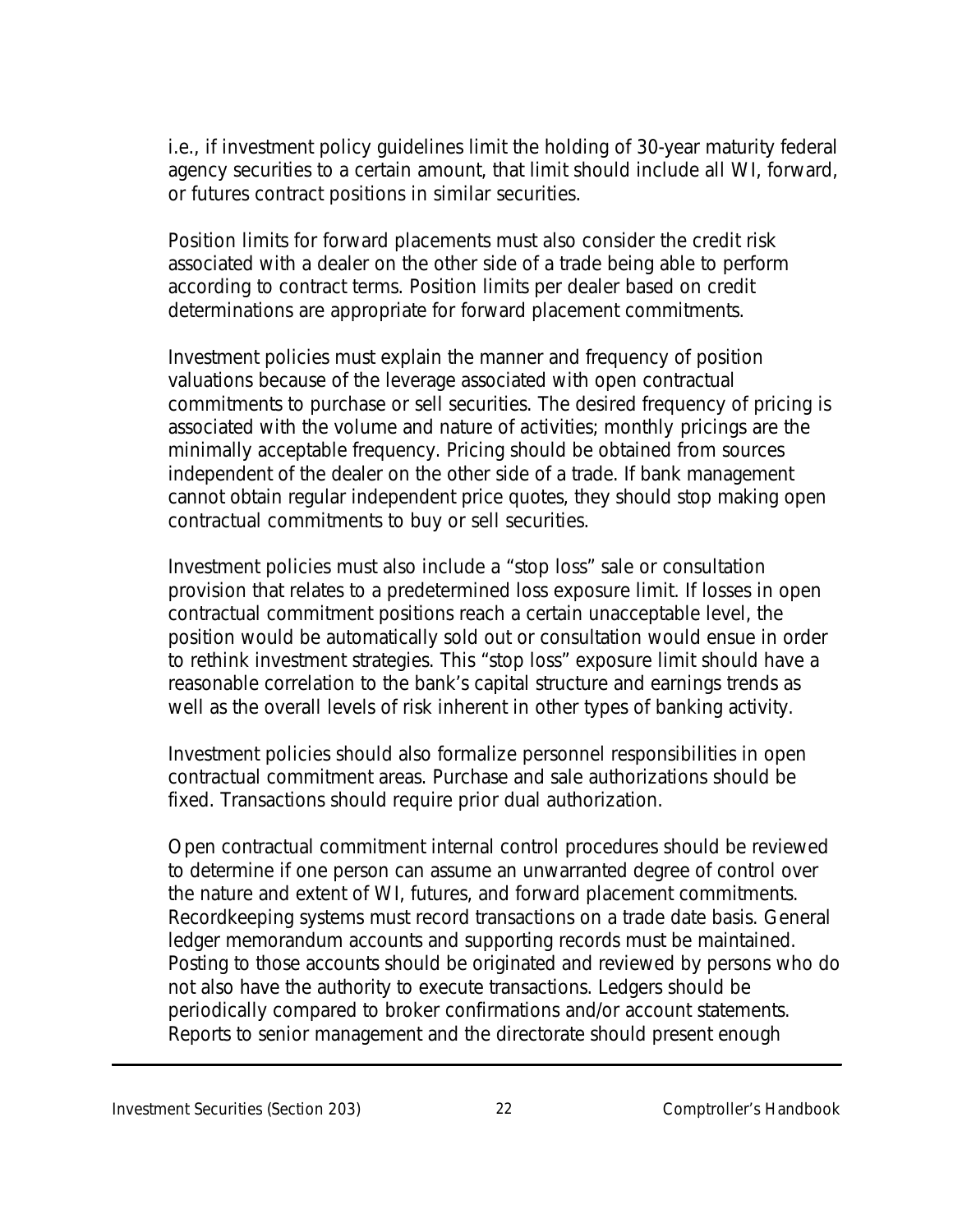information to allow them to make an informed judgment as to the prudence of the activities.

#### Customer Securities Transactions

"Recordkeeping and Confirmation Requirements for Securities Transactions," 12 CFR 12, applies to every national bank that effects securities transactions, including discount brokerage activities, for customers. The regulation establishes requirements for maintaining records, notifying customers, and setting forth specific written policies. Transactions that are subject to the rules of the Municipal Securities Rulemaking Board are not subject to 12 CFR 12.

# **Unsuitable Investment Portfolio Practices**

# Trading

The terms "trading" or "overtrading" refer to excessive turnover in the bank's investment portfolio which is not consistent with the bank's stated investment objectives or legitimate needs. Investment securities may be carried in the bank's investment portfolio at amortized cost only when the bank can demonstrate the intent and ability to hold the securities to their maturity. When securities transactions are entered into in anticipation of short-term gains, they are no longer characteristic of investment portfolio activities and should be conducted in a securities trading account and periodically marked to their market value.

Securities trading should only take place in a closely supervised trading account and be undertaken only by institutions that have strong capital and current earnings positions.

Trading in the investment portfolio is characterized by a high volume of purchase and sale activity, which when considered in light of a short holding period, clearly demonstrates management's intent to profit from short-term price movements. Trading in a bank's securities portfolio should be criticized, and the board of directors should be advised to discontinue the practice. It is an unsafe and unsound practice to record and report securities holdings that result from trading transactions using accounting standards intended for investment portfolio transactions. The discipline associated with accounting standards applicable to trading accounts is necessary. Securities held in trading accounts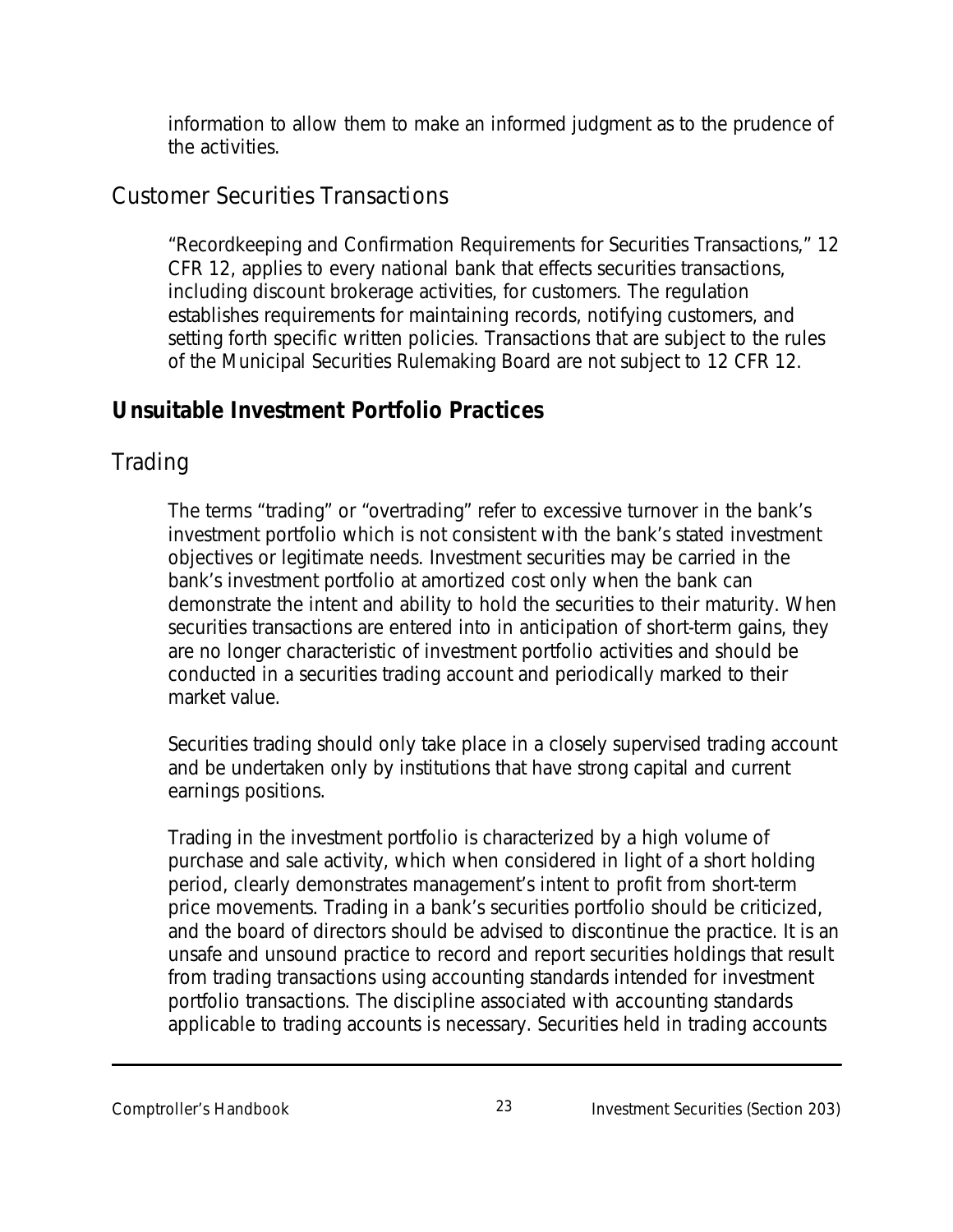should be periodically (at least monthly) marked to market, with unrealized gain or losses recognized in current income. Prices used in the periodic evaluations should be obtained from sources independent of the securities dealer from whom the securities were purchased or to whom the securities were sold. Securities fraud may be charged if the reporting of trading activities as investment portfolio activities results in an intentionally misleading published financial report for a publicly traded company.

#### "When Issued" Securities Trading

"When issued" securities trading is the buying and selling of securities in the interim between the announcement of an offering and the issuance and payment date of the securities. A purchaser of a "when issued" security acquires all the risks and rewards of owning a security and may sell the "when issued" security at a profit before taking delivery and paying for it. Frequent purchase and sale of securities during the "when issued" period generally indicate trading activity and should not be conducted in a bank's investment portfolio.

#### "Pair-offs"

A "pair-off" is a security purchase transaction that is closed out or sold at, or prior to, the settlement date. For example, an investment portfolio manager will commit to purchase a security. Then, prior to the predetermined settlement date, the portfolio manager will "pair-off" the purchase with a sale of the same security prior to, or on, the original settlement date. Profits or losses on the transaction are settled by one party to the transaction remitting to the counter party the difference between the purchase and sale price. Like "when issued" trading, "pair-offs" permit speculation on price movements without paying for the securities.

## Corporate or Extended Settlement

Regular-way settlement for transactions in U.S. government and federal agency securities is one business day after the trade date. Regular-way settlement for corporate and municipal securities is five business days after the trade date. The use of a corporate settlement method (5 business days) or extended settlement (6 to 30 days) for U.S. government securities purchases appears to be offered by dealers to facilitate speculation similar to "pair-offs" and "when issued" trading.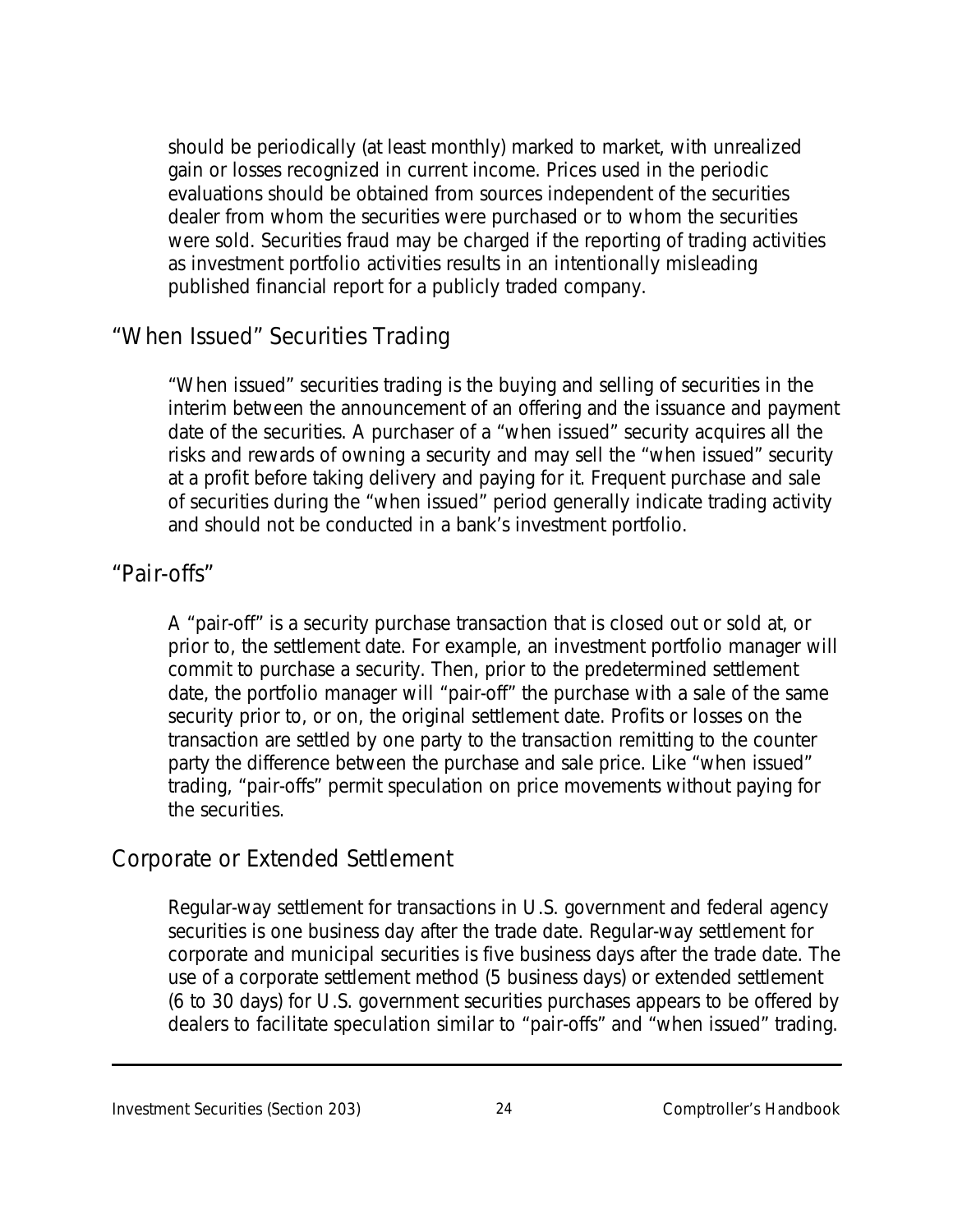#### Short Sales

A short sale is the sale of a security that is not owned. The purpose of a short sale is generally to speculate on the fall in the price of the security. Short sales are speculative transactions that should be conducted in a trading account, and when conducted in the investment portfolio, they are considered to be unsuitable.

## Gains Trading

"Gains trading" is a securities trading activity conducted in an investment portfolio, and is often termed "active portfolio management." "Gains trading" is characterized by the purchase of a security as an investment, and the subsequent sale of that same security at a profit within several days, weeks, or months. Those securities initially purchased with the intent to resell are retained as investment portfolio assets if they cannot be sold at a profit. These "losers" are retained in the investment portfolio because investment portfolio holdings are accounted for at cost, and losses are not recognized unless the security is sold. "Gains trading" often results in a portfolio of securities with extended maturities, lower credit quality, high market depreciation, and limited practical liquidity.

In many cases, "gains trading" has involved the trading of "when issued" securities, "pair-offs," or "corporate settlements" because the extended settlement period associated with these practices allows speculators the opportunity for substantial price changes to occur before payment for the securities is due. It has also involved the use of dealer supplied repurchase agreement financing to carry securities holdings.

In other cases, management accumulates securities positions and just waits for the right market conditions to sell and take gains. A repetitive pattern of sales and gains taken during attractive markets, and no sales during adverse markets, suggests that securities are being held for resale, and they should be marked to the lower of cost or market.

# Coupon Stripping

Coupon stripping involves detaching unmatured coupons from securities and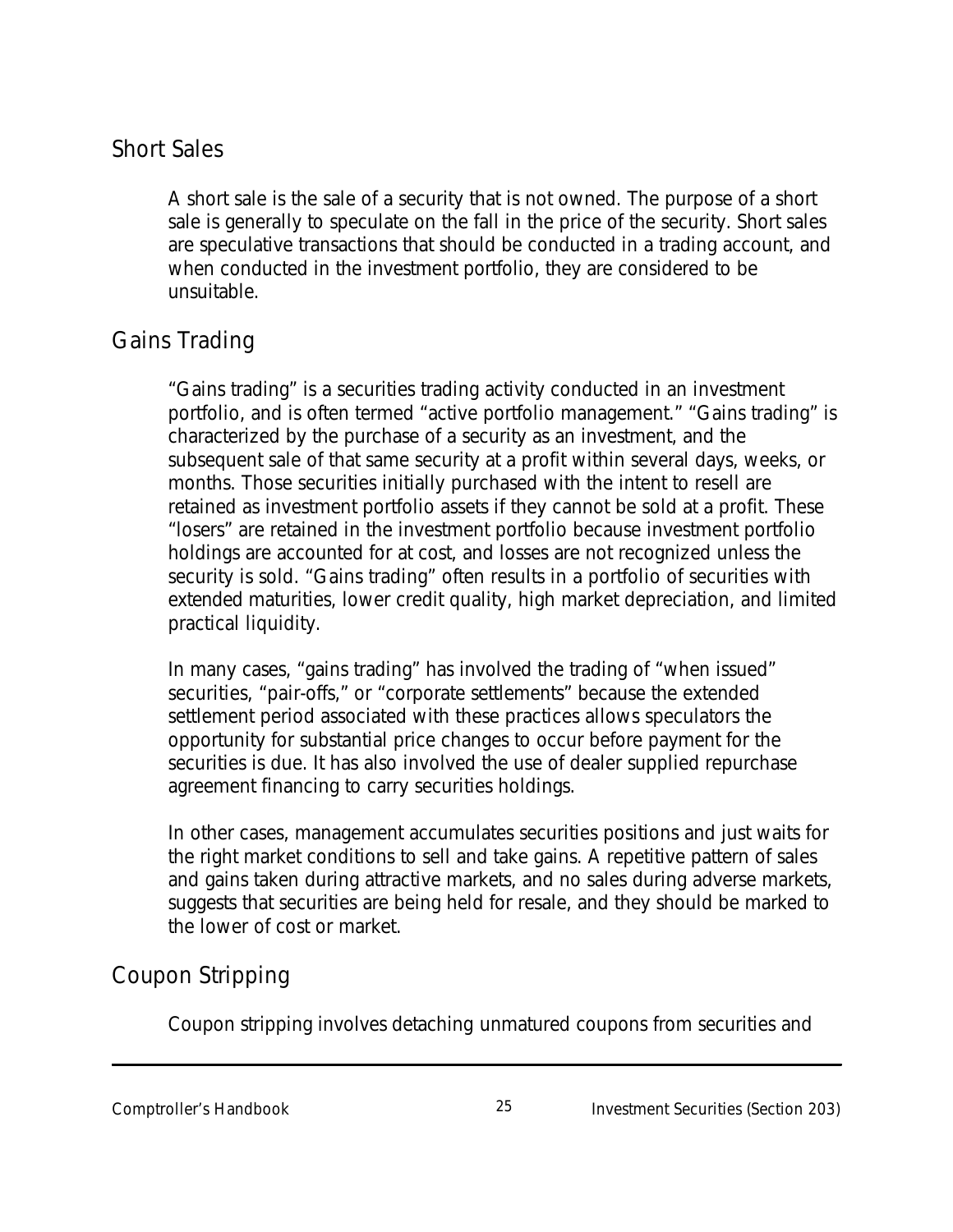selling either the coupons or the remaining, mutilated security. Such transactions are often motivated by anxiety for immediate income recognition or by tax considerations. This practice significantly diminishes the worth, marketability, and liquidity of the securities.

Ex-coupon securities, or the stripped coupons, are distinctly different from securities that have the unmatured coupons attached. The ex-coupon security and resulting coupons:

- Have diminished and uncertain market value and impaired practical liquidity.
- Cannot be wire transferred on the Federal Reserve Communication System.
- Are not eligible for pledge against owning bank's own trust deposits.
- Are not acceptable as collateral for U.S. government deposits or borrowings from Federal Reserve banks.
- Are not, absent adequate customer disclosure, suitable for sale to customers or as repurchase agreement collateral with customers.

If an institution has engaged or elects to engage in such transactions, they must be reported as follows:

- The original purchase price must be allocated between the principal portion and the coupons at the time the security is divided. This allocation will be based upon the yield to maturity of that security at the time it was purchased by the institution.
- The profit or loss on the portion sold must be recognized during the period in which the sale occurred as "other income" or "other expense." It will be the difference between that portion of the original purchase price, allocated as above to the portion sold, and the actual selling price of that portion. The portion retained will be carried on the books of the institution at its allocated portion of the original purchase price. The amount of any discount (or premium if any) must be amortized to maturity. Detached coupons or principal portions held by a bank either as a result of purchase or of mutilating securities held for its own account will be reported as "Other notes, bonds, and debentures," and not as "U.S. Treasury securities," "Obligations of other U.S. Government agencies and corporations," or "Obligations of States and political subdivisions in the United States."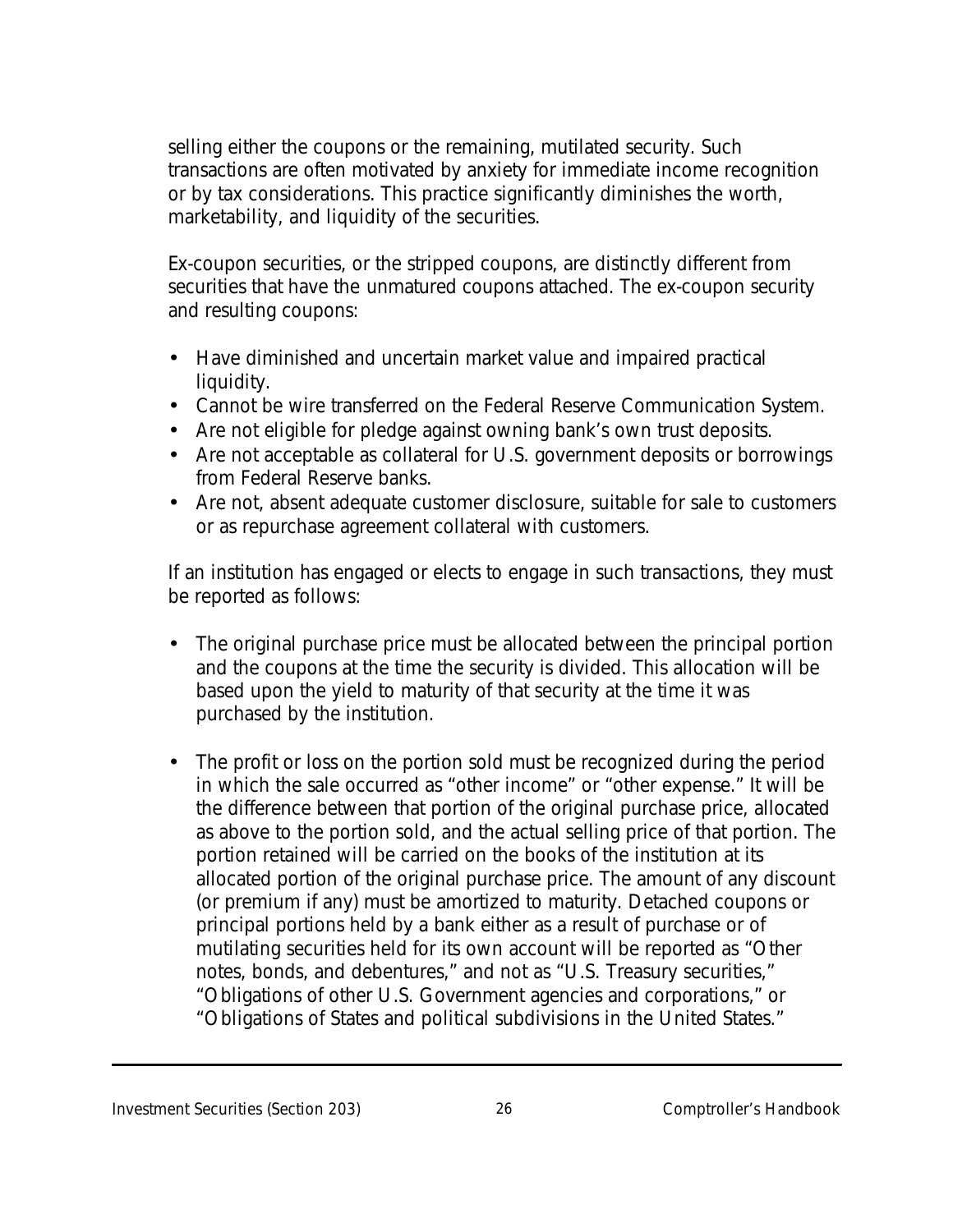Separate Trading of Registered Interest and Principal of Securities (STRIPS) are direct obligations of the U.S. Treasury that have their principal and interest components separated. Each component part is assigned a separate CUSIP number and may be separately owned and sold. Because STRIPS are an obligation of the U.S. government, national banks may buy, sell, deal-in, or underwrite STRIPS without dollar limitation. Also, because STRIPS are maintained in book-entry form, they overcome many of the disadvantages of detached coupons and other proprietary stripped coupon derivative products such as CATS and TIGRS.

Stripped securities products such as STRIPS, CATS, TIGRS, stripped coupons and stripped bonds, and Original Issue Discount Bonds (OIDs) may have long maturities, and can exhibit extreme price volatility. Accordingly, disproportionately large (in relation to the bank's total portfolio) long-maturity holdings of zero coupon securities are unsuitable investments for banks.

#### Stripped Mortgage Backed Securities

Stripped Mortgage Backed Securities (SMBS) consist of two classes of securities with each class receiving a different portion of the monthly interest and principal cash flows from the underlying mortgage backed securities. In its purest form, an SMBS is converted into an interest-only (IO) strip, where the investor receives 100 percent of the interest cash flow, and a principal-only (PO) strip, where the investor receives 100 percent of the principal cash flow.

IOs and POs have volatile price characteristics based, in part, on the prepayment of the underlying mortgages and, consequently, on the maturity of the stripped security Generally, POs will increase in value when interest rates decline while IOs increase in value when interest rates rise. In theory, the purchase of an IO strip may serve to offset the interest rate risk associated with mortgages and similar instruments held by a depository institution. Similarly, a PO may be useful to offset the effect of interest rate movements on the value of mortgage servicing. However, when purchasing an IO or PO, the investor is speculating on the movement of future interest rates and how this movement will affect the prepayment of the underlying collateral. Furthermore, those SMBS that do not have the guarantee of a government agency or a governmentsponsored agency as to the payment of principal and interest have an added element of credit risk.

As a general rule, SMBS cannot be considered as suitable investments for the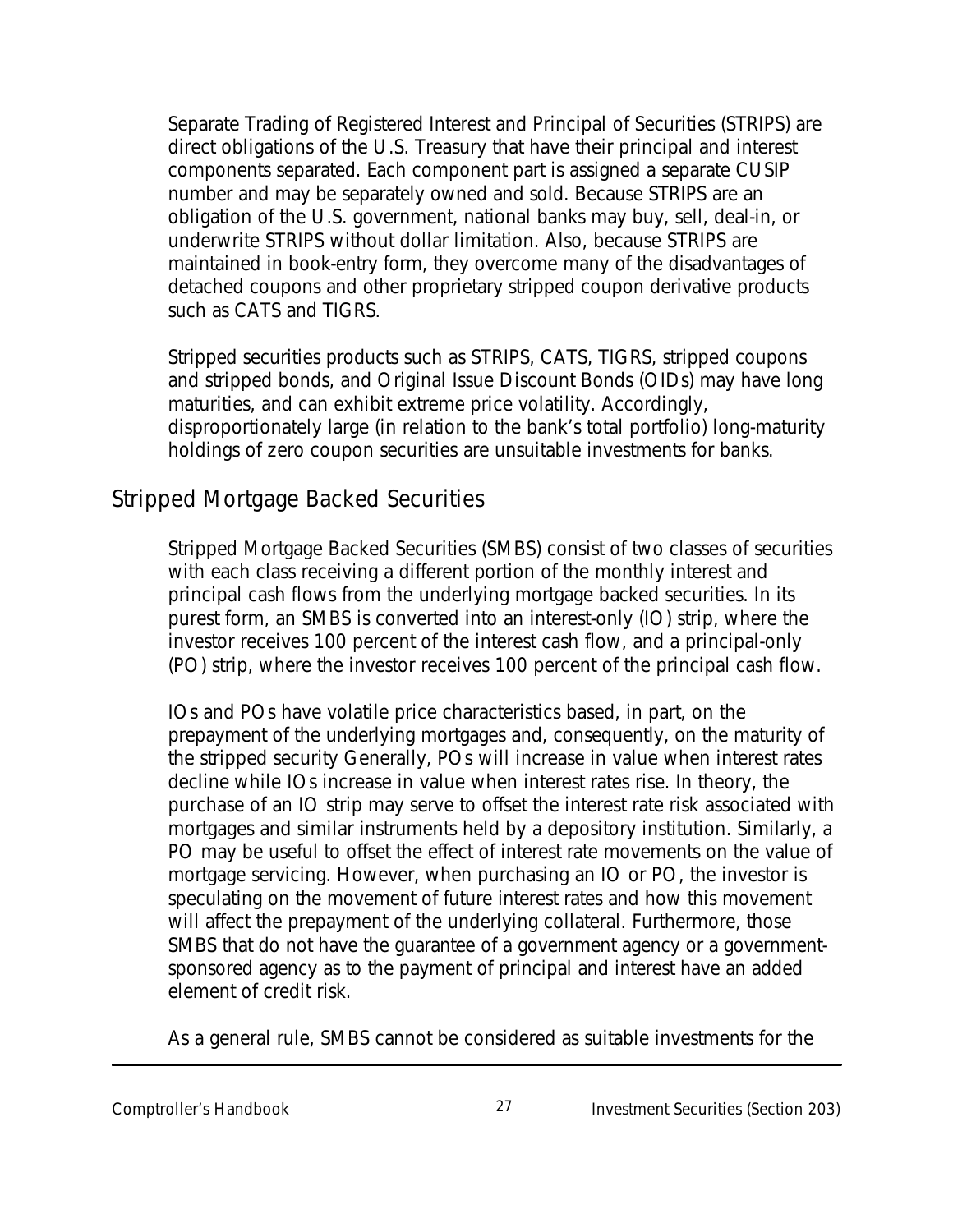vast majority of bank investors. Speculative positions or non-hedge positions in SMBS should not be considered as suitable investments for national banks and should be strongly criticized. SMBS, however, may be appropriate general hedges for banks that have highly sophisticated and well managed mortgage backed securities portfolios, mortgage portfolios, or mortgage banking functions. In such banks, however, the acquisition of SMBS should be undertaken only in conformance with carefully developed and documented plans prescribing specific positioning and loss limits and control arrangements for enforcing such limits. These plans should be approved by the bank's board of directors and vigorously enforced.

SMBS holdings must be accounted for in accordance with Financial Accounting Standards Board Statement 91, which requires that the carrying amount be adjusted when actual prepayment experience differs from prepayment estimates.

#### Residuals

Residuals are the excess of cash flows from a mortgage backed securities transaction after the payments due to the bondholders and the trust administrative expenses have been satisfied. This cash flow is extremely sensitive to prepayments, and thus has a high degree of interest-rate risk. Generally, the value of Residual interests rises when interest rates rise. Theoretically, a Residual can be used as a risk management tool to offset declines in the value of fixed rate mortgage or Mortgage Backed Securities portfolios. However, it should be understood by all residual interest purchasers that the "yield" on these instruments is inversely related to their effectiveness as a risk management vehicle. The highest yielding Residuals have limited risk management value, usually because of their complicated structure and/or unusual collateral characteristics that make modeling and understanding the economic cash flows very difficult. Alternatively, those Residuals priced for modest yields generally have positive risk management characteristics.

It is important to understand that a Residual cash flow is highly dependent upon the prepayments received. Banks should exercise caution when purchasing a Residual interest, especially higher "yielding" interests, because the associated risk may warrant an even higher return to adequately compensate the investor for the interest-rate risk assumed. Purchases of Residual interests should be supported by in-house evaluation of possible rate of return ranges in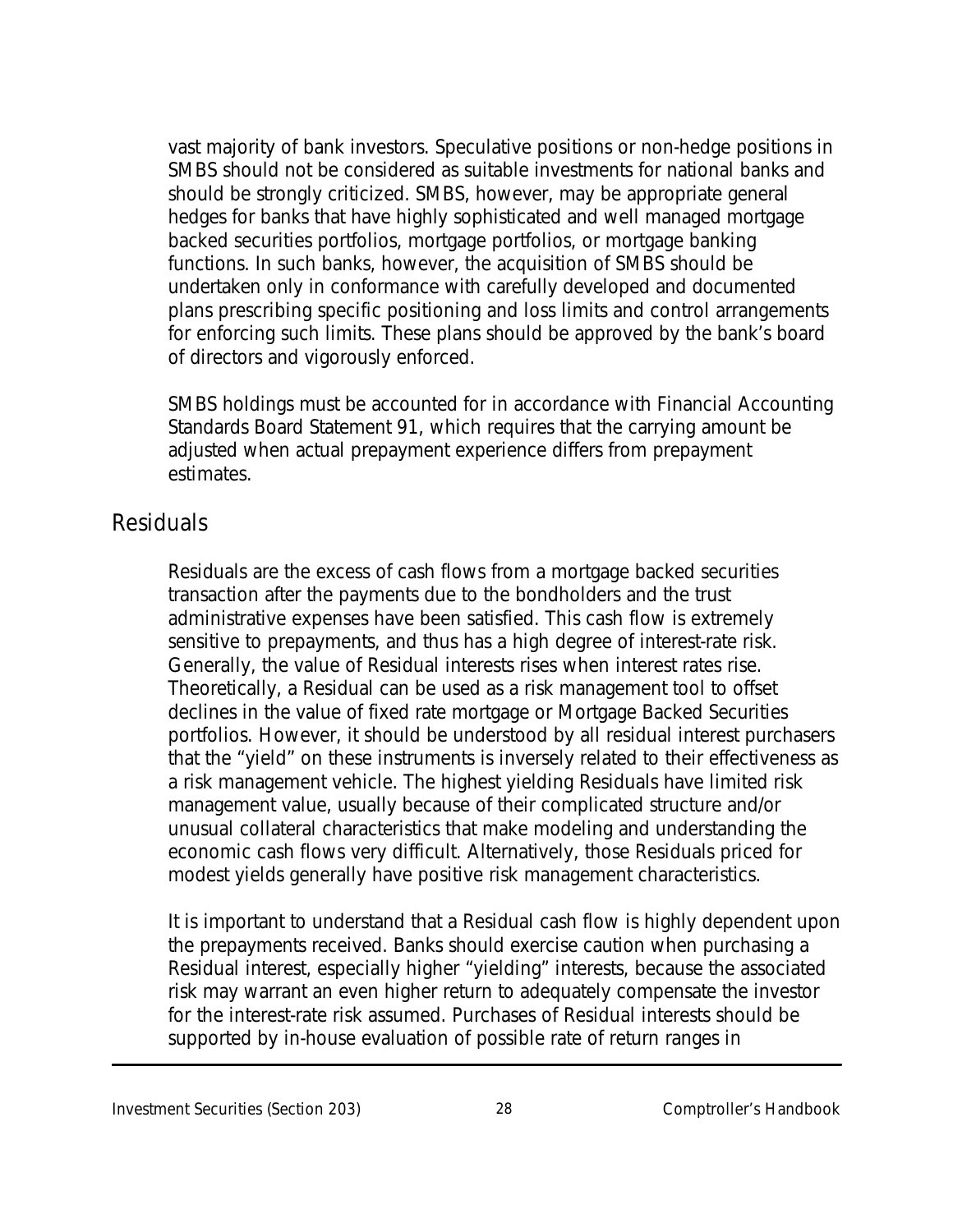combination with varying prepayment assumptions.

Holdings of Residuals should be accounted for in the same way as stripped mortgage-backed securities and should be reported as "other assets" on regulatory reports. Speculative or non- hedge holdings of Residuals should be strongly criticized.

#### Resale and Repurchase Agreements

Money market instruments, usually short-term U.S. government securities, are purchased for the bank's own account or acquired under an agreement to resell and are then sold under an agreement to repurchase. The rate of interest received and paid is generally dictated by prevailing market rates. Profits are based on a modest positive spread between interest earned and interest paid. A bank may attempt to improve profits by increasing the volume of such transactions by using the proceeds of completed transactions to finance an inventory of assets to be used in further repurchase arrangements. An alternative method of increasing profits is to increase the earnings yield of the instruments employed in these transactions by lowering their quality or by lengthening their maturity.

Risks inherent in that type of repurchase transaction should be controlled by policy guidelines that:

- Establish account limits.
- Require approximately matched asset and liability maturities.
- Provide for reasonable collateral margin and valuation techniques.
- Provide for collateral custody by the bank or an independent third party acting for the bank.
- Subject the underlying securities of a resale agreement to periodic market valuation, in order to determine market exposure.
- Mandate credit approvals for parties providing securities acquired under agreements to resell.
- Insist that characteristics of the money market instruments be compatible with the bank's own investment standards.

National banks that engage in repurchase or reverse repurchase agreements are encouraged to have policies and controls to suit their particular circumstances. Banking Circular 210, dated October 31, 1985, describes minimum guidelines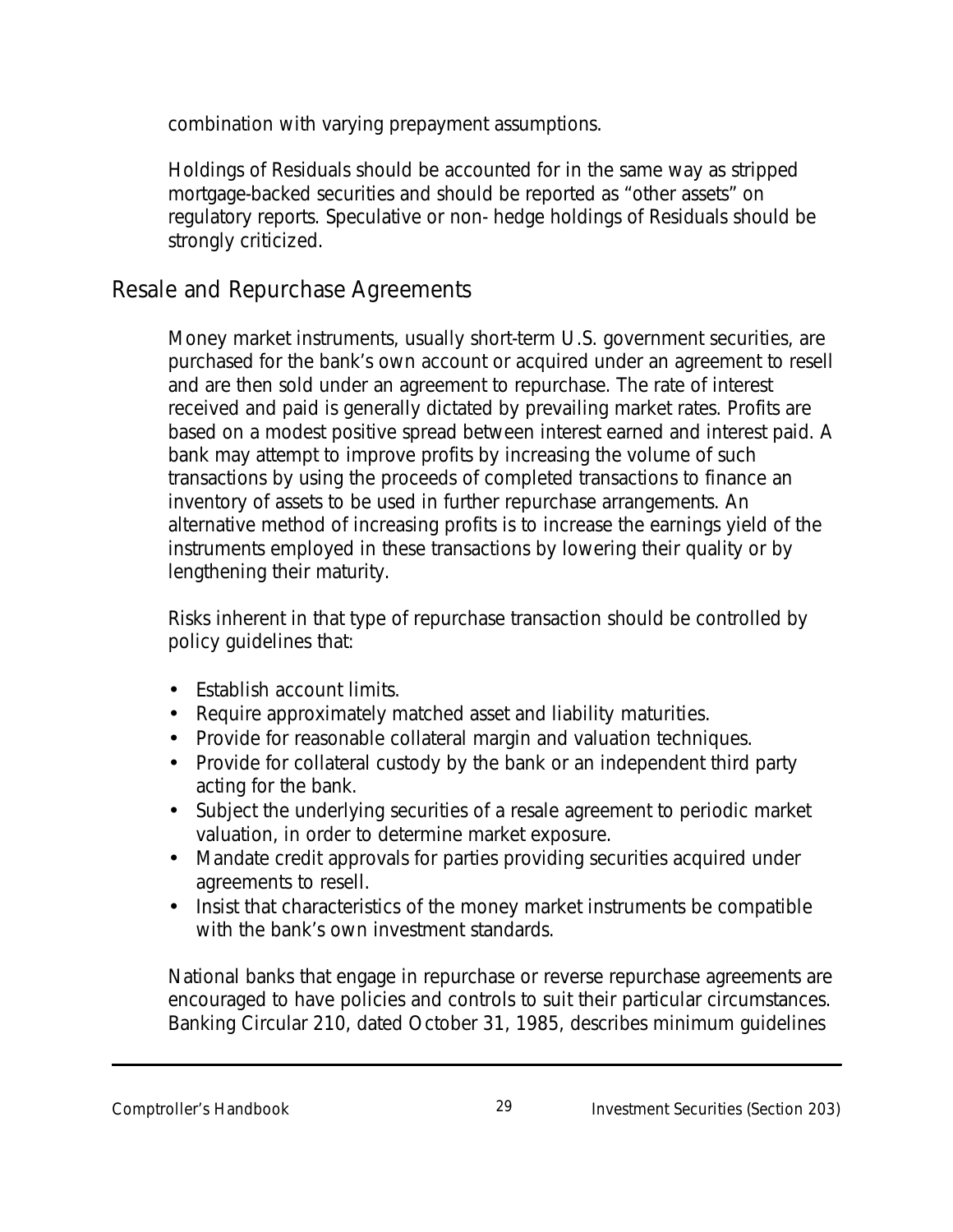needed to manage credit risk exposure to counterparties under securities repurchase agreements, and for controlling the securities underlying repurchase agreement transactions. These guidelines should be followed by national banks that enter into repurchase agreements with other financial institutions or securities dealers.

#### Repositioning Repos

Repositioning repos are often used to fund the acquisition of depreciated "when issued" (WI), forward placement positions, "pair-off" transactions, "corporate or extended" settlement transactions, or securities otherwise being held for "gains trading."

A bank may want to commit to a large position in securities with the intent of closing-out the position by selling the securities at a profit whenever the opportunity arises. If the securities position is sufficiently large, the selling dealer may provide or arrange for repurchase agreement "financing" to complete the transaction. This type of "financing" is called a "repositioning repurchase" agreement.

In such agreements, the dealer agrees to buy back the security under an agreement to resell. In reality, the purchasing bank never remits the full purchase price to the selling dealer, instead the bank purchasing the securities remits to the funding dealer a "margin" payment which is generally equivalent to the difference between the purchase price and the current market value of the security. This type of repurchase arrangement can create serious funds management problems as variable rate source funds with short maturities are used to finance the acquisition of long maturity, fixed rate assets.

Securities dealers are interested in arranging repurchase financing for several reasons:

- In a forward-contract or security-purchase commitment, such as a WI or pair-off transaction, no money has been exchanged. In the absence of a repurchase agreement, if the financial institution decides to cancel or backout of the transaction rather than take a loss, the selling dealer will have to absorb the loss and/or bring suit to enforce the contract.
- The purchaser can acquire a large amount of securities in exchange for a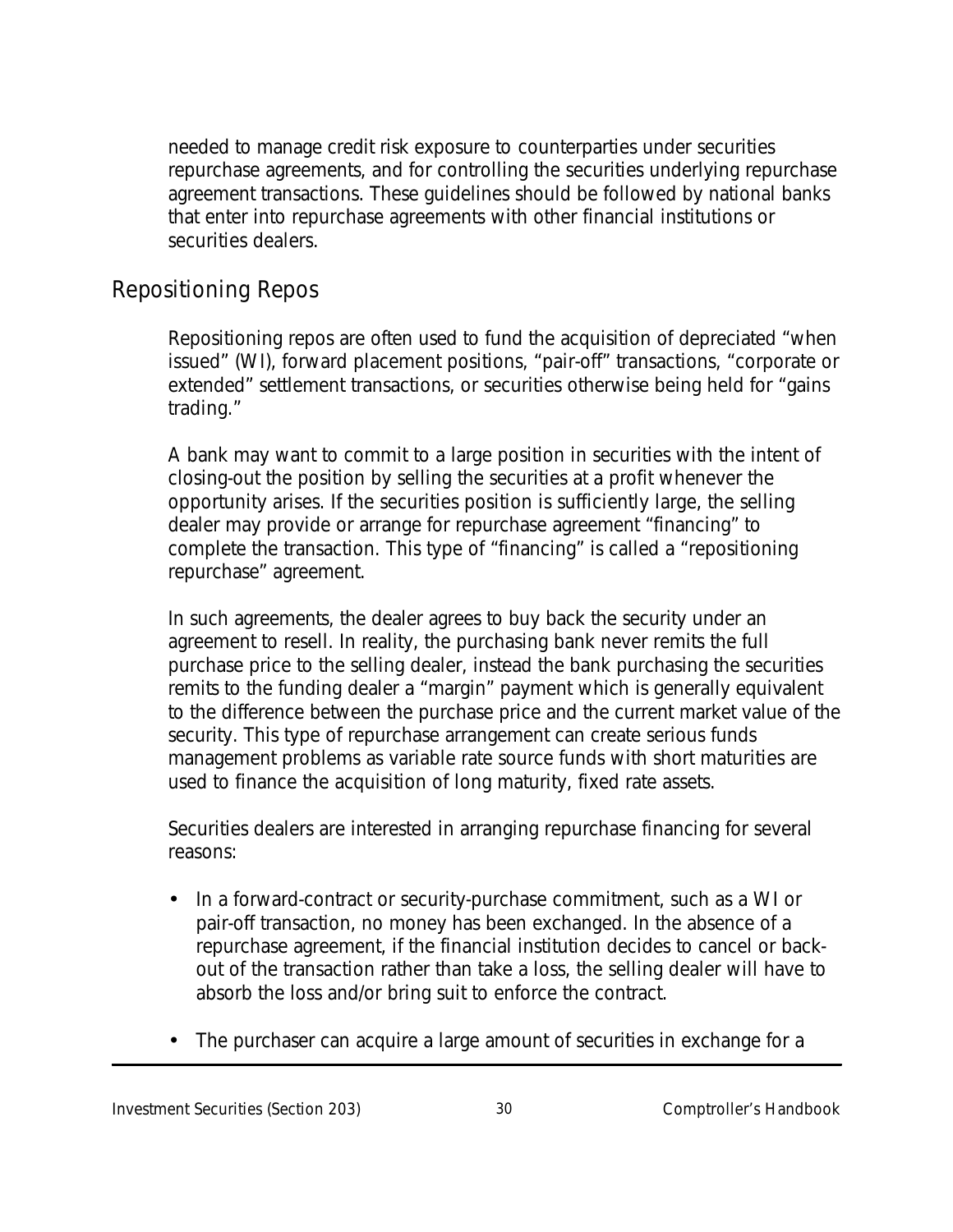comparatively small margin payment. This results in more commission-fee income for the selling dealer.

- A repositioning repo "locks-in" the customer/dealer relationship. The financial institution must then provide its own financing and probably recognize a loss if it wishes to sever its relationship with the dealer.
- Once the concept of repositioning repos or leverage financing of securities is accepted by the financial institution, there is virtually no limit to the amount of securities a dealer can conceivably sell to the customer bank.

Repositioning repos are considered unsafe and unsound as a means of funding investment portfolio activities because:

- They are the result of speculative securities transactions.
- During periods of rising interest rates, they are used as a method of loss avoidance. That is, if the securities purchase position can be sold and settled at a profit, the bank does so. However, if the purchased securities can only be sold and settled at a loss, the securities are recorded and carried in the bank's investment portfolio at cost, and financed via repurchase agreement.
- A financial institution usually does not enter into a simultaneous purchase and repositioning repo transaction unless the underlying security is depreciated or funds are not available from more traditional sources at competitive rates. As interest rates increase, bond prices decrease.

As depreciation continues to increase, the practical liquidity of portfolio holdings is eroded and capital funds are impaired at the same time that interest earnings and expense spreads are diminishing.

Securities acquired and funded via repositioning repos are to be regarded as trading account holdings or securities held for resale and recorded on a mark to market, or lower of cost or market basis.

## Repo to Maturity

A repo to maturity is often used in a rising or high interest rate environment when bond prices are depressed. A securities dealer offers to purchase securities from a bank under agreement to resell provided the bank uses the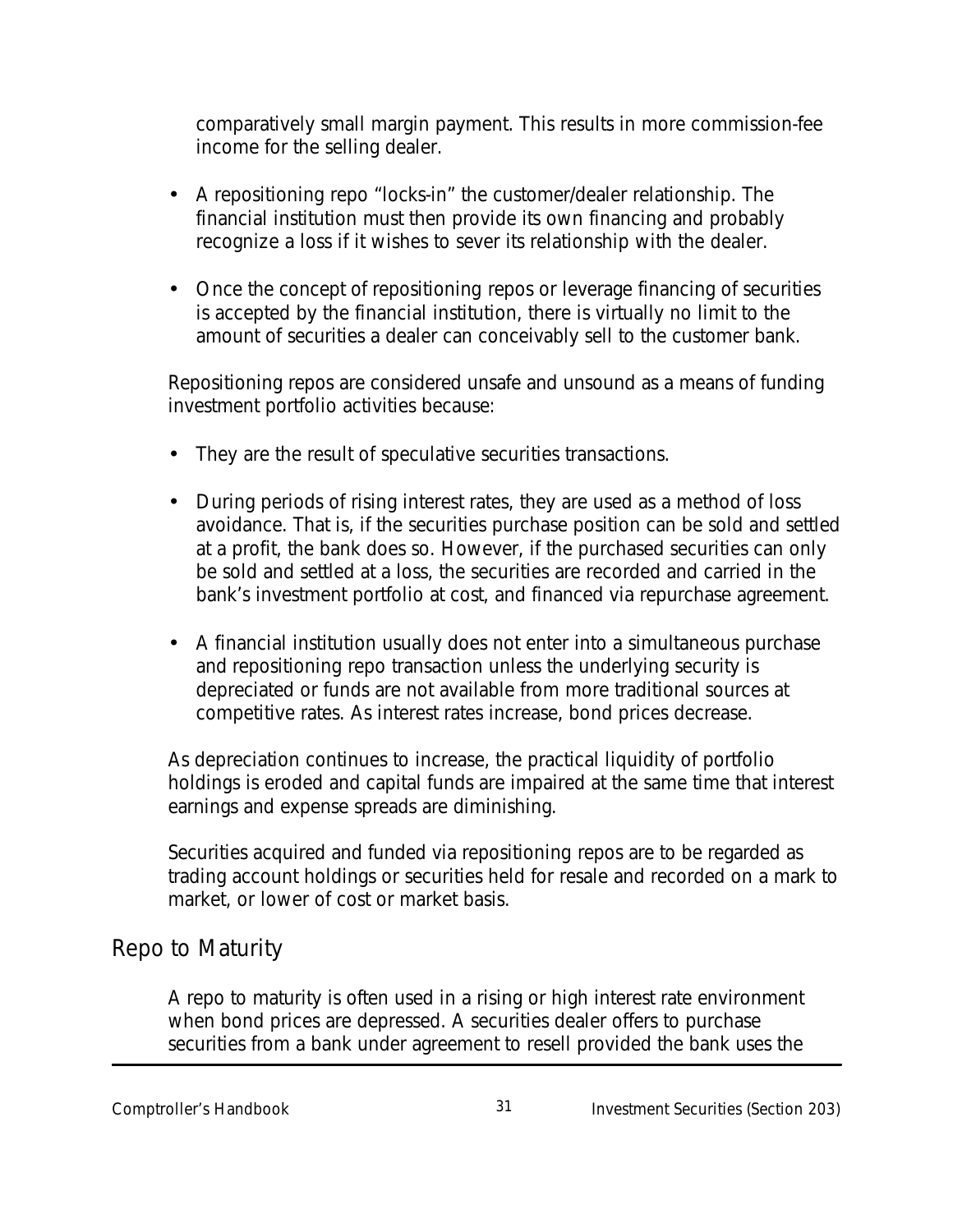repo proceeds to purchase additional bonds from the securities dealer. To induce the banker to enter into the transaction, the repo rate is usually set lower than prevailing repo rates. The dealer immediately sells the securities thereby incurring no cost-of- carry or market risk. The bank and the dealer agree to continue the repo arrangement until the repoed bond matures.

Repos to maturity are considered unsafe and unsound because:

- The intent of the transaction is to permanently dispose of a depreciated bank asset rather than enter into a short term borrowing arrangement. Hence, the bank avoids the recognition of a loss on the sale of a depreciated security
- The proceeds of the funds generated from the repo arrangement are used to purchase additional securities at a price that may be inflated, thereby inflating the balance sheet and providing a "built-in" depreciation in the investment portfolio. The depreciation or unrealized loss erodes the practical liquidity of the investment portfolio and threatens capital funds.
- The purchase of bonds at inflated prices, if done with the knowledge of bank officers, may be construed as willful misstatement of bank records and regulatory reports.

## Dollar Repos and Dollar Rolls

A dollar repurchase agreement (dollar repo) is a transaction involving the sale of a mortgage-backed security (MBS) from an investment portfolio and the simultaneous forward purchase of a different but similar MBS within a specified time and at a specified price. Fixed-coupon and yield maintenance dollar repos are the most common types of dollar repo agreements. Both kinds of dollar repos involve the contemporaneous sale and commitment to repurchase the same types of MBSs with approximately the same maturity and outstanding principal. In a fixed-coupon agreement, the seller and purchaser agree that delivery will be made with a MBS having the same coupon as the security sold. In a yield-maintenance agreement, the parties agree that delivery will be made with a security with a different coupon but at a price that will provide the seller with a yield that is specified in the agreement. Yield maintenance dollar repos are always considered to be sales and purchases and require a current recordation of gains and losses.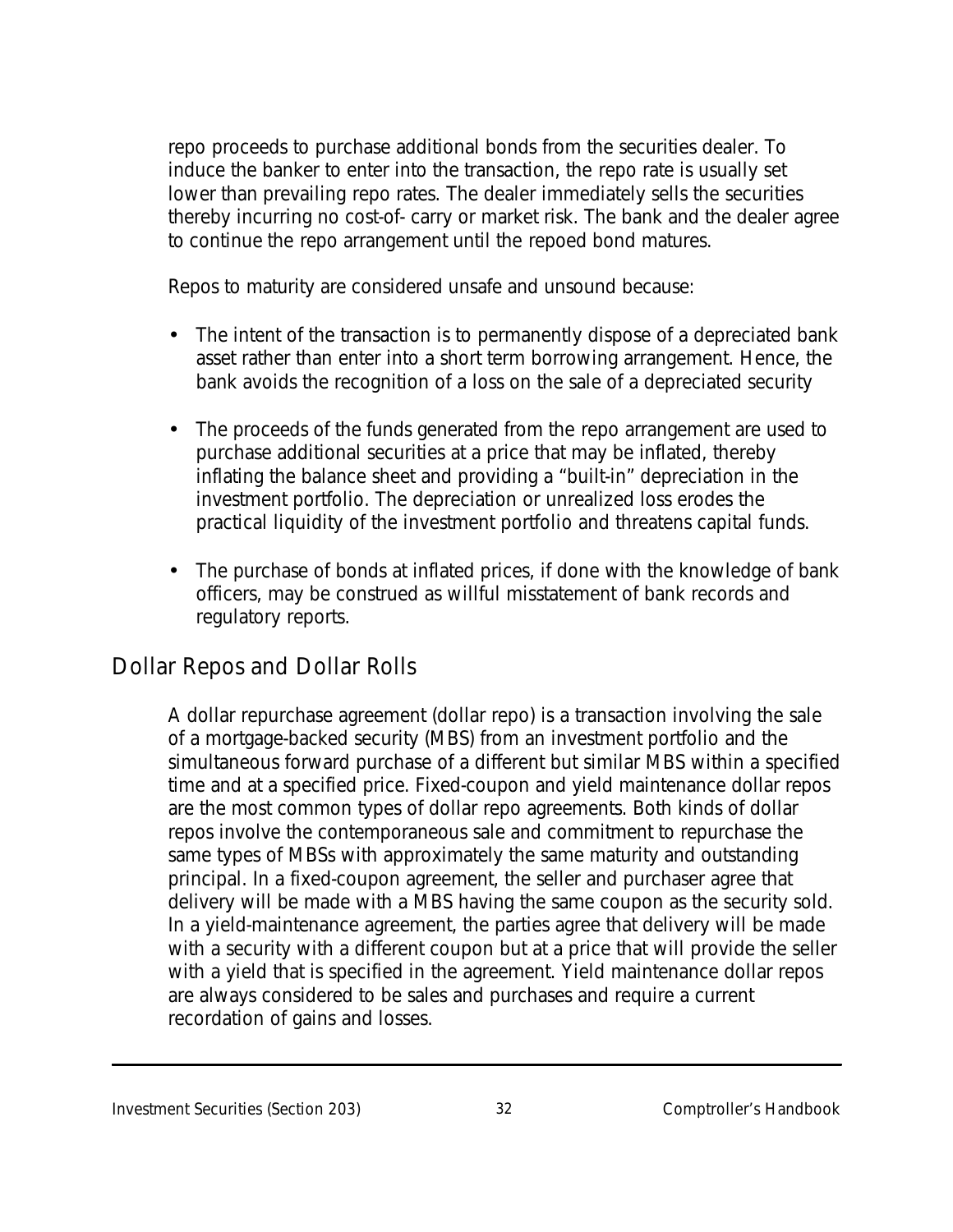At the start of a fixed-coupon dollar repo, the bank sells the security to the dealer, and the security is no longer registered in the bank's name. Although the portfolio holding has been sold and delivered-out, there is no adjustment of the portfolio records to reflect the sale of the security or the gain or loss on the sale of the portfolio holding. In fact, all accounting within the portfolio continues as if the bank still owns the security. The bank receives no principal or interest payments on the security during the dollar repo agreement's term. When the substantially identical security underlying the forward placement contract is delivered to the bank, it is substituted for the security still being carried on the books, but sold under agreement to repurchase. The security to be purchased is typically on a "to be announced" (TBA) basis, meaning the pools of mortgages to collateralize the purchased security have been formed but not specifically identified.

Under Generally Accepted Accounting Principles (GAAP), the fixed-coupon dollar repo transaction is reported as a security sold under agreement to repurchase (a financing) and not as a sale. This is because, from the accounting profession's point of view, the sale and contemporaneous purchase of a similar security is a "wash" transaction that should not be recognized as a sale. However, cash taken in on the sale needs to be recognized along with the liability to purchase the similar security.

Banks often consider dollar repos as another source of funding and execute them whenever their cost is estimated to be less than other types of funding. However, during a period of rising interest rates, dollar repos can also be used to sell depreciated securities in a manner that avoids recognizing the loss that normally occurs if the transaction is accounted for as a sale of a bank asset.

Securities dealers can use dollar repo arrangements to deliver a different but similar security as a way to profit from the differences in prices between the instruments being sold and purchased. This practice, commonly referred to as "worst delivery," involves obtaining a relatively expensive MBS from the seller, and delivering the cheapest security obtainable in the current market to the seller at the dollar repo's maturity. Although the cheapest security has the same coupon interest rate as the sold security, its expected prepayment characteristics may be different, and create the price differential. In a rising interest rate environment, it will probably be cheaper to purchase and deliver a mortgage-backed security with a slow prepayment history. In this situation, the investor will continue to receive the same coupon rate on the principal of the security but will be unable to reinvest the prepaid principal of the security at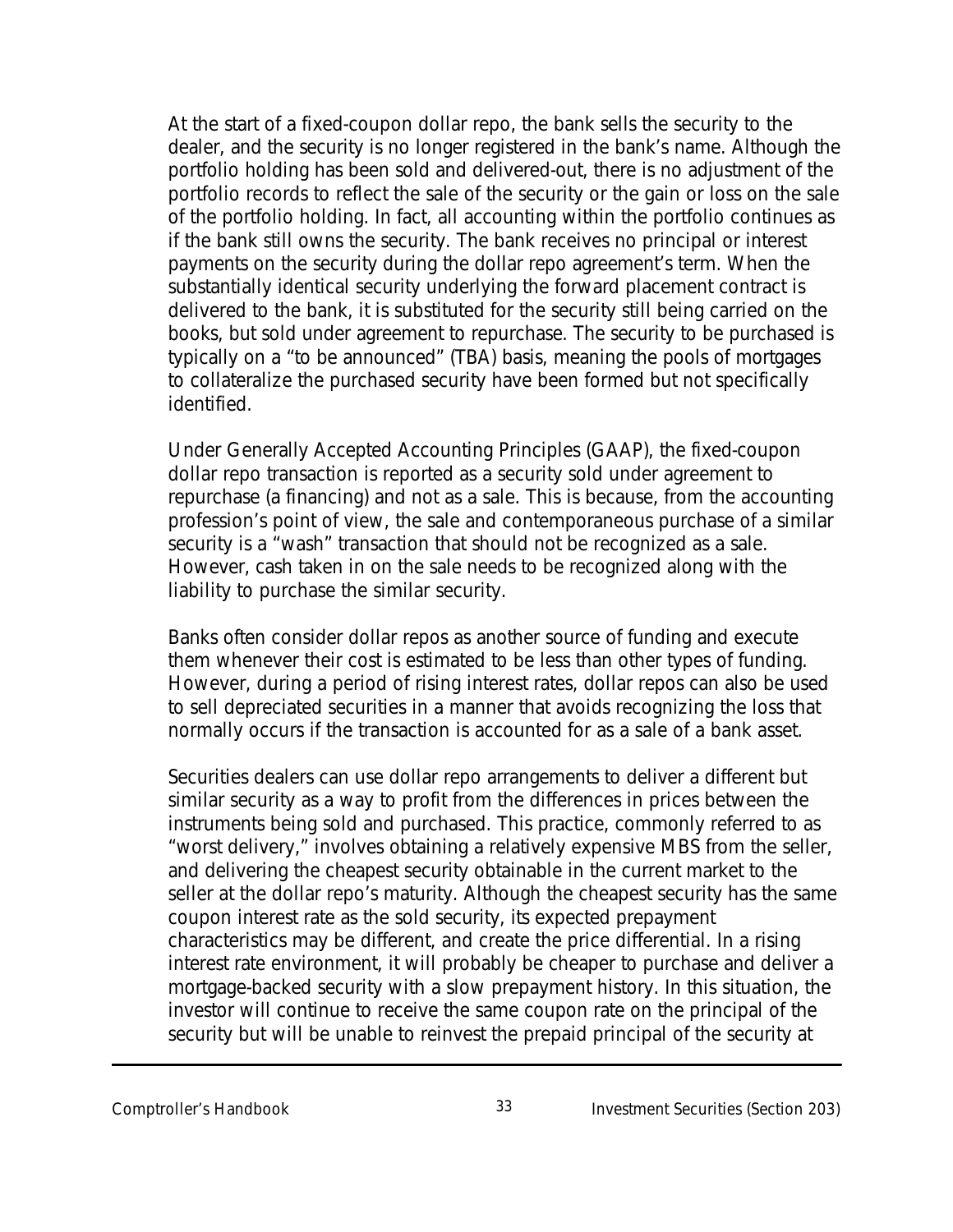higher current rates as rapidly as an investor holding a security with a faster repayment history. Dealers will also take seasoned securities from the bank but deliver securities without a prepayment record, such as TBAs. The securities without payment histories typically sell for less than seasoned securities with an established, favorable payment history. Dealers active in the dollar repo market study the history of mortgage pool prepayments to take advantage of these differences.

Fixed-coupon dollar repos represent transactions that must involve substantially identical MBSs. The following guidelines must be observed if fixed-coupon dollar repo transactions are to be considered a financing. MBSs are judged to be substantially identical only when all of the following criteria are met:

- The securities are collateralized by similar mortgages (e.g., single-family residential mortgages for single-family residential mortgages).
- The replacement security is issued by the same entity that issued the original security and must be identical in form and type (e.g., GNMA I for GNMA I).
- The securities have the same original stated term to maturity (e.g., 30 years), and the expected remaining life is nearly identical.
- The securities have identical coupon interest rates.
- The securities have approximately the same market yield.
- The aggregate principal amounts of MBSs given up and MBSs forward purchased in the transaction are within industry- established parameters for good delivery. The Public Securities Association (PSA) currently defines good delivery as a 2.5 percent gain or loss in aggregate principal amounts.

The following conditions must also be met.

- The bank must own the MBS and hold it in its portfolio for a reasonable period of time. The minimum holding period for the security is the number of days to the next issuance date of the MBS by the issuing agency (generally 30 days).
- The settlement term on the dollar repo cannot exceed 12 months from the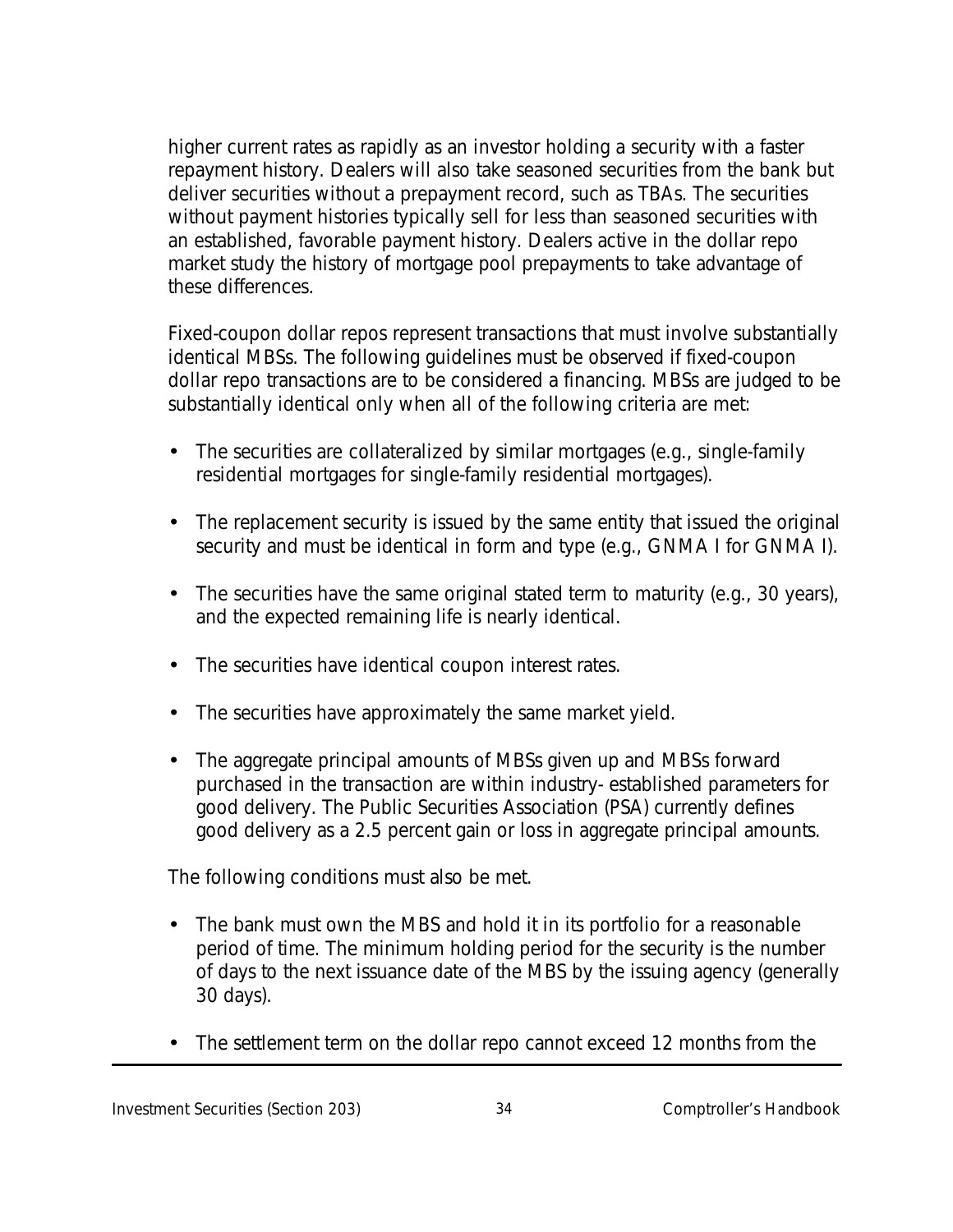initial transaction date.

If any of those criteria are not met, the transaction should be accounted for as a sale and the forward purchase of MBSs rather than as a financing. Thereafter, the forward position should be marked to market at each reporting date until the securities are reacquired.

A dollar roll is an extension of a dollar repo. It occurs when a bank decides not to accept delivery of a fixed-coupon MBS at the repurchase date but rather "rolls it forward" by means of another sale and forward purchase transaction in which the position is offset and extended for another specified period of time. Typically, to the extent the market value of the fixed- coupon security has increased or decreased in value from the original sale date to the roll date, the bank will pay or receive payment for such price fluctuations.

Once the roll period commences, the rolled fixed-coupon dollar repo continues to be accounted for as a financing when:

- Within 12 months from the date of the initial sell and forward buy transaction, the bank must accept delivery, close out its forward position, fund and place the MBS in its investment portfolio. For future dollar repos using these reacquired securities to be accounted for as financings, the security must be acquired and remain in the bank's possession at least until the next issuance date of the MBS (generally 30 days). The funding for the retention of the security for this holding period must come from a source independent of the securities transactions, such as deposits or federal funds lines. This mandatory delivery condition is intended to demonstrate the bank's ability to fund the purchase of the securities and its intent to hold them for investment.
- At all times during the rollover or extension period, the bank must be able to demonstrate its ability to fund the reacquisition of the MBSs and close out its forward position.

If the above conditions are not met, the transaction must be accounted for as a sale and purchase of MBSs rather than as a financing, starting with the month the ability of the bank to fund the delivery of the securities has not been demonstrated or at the end of the 12-month period, whichever comes first. Thereafter, the forward position must be marked to market at each reporting date until the MBSs are reacquired.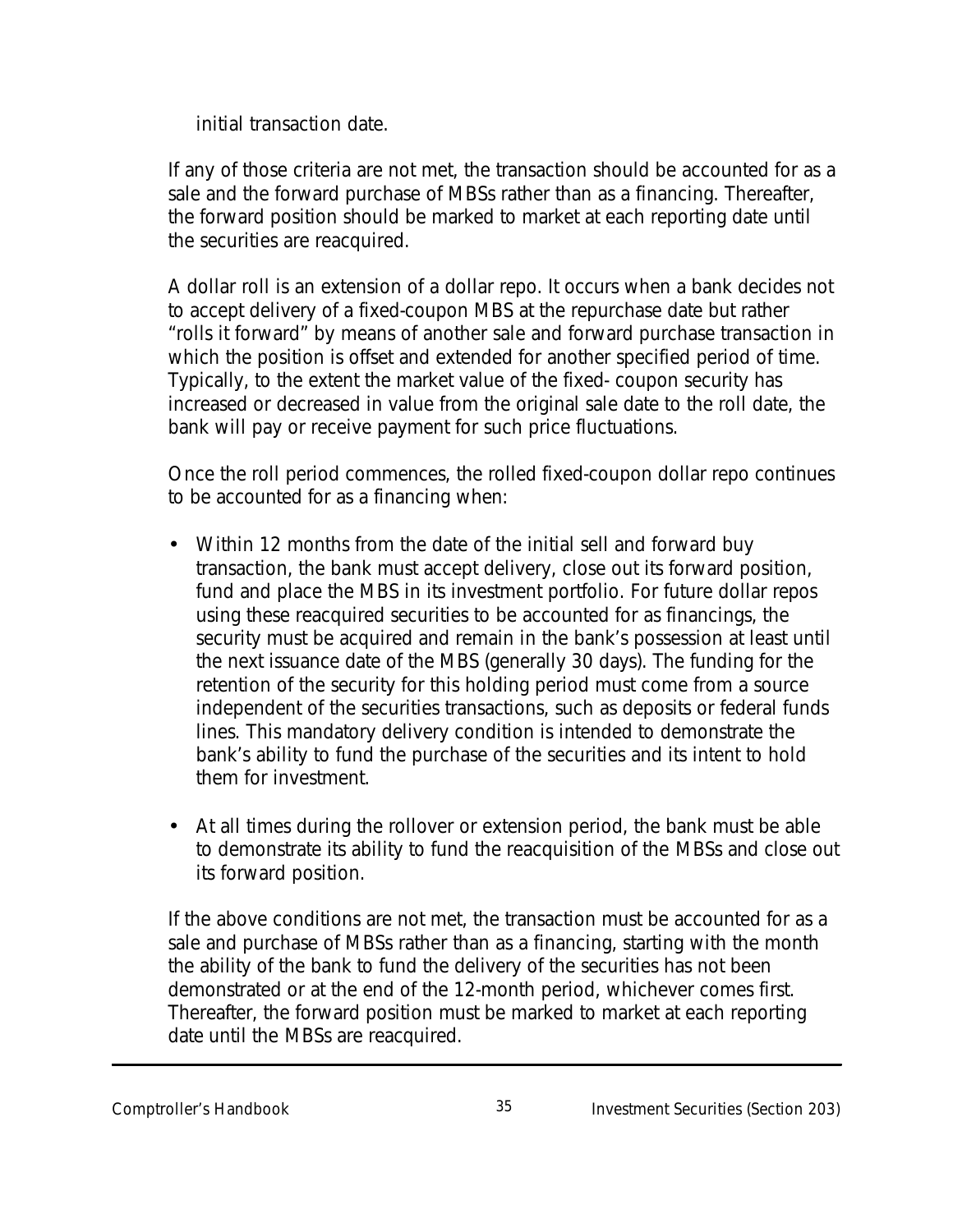Bank dealers who conduct dollar repos and rolls should not account for these transactions as financings. They should be recorded on a cash or forward basis as purchases and sales.

## **Securities Lending**

A national bank may lend its own investment securities or trading account securities. National banks may also lend customers' securities held in custody, safekeeping, trust, or pension accounts to a third party pursuant to a written agreement with the customer. Securities dealers and commercial banks are the primary borrowers of securities. They borrow securities to cover securities fails (securities sold but not available for delivery), short sales, and option and arbitrage positions.

Securities lending is conducted through open ended "loan" agreements, which may be terminated on short notice by the lender or borrower. The borrower of the securities pays a fee to the owner of the securities. A bank lending customer securities will share in the fee income generated by loaning the securities. The objective of such lending is to receive a safe return in addition to the normal interest or dividends received from the securities. Securities loans are collateralized with cash, U.S. government or federal agency securities, or letters of credit. At the outset, each loan is collateralized at a predetermined margin. If the market value of the collateral falls below the predetermined acceptable level while a loan is outstanding, a margin call is made by the lender institution. If a loan becomes over-collateralized because of appreciation of collateral or market depreciation of a loaned security, the borrower usually has the opportunity to request the return of any excessive margin.

When a securities loan is terminated, the securities are returned to the lender and the collateral to the borrower. Fees received on securities loans are divided between the lender institution and the customer account that owns the securities. In situations involving cash collateral, part of the interest earned on the temporary investment of cash is returned to the borrower and the remainder is divided between the lender institution and the customer account that owns the securities.

All national banks that participate in securities lending should establish written policies and procedures governing these activities. OCC Banking Circular 196,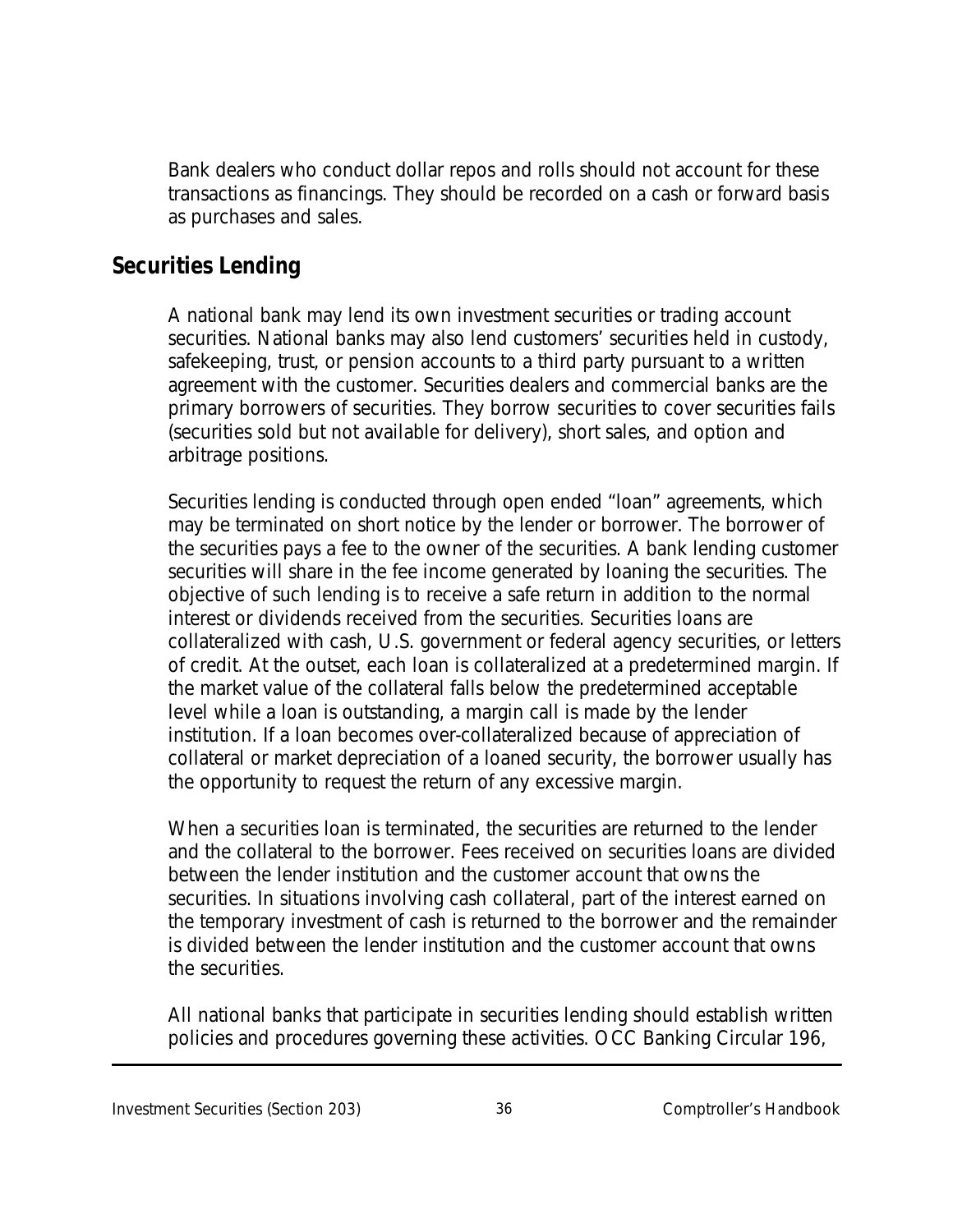## dated May 7, 1985, discusses the minimum acceptable topics to be covered by the written policies and procedures.

# **Government Securities Act Requirements**

Specific provisions of the Government Securities Act (GSA) apply to all national banks, including those with limited government securities activities that are exempt from filing a notice as a Government Securities Broker-Dealer with the OCC. The provisions of the GSA that apply to all national banks include: (a) national banks that engage in repurchase transactions with customers while retaining custody or control of the subject government securities; and (b) all depository institutions that hold government securities for customers. The following discussion does not apply to the additional provisions of the GSA regulations concerning national banks that are required to file as government securities broker-dealers (See Section 204).

## $\bf W$  or  $\bf G$  to  $\bf C$  to  $\bf C$  is the  $\bf C$  depository institutions) Replaced od Midings of securities by depository institutions<br>the definition of U.S. government security includes: U.S. Treasury obligations, as well as obligations of the Government National Mortgage Association Comptroller's Handbook -Home Loan Mortgage Corporation (FHLMC), and the Student Loan Marketing  $\Delta$ sociation (SLM). Options on the  $C$  considered to be also considered to be Government Securities Act

# Hold-in-Custody Repurchase Agreements

All national banks that retain custody of securities sold under an agreement to repurchase must comply with the requirements for hold-in-custody repurchase agreements described in 17 CFR 403.5(d). For purposes of the GSA, a national bank is also considered to be retaining custody of the repurchase agreement securities when the securities are maintained through an account at another institution (e.g., a correspondent bank or the local Federal Reserve Bank) and the securities continue to be under the control of the national bank.

The following requirements apply to all hold-in-custody repurchase agreements:

• Hold-in-custody repurchase agreements must be transacted pursuant to a written repurchase agreement (see 17 CFR 403.5(d)(1)(i)).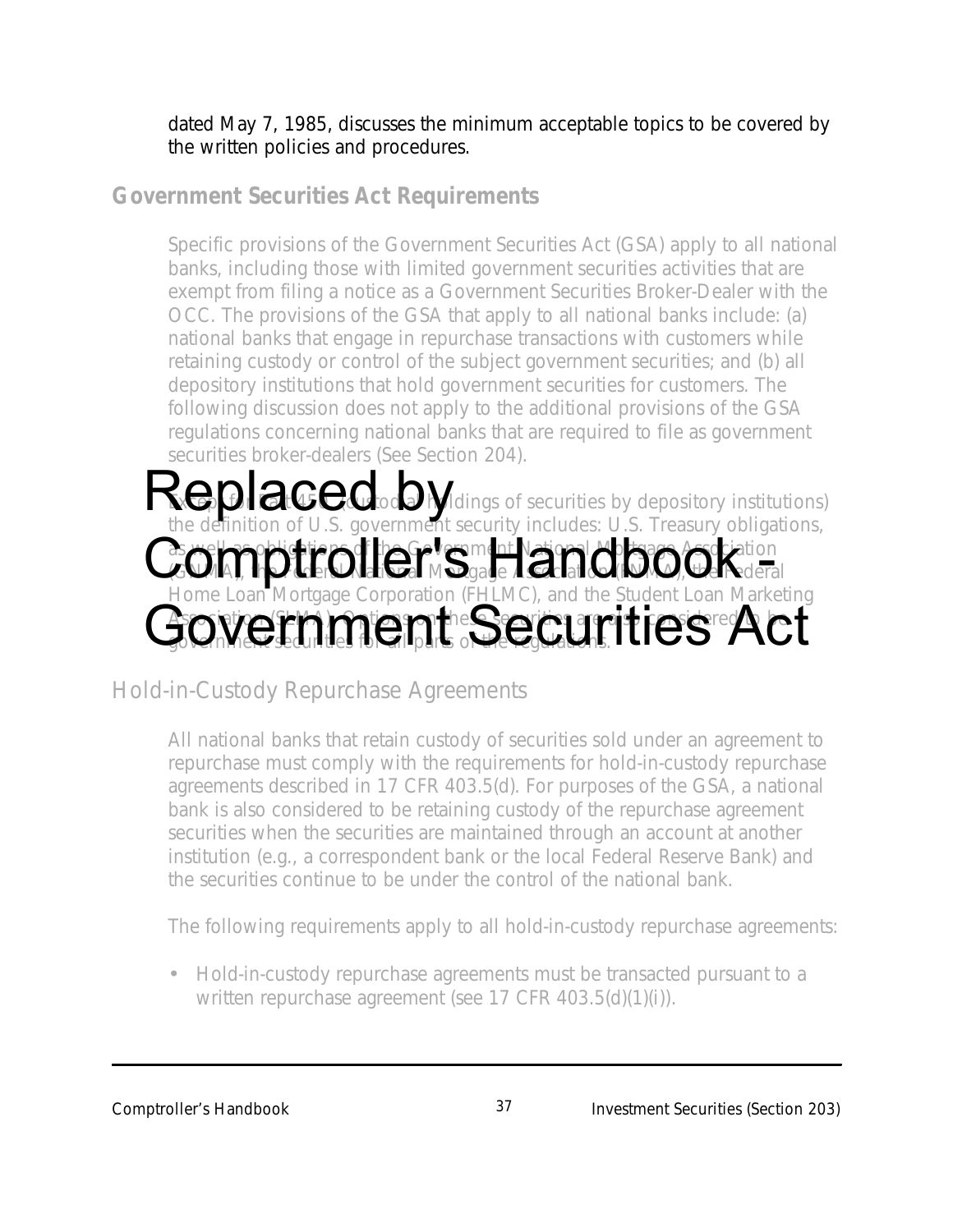- If the customer agrees to allow substitution of securities in a hold-in-custody repurchase transaction, then authority for the national bank to substitute securities must be contained in the written repurchase agreement (see 17 CFR 403.5(d)(1)(iv)).
- Where the national bank reserves the right to substitute securities, a specific disclosure statement as written into the regulation must be prominently displayed in the written repurchase agreement immediately preceding the provision allowing the right to substitute. No editing or paraphrasing of the required language is permitted under the regulations, with the exception that substitution of other terms for the words buyer and seller (which are bracketed in the disclosure statement) may be used.

## • A national bank issuing a hold-in-custody repurchase agreement must disclose to the customer in writing that the funds held pursuant to a  $\mathbf{F}$ reform and  $\mathbf{F}$  and  $\mathbf{F}$  a deposit, and, therefore, not insured by the Replace to the customer in writing that the funds held pursuant to a<br>Federal Deposit Insurance Corporation (see 17 CFR 403.5(d)(1)(iii)). Comptroller's Handbook the transaction must be sent to the customer by close of business on the day the the distribution is in the contraction of  $\alpha$  and  $\alpha$  and  $\alpha$  on  $\alpha$  and  $\alpha$  on  $\alpha$  on  $\alpha$  on  $\alpha$ Government Securities Act

• Confirmations must identify the specific securities by issuer, maturity, coupon, par amount, market value, and CUSIP or mortgage pool number of the underlying securities (see 17 CFR 403.5(d)(2)(i)).

The frequency or short duration of a particular type of transaction, such as an overnight repurchase agreement or a daily "sweep" of a customer's deposits into a hold-in-custody repurchase transaction, does not eliminate the requirement for a financial institution to send a prompt and accurate confirmation to the customer.

Pooling of securities as collateral for repurchase agreements is no longer permitted. "Blind pooled" hold-in-custody repurchase transactions occur when a seller does not deliver securities and does not identify specific securities as belonging to a specific customer. Instead, the bank sets aside, or otherwise designates, a pool of securities to collateralize its outstanding repurchase obligations. The regulations require that the written confirmation sent to a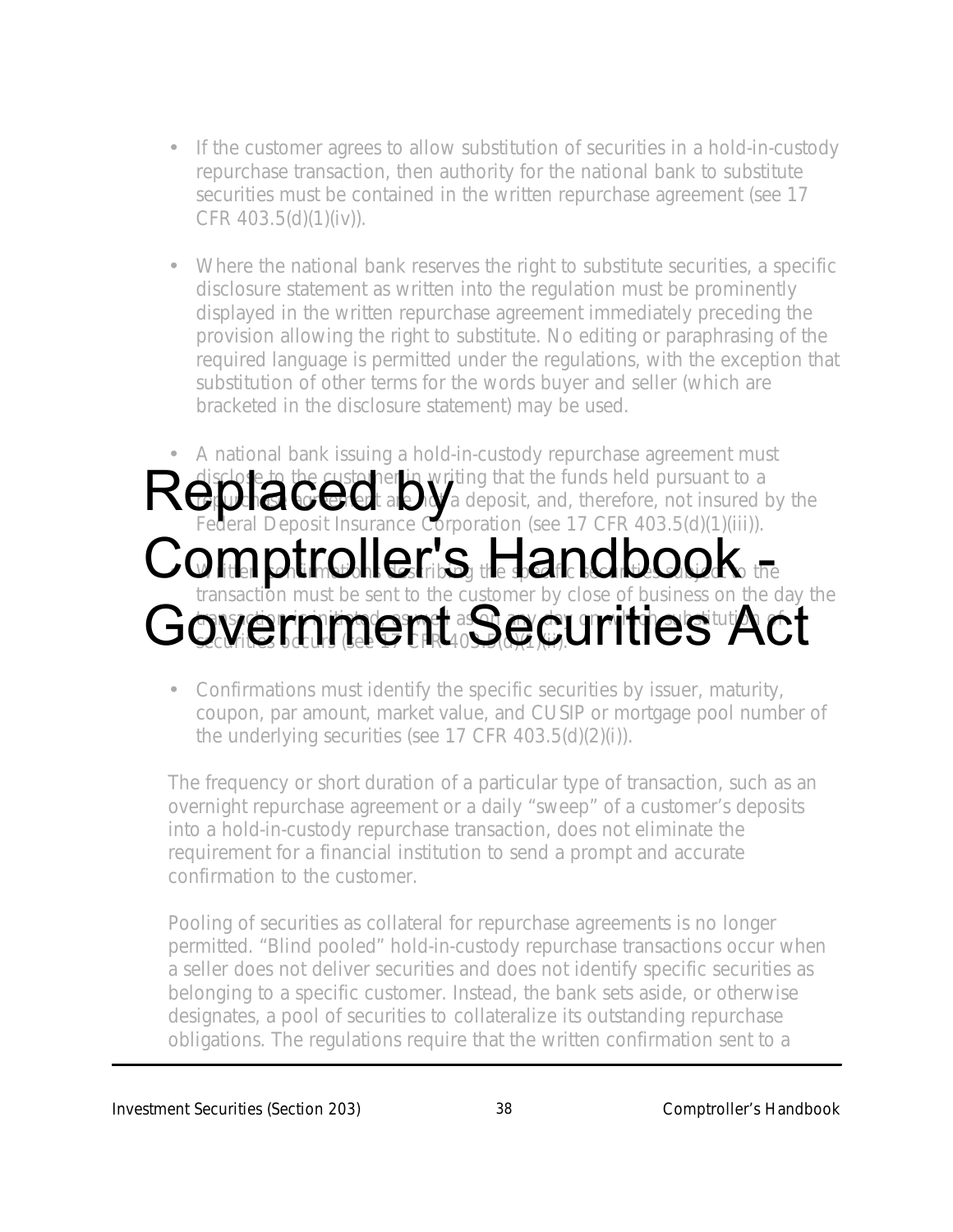customer must identify the specific securities that are the subject of the hold-incustody repurchase transaction. A specific security identified to a customer must be in an authorized denomination, that is, in a deliverable par amount.

The regulations do not require written agreements for repurchase transactions where the securities are delivered to the customer or to another depository acting pursuant to a tripartite agreement with the financial institution and the customer.

## Custodial Holdings of Government Securities

All national banks that hold or safekeep U.S. government securities for customers must comply with 17 CFR 450. These regulations apply when a national bank holds the customers' securities directly or maintains the customers' securities through another institution.

 $\bf V\bar C$   $\bf p$ d  $\bf G\bar C$   $\bf U\bar C$  rea $\bf U\bar y$  as determined that the rules and standards of Repla**CCC** ea Dylas determined that the rules and standards the Comptroller of the Currency applying to government securities held in a **hdusiary capacity are adequate to meet the requirements of this regulation.** Comptroller's Handbook Kovided two ions are met. The depository institution must adopt policies and  $\alpha$  procedures that subject that  $\alpha$  is all the customer of  $\alpha$  in  $\alpha$ Government sust Securities which compliance with these fiduciary requirements, (see 17 CFR 450.3 (a)(1) and  $(2)$ ).

To comply with the custodial holding requirements of Part 450, depository institutions must observe the following requirements.

- All government securities held for customers, including those subject to repurchase agreements with customers, must be segregated from the depository's own assets and kept free from lien of any third party granted or created by the depository (see 17 CFR 450.4 (a)(1)).
- A depository institution that holds securities for a customer through another institution ("custodian institution") must notify the custodian institution that the securities are customer securities (see 17 CFR 450.4(a)(2)(i)(A)).
- The custodian institution must maintain the customer securities in an account that is designated for customers of the depository institution, and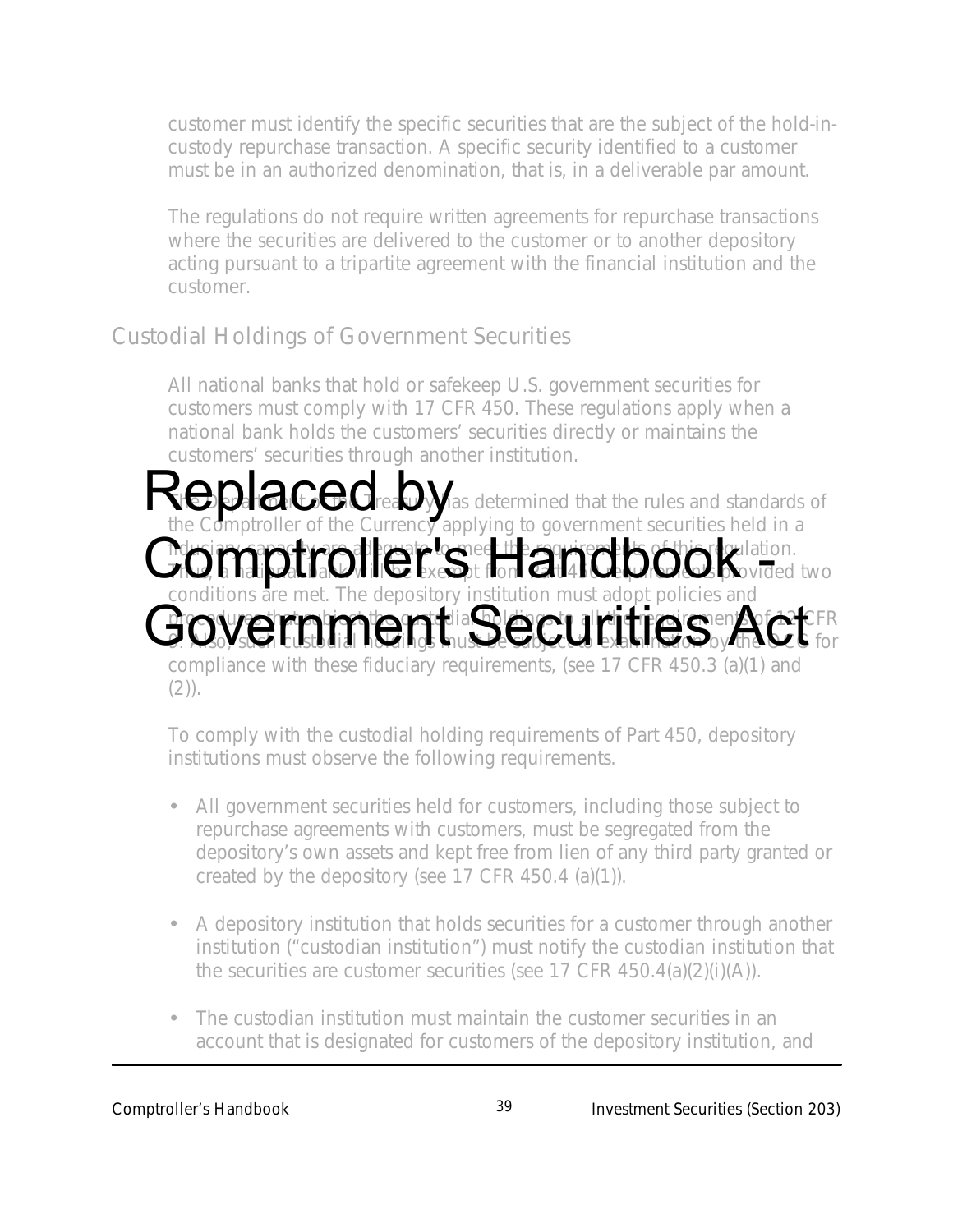that does not contain proprietary securities of the depository (see 17 CFR 450.4 (a)(2)(i)(B)).

- The depository institution must notify the custodian institution that these securities are to remain free of any lien, charge, or claim in favor of the custodian or any persons attempting to make a claim through the custodian (see 17 CFR 450.4(a) $(2)(i)(C)$ ). The custodian institution upon receiving such notice from the depository institution, is required to treat these securities as customer securities and maintain them in compliance with Section 450.4.
- When holding customer securities for a depository, the custodian institution does not have to keep records that identify individual customers of the depository, unless the custodian institution is acting directly on behalf of the customer, such as in a tripartite repurchase agreement transaction (see 17

## 450.4(e)). Replaced by<br>When a depository institution maintains customer securities in an account at a Federal Reserve bank, it is deemed to be in compliance with requirements to hold customer securities in FeD if any denoties fed, or other party claiming through it, expressly excludes customer securities. The depository institution is not required to maintain customer securities in a separate custody Government Securities Act Cederal Peservathant Is deep ted to the incompliant by the requirements

depository institution must segregate the customers' securities on its own records and observe the following recordkeeping requirements.

- A depository institution safekeeping U.S. government securities for customers must issue to the customer a confirmation or safekeeping receipt for each government security held (see 17 CFR 450 (b)(1)).
- The confirmation or safekeeping receipt must identify the issuer, maturity date, par amount, and coupon rate of the security being confirmed (see 17 CFR 450 (b)(1)).
- A records system of government securities held for customers must be maintained separate and distinct from other records of the depository institution (see 17 CFR 450.4(c)).
- These records must: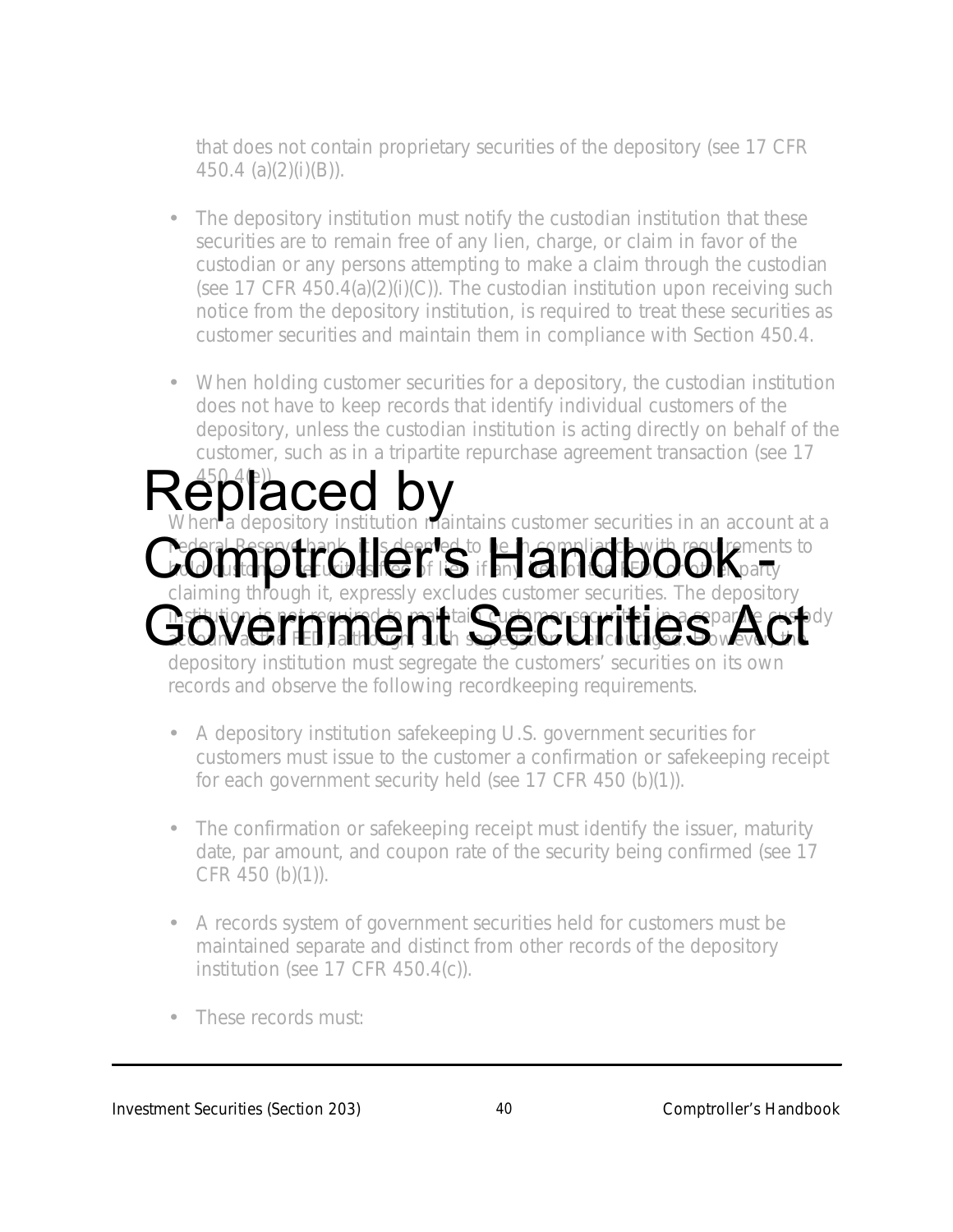- identify each customer and each government security held for a customer;
- describe the customer's interest in the security and;
- indicate all receipts and deliveries of securities and cash in connection with the securities.
- A copy of the safekeeping receipt or confirmation given to customers must be maintained.
- This system of records must provide an adequate basis for audit (see 17 CFR  $450.4(c)(1-5)$ .
- The required records for Part 450 must be maintained in an easily accessible place for at least two years and not disposed of for at least six years (see 17 CFR 450.4(f)).

# **b u** deposition providing customer safekeeping is required to Replaced to conduct a count of physical securities and securities held in book-entry form Comptroller's Handbook -• In order to count securities held outside of the depository, such as bookentworkie ientro entry second in those must Government<sup>al</sup> Securities Act 450.4(d)(1)).

- The depository institution responsible for the count must verify any securities in transfer, in transit, pledged, loaned, borrowed, deposited, failed to receive or deliver, or subject to a repurchase or reverse repurchase agreement, when the securities have been out of the depository's possession for longer than 30 days (see 17 CFR 450.4(d)(2))
	- The dates and results of the counts and reconcilements must be documented within seven days of the required count, with the differences in securities counts noted (see 17 CFR 450.4(d)(3)).

# **International Division Investments**

This section discusses money market investments and securities purchased by the bank's international division and overseas branches for its own account.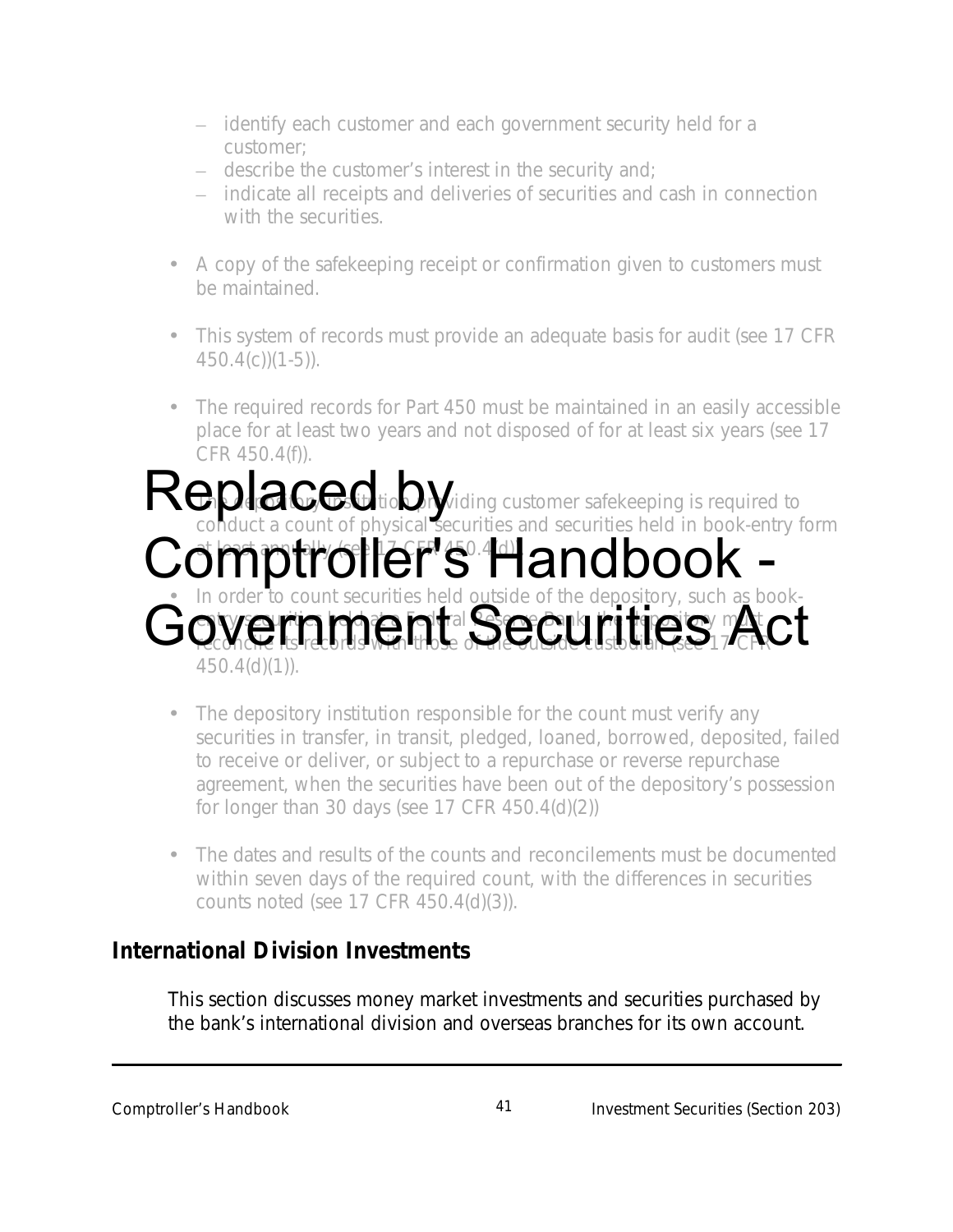Securities purchased primarily for resale to customers, i.e., trading account securities, are seldom encountered in a bank's international division or overseas branches, but when they are found, the procedures in the "Bank Dealer Activities" section apply. International securities trading is normally conducted in foreign affiliates, which are regulated by the Federal Reserve Board and are subject to 12 CFR 211 (Regulation K).

The same types of "money market" instruments exist in international banking as in domestic banking. They include short-term credit terms, such as commercial paper, other bankers' acceptances purchased, negotiable certificates of deposit, and assets purchased or sold under repurchase agreements. In some banks, such instruments are handled by either international division officers or, in certain instances, by a separate international investment department. In other banks they are handled by the bank's domestic investment officer. If the international examination is made in conjunction with the domestic examination, the examiners should decide together who will review money market holdings as well as investment activities. Usually, domestic examiners review the overall maturity position, earnings versus risk considerations, federal income tax aspects, and overall risk diversification factors of international division investments as they relate to the overall condition of the bank's investment securities department.

Investments held by most international divisions predominately represent securities issued by various governmental entities of the countries in which the bank's foreign branches are located. Such investments are held for a variety of purposes:

- They are required by various local laws.
- They are used to meet foreign reserve requirements.
- They result in reduced tax liabilities.
- They enable the bank to use new or increased rediscount facilities or benefit from greater deposit or lending authorities.
- They are used by the bank as an expression of "good-will" toward a country.

The examiner should be familiar with the applicable sections of 12 CFR 211 (Regulation K) regarding a national bank's holdings abroad as well as other regulations discussed in this section.

Because of mandatory investment requirements by some countries, those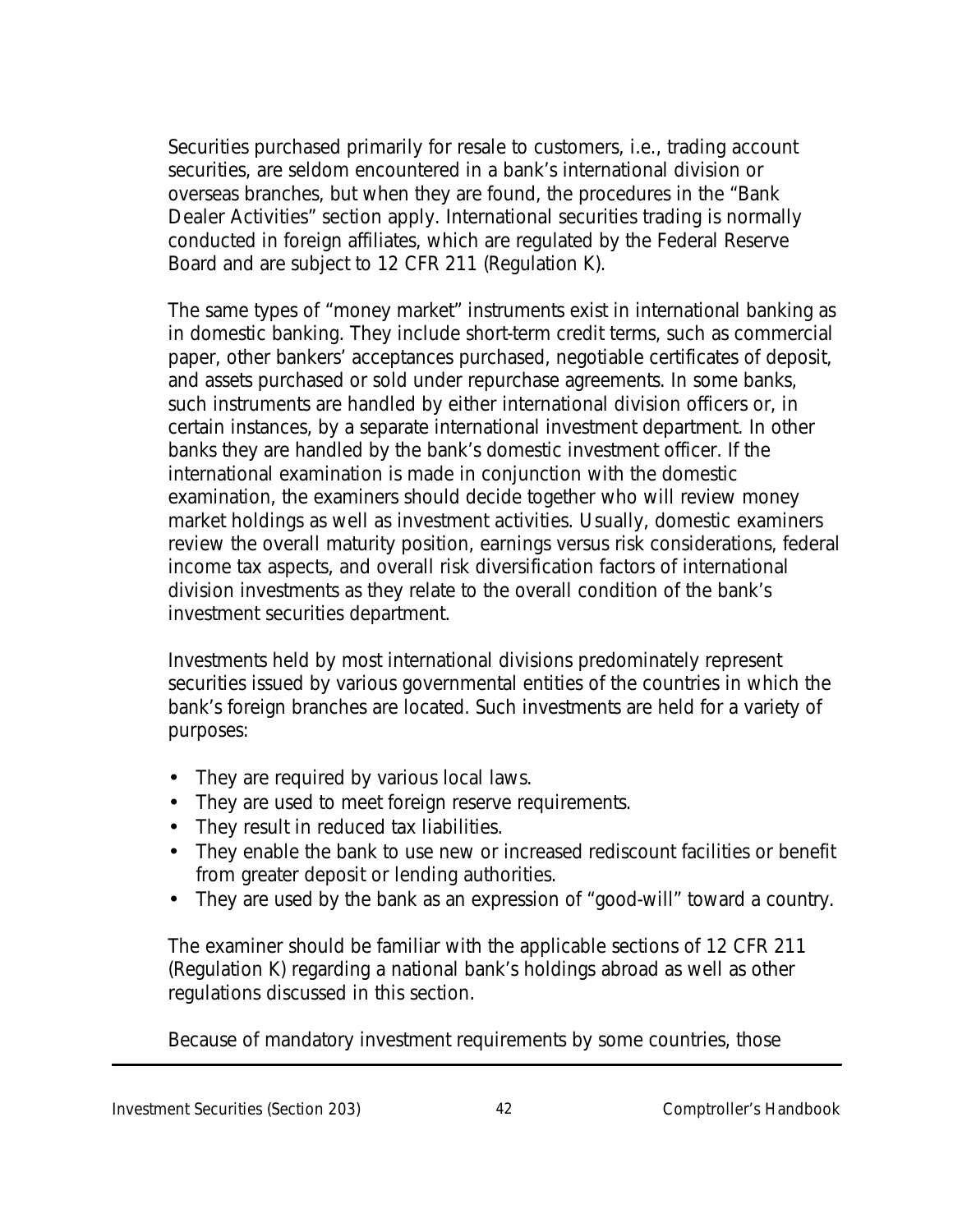securities held cannot always be as "liquid" and "readily marketable" as required in domestic banking. However, the amount of "mandatory" holdings normally will represent only a relatively small amount of the bank's total investments or capital funds.

A bank's international division may also hold securities strictly for investment purposes which are expected to provide a reasonable rate of return commensurate with safety. As with domestic investment securities, safety must take precedence, followed by liquidity and marketability. Such securities are liquid if their maturities are short and there is assurance that they will be paid at maturity. They are marketable if they can be sold in a very short time period at a price commensurate with yield and quality. As with domestic banking, speculation in marginal foreign securities to generate more favorable yields is an unsound banking practice and should be discouraged.

Generally, banks are prohibited from investing in stocks. However, a number of exceptions are detailed in this handbook that are often applicable to the international division. For example, the bank may hold stock in overseas corporations that hold title to foreign bank premises (12 USC 371d and 12 CFR 7.3100). Both stock and other securities holdings as required by various laws of a particular country in which the bank maintains a branch are permitted in unlimited amounts under 12 CFR 211.3 (Foreign Branches of Member Banks). Other sections of 12 CFR 211 permit the bank to acquire and hold, directly or indirectly, stock in foreign banks subject to certain limitations.

For foreign securities authorized for investment purposes under 12 USC 24(7), Standard and Poor's, Moody's, and other U.S. rating service publications rate Canadian and other selected foreign securities. However, in many other countries, securities rating services are limited or non-existent. When they do exist, the ratings are only indicative and should be supplemented by additional information regarding legality, credit soundness, marketability, foreign exchange, and country risk factors. Local attorneys' opinions are often the best source of determining whether a particular foreign security has the full faith and credit backing of a country's government.

Sufficient analytical data must be provided to allow the bank's board of directors and senior management to make informed judgments regarding the effectiveness of the international division's investment policy and procedures. The international investment portfolio should be reviewed at least annually, by the board of directors, and quarterly, by senior management to assure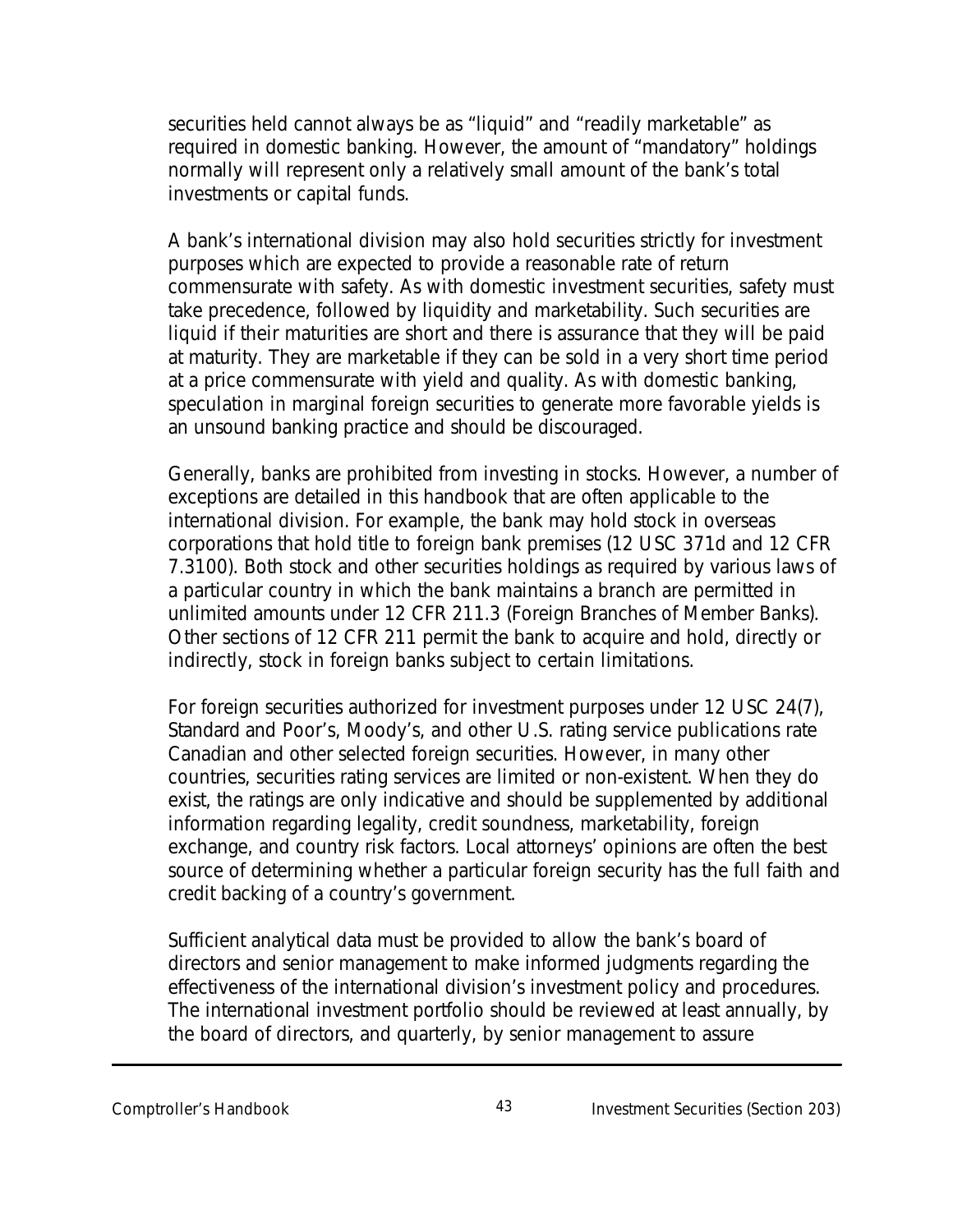adherence to written policies and procedures.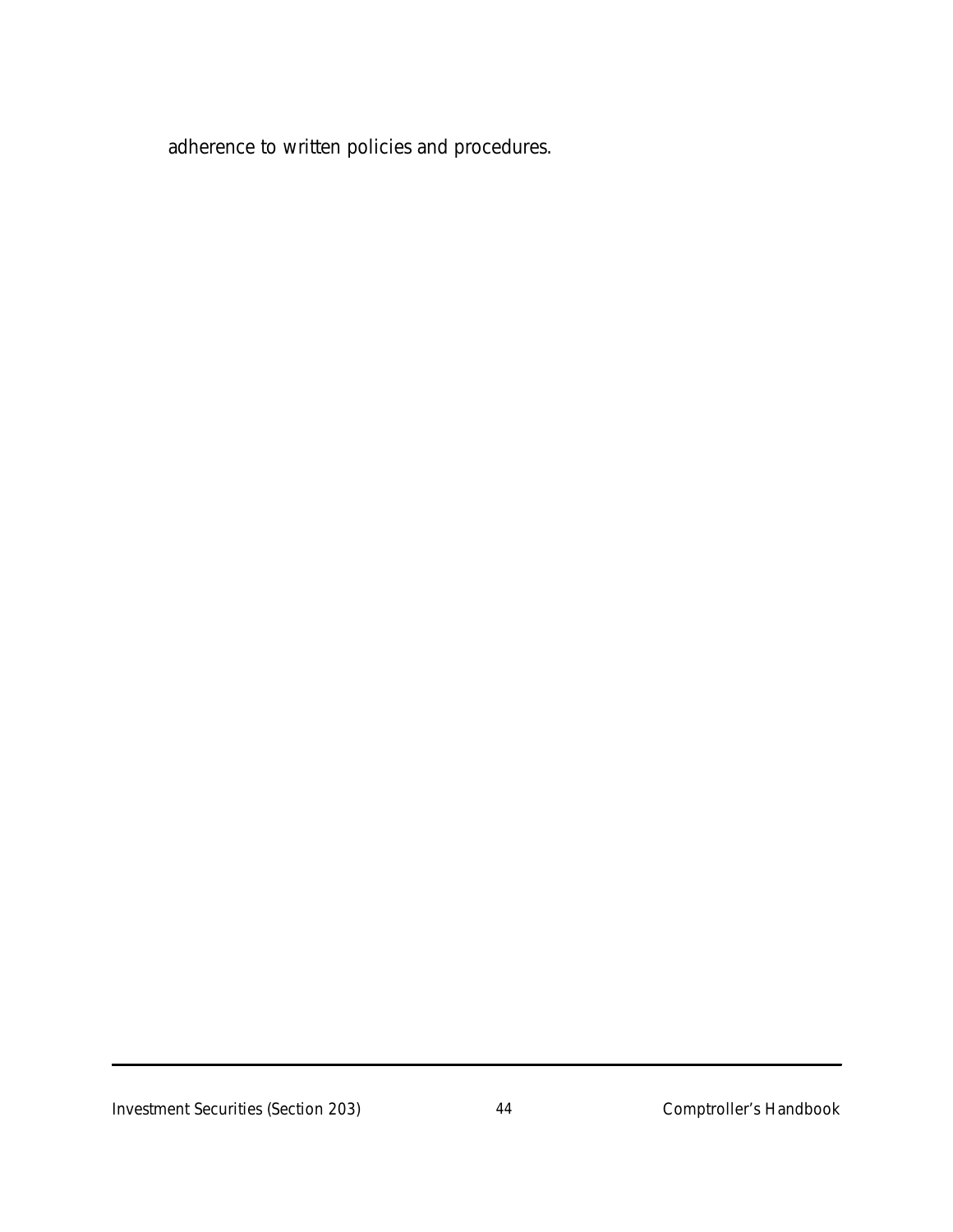- 1. Complete or update the Investment Securities section of the Internal Control Questionnaire.
- 2. Based on the evaluation of internal controls and the work performed by internal/external auditors (see separate program), determine the scope of the examination.
- 3. Test for compliance with policies, practices, procedures, and internal controls in conjunction with performing the following examination procedures. Also, obtain a listing of any deficiencies noted in the latest review done by internal/external auditors from the examiner assigned "Internal and External Audits," and determine if corrections have been accomplished.
	- a. Determine the extent and effectiveness of investment policy supervision by:
		- Reviewing the abstracted minutes of the board of directors and/or appropriate committee minutes.
		- Determining that proper authorizations have been made for investment officers or committees.
		- Determine that there are proper authorizations, restrictions, and limitations on the delegation of investment portfolio authorities to nonaffiliated institutions or to non-employees.
		- Determine that the board has approved securities dealers with whom the bank transacts business.
		- Evaluating the sufficiency of analytical data used by the board or investment committee.
		- Reviewing the reporting methods used by department supervisors and internal auditors to insure compliance with established policy.
		- Preparing a memo for the examiner assigned "Duties and Responsibilities of Directors" and the examiner in charge of the international examination, if applicable, stating conclusions on the effectiveness of directors' supervision of the domestic and/or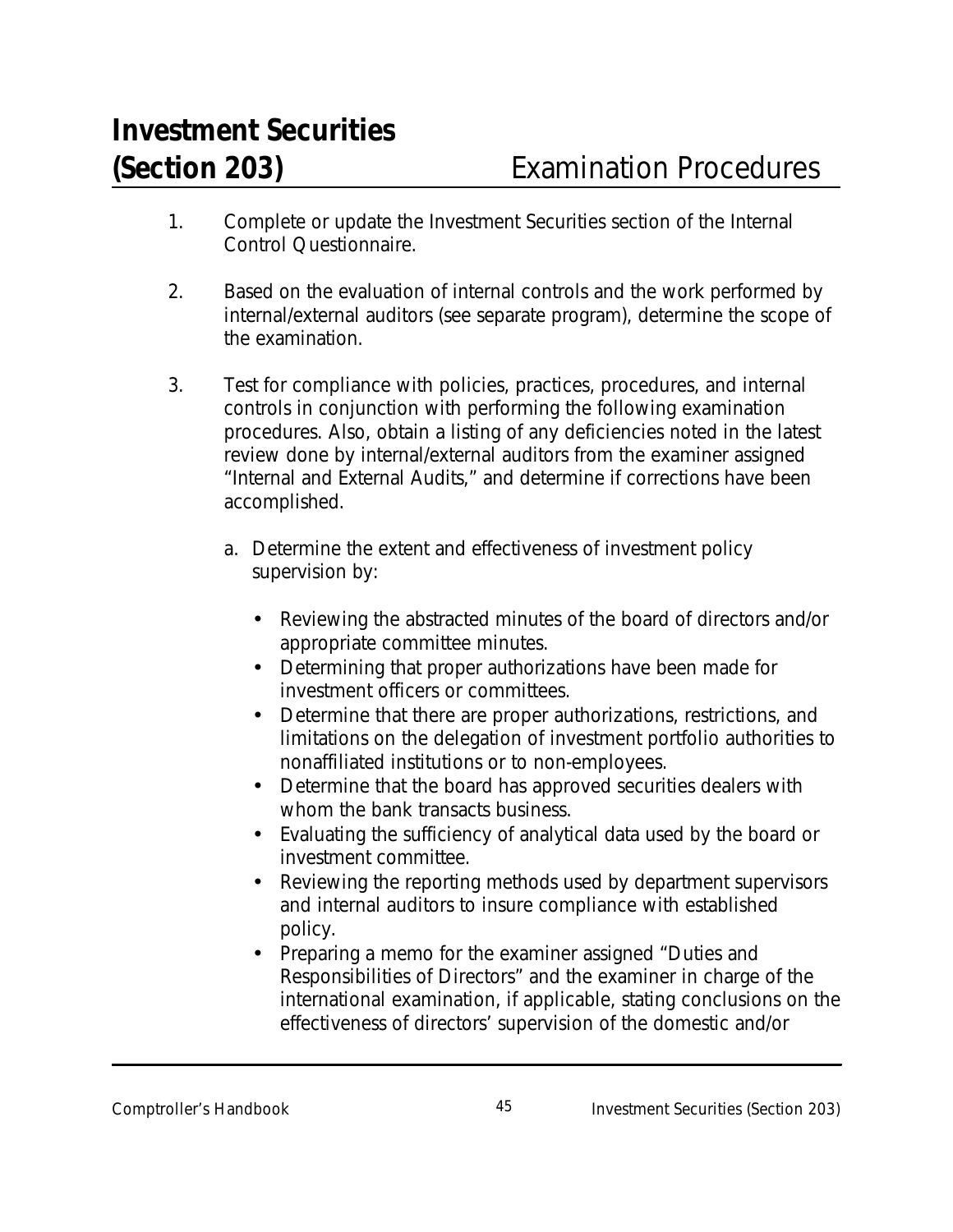international division investment policy. All conclusions should be documented.

- 4. Perform appropriate verification procedures.
- 5. Obtain the following:
	- a. Trial balances of investment account holdings and money market instruments, such as commercial paper, bankers' acceptances, negotiable certificates of deposit, securities purchased under agreements to resell, and federal funds sold.
	- b. A list of any assets carried in loans and discounts on which interest is exempt from federal income taxes and which are carried in the investment account on Call Reports.
	- c. A list of open purchase and sale commitments.
	- d. A schedule of all securities, forward placement contracts, futures contracts, and standby contracts purchased and/or sold since the last examination.
	- e. A maturity schedule of securities sold under repurchase agreements.
	- f. A list of pledged assets and secured liabilities.
	- g. A list of the names and addresses of all securities dealers doing business with the bank.
	- h. A list of all U.S. Government guaranteed loans which are recorded and carried as an investment account security.
	- i. For international division and overseas branches, a list of investments:
		- Held to comply with various foreign governmental regulations requiring such investments.
		- Used to meet foreign reserve requirements.
		- Required as stock exchange guarantees or used to enable the bank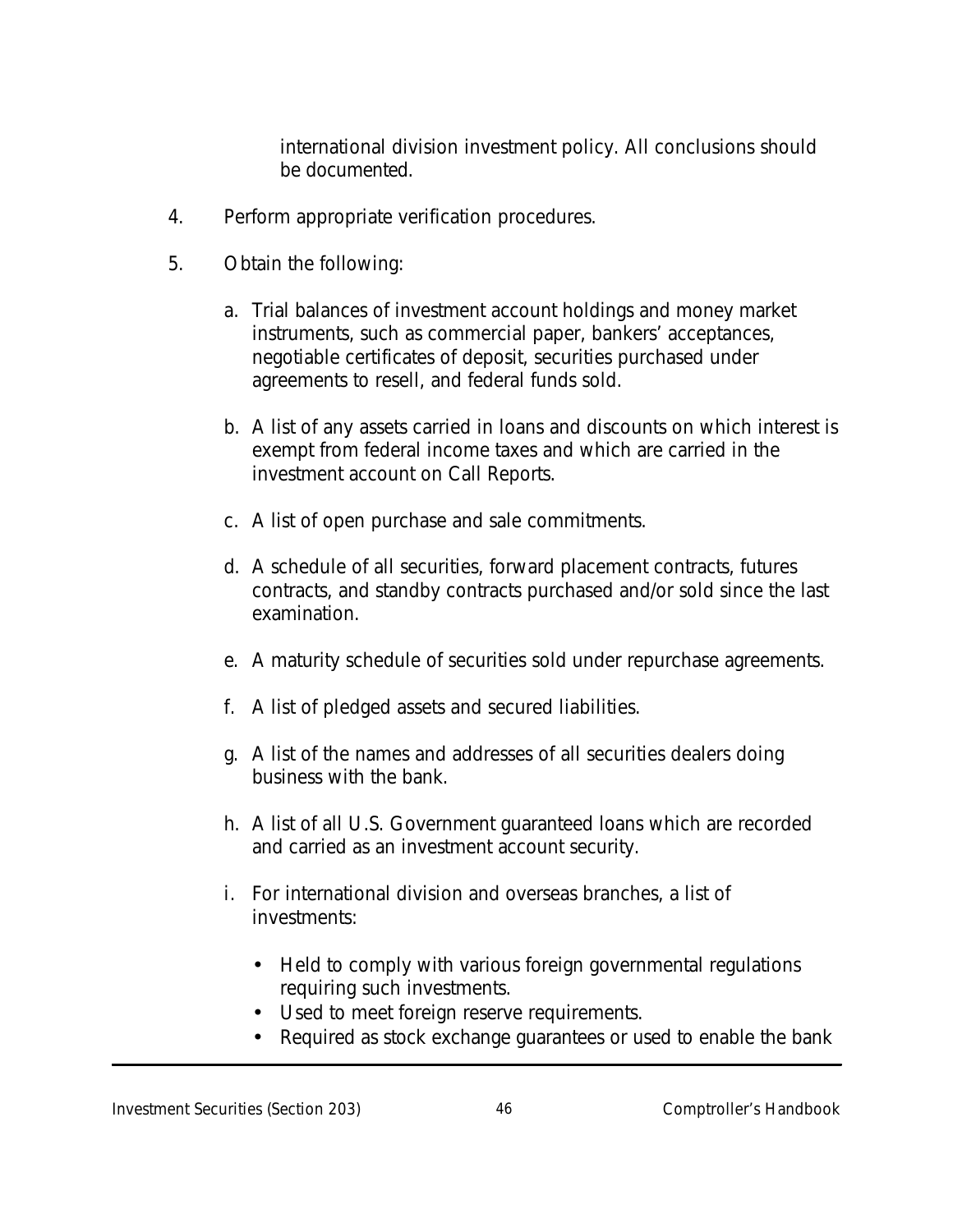to provide securities services.

- Representing investment of surplus funds.
- Used to obtain telephone and telex services.
- Representing club and school memberships.
- Acquired through debts previously contracted.
- Representing minority interests in nonaffiliated companies.
- Held for other purposes.
- Representing trading account securities.
- 6. Using updated data available from reports of condition, NBSS printouts, investment advisor, and correspondent bank portfolio analysis reports, obtain or prepare an analysis of investment and money market holdings that includes:
	- a. A month-by-month schedule of par, book, and market value of issues maturing in 1 year.
	- b. Schedules of par, book, and market values of holdings in the liquidity segment and the permanent, or investment for income, segment of the investment portfolio. Those schedules should be indexed by maturity date. The schedule should be detailed by maturity dates over the following time periods: 1 to 2 years, 3 to 5 years, 6 to 10 years, 11 to 20 years, and over 20 years.
	- c. A schedule of book or par values of municipal and corporate holdings by rating classifications.
	- d. Book value totals of holdings by obligor or industry, related obligors or industries, geographic distribution, yield, and special characteristics, such as moral obligations, conversion, or warrant features.
	- e. Par value schedules of Type I, II and III investment holdings, by those legally defined types.
	- f. For the international division, totals (U.S. \$ equivalents) of holdings by:
		- Total portfolio (book and market values).
		- Name of issuer (par value).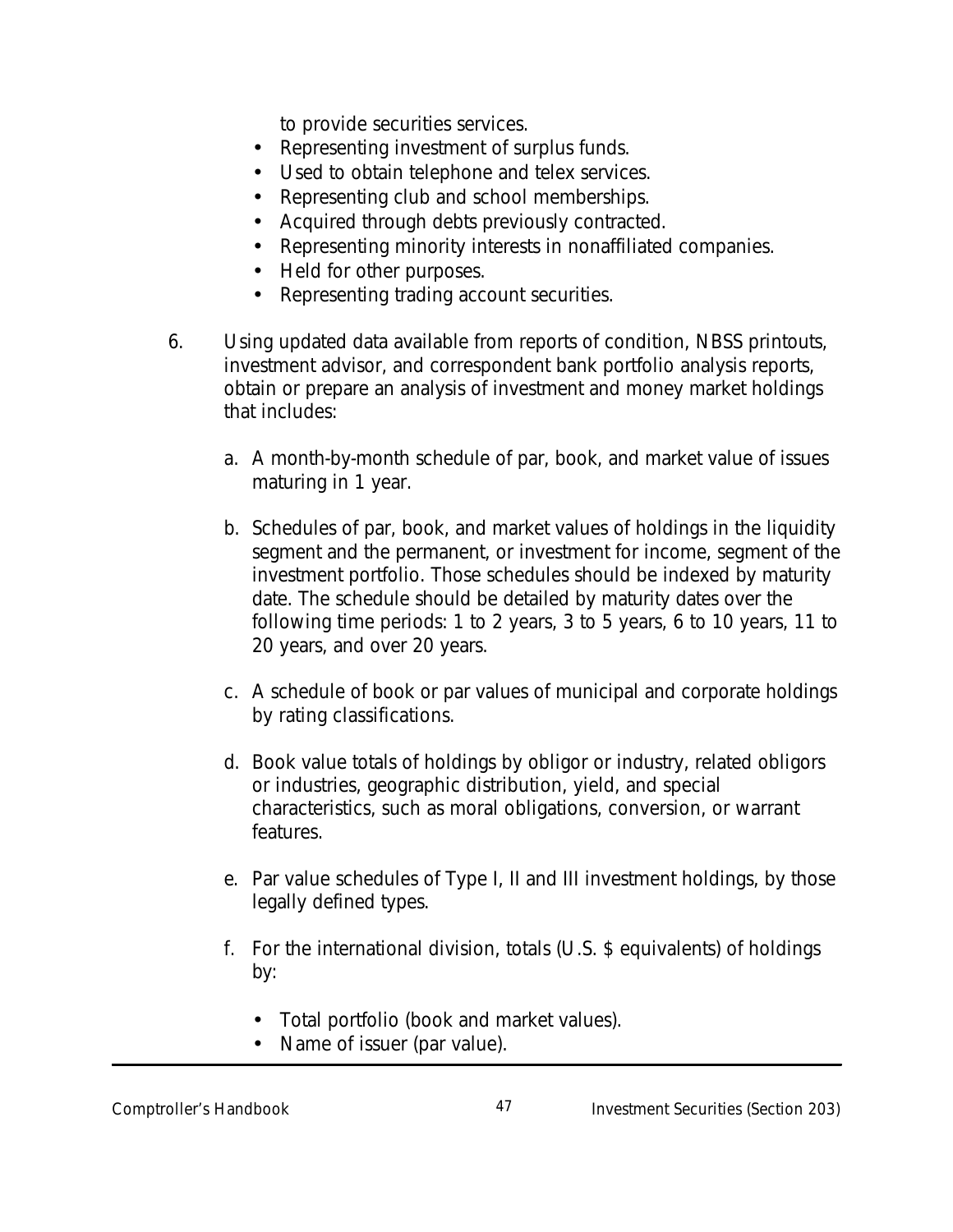- Issuer's country of domicile (book value).
- Interest rate (book and par value).
- Pledged securities (market value).
- 7. Review the reconcilement of investment and money market account(s) trial balances to general ledger control account(s).
- 8. Using an appropriate sampling technique, select from the trial balance(s) municipal investments and money market holdings for examination. If transaction volume permits, include all securities purchased since the last general examination in the population of items to be reviewed. If verification steps are to be performed, use the same population.

(Before continuing, refer to steps 16 through 18. They should be performed in conjunction with steps 9 through 15. International division holdings should be reviewed with domestic holdings to ensure compliance when combined, with applicable legal requirements.)

- 9. Perform the following procedures for each investment and money market holding selected in step 8.
	- a. Check appropriate legal opinions or published data outlining legal status.
	- b. If market prices are provided to the bank by an independent party (excludes affiliates and securities dealers selling investments to the bank), or if they are independently tested as a documented part of the bank's audit program, those prices should be accepted. If the independence of the prices cannot be established, test market values by reference to one of the following sources:
		- Published quotations.
		- Appraisals by outside pricing services.
	- c. If market prices are provided by the bank and cannot be verified by reference to published quotations or other sources, test those prices by using the "comparative yield method" to calculate approximate yield to maturity: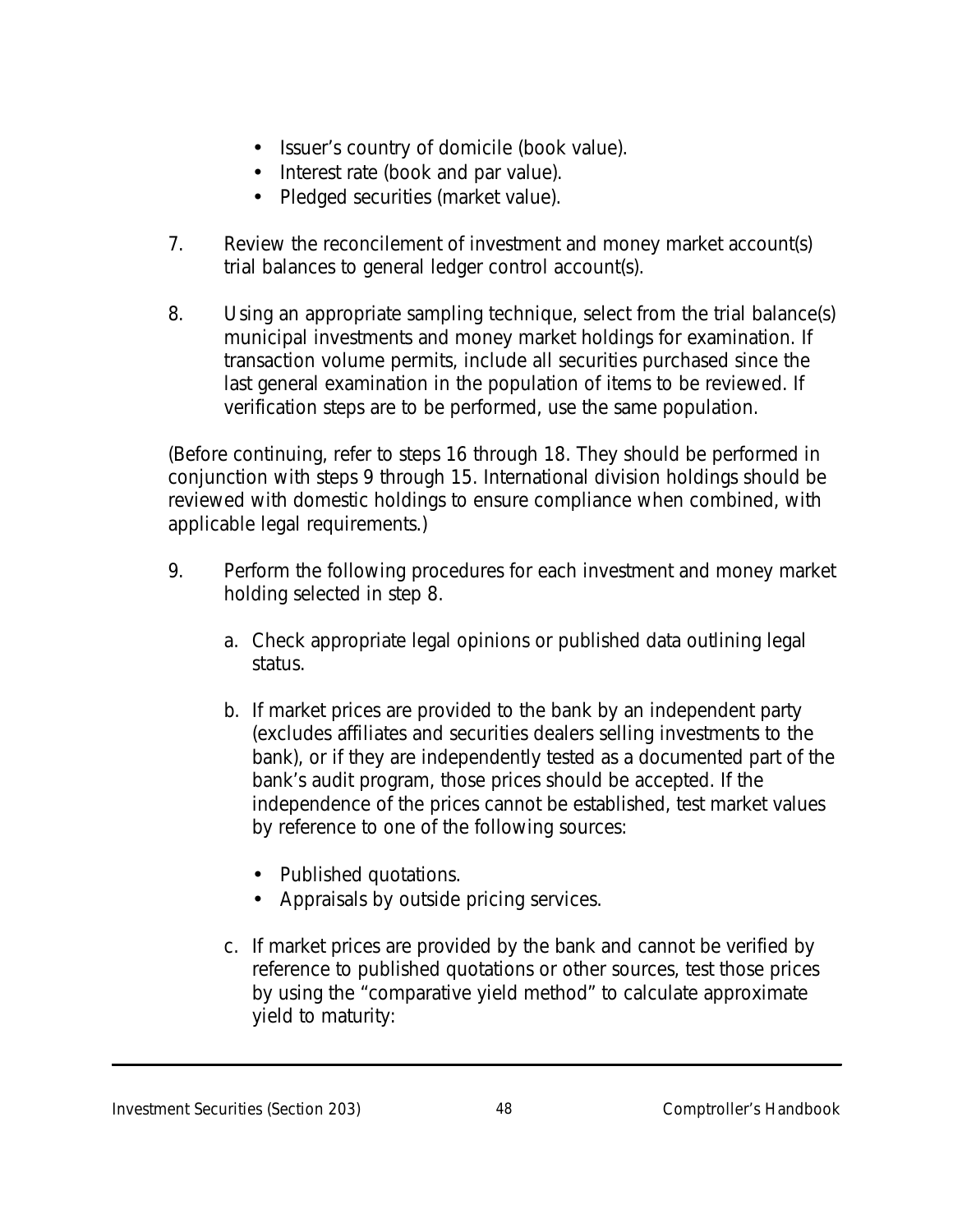Approximate Yield to Maturity  $=$ Annual Interest + Par Value − Book Value Number of Years to Maturity 1/2 (Bank Provided Market Price + Par Value)

- Compare the bank provided market price and the examiner calculated approximate yield to maturity to an independent publicly offered yield or market price for a similar type of investment with similar rating, trading volume, and maturity or call characteristics.
- Compare non-rated issues to fourth rated (BBB, Baa) bonds.
- Investigate market value variances in excess of 5 percent.
- d. For investments and money market obligations in the sample that are rated, compare the ratings provided to the most recent published ratings.
- 10. Perform credit analysis of:
	- a. The obligors on securities purchased under agreements to resell, when the readily marketable value of the securities is not sufficient to satisfy the obligation or when collateral custody procedures are inadequate to assure the bank's unassailable right to the collateral.
	- b. All nonrated securities and money market instruments selected in step 8 or acquired since the last examination. (Consider using grading sheet contained in the appendix of this handbook.)
	- c. All previously detailed or currently known speculative issues.
	- d. All defaulted issues.
	- e. Any issues contained in the current Interagency Country Exposure Review Committee credit schedule obtained from the international loan portfolio manager by:
		- Comparing the schedule to the foreign securities trial balance obtained in step 5 to ascertain which foreign securities are to be included in Interagency County Exposure Review Committee credits.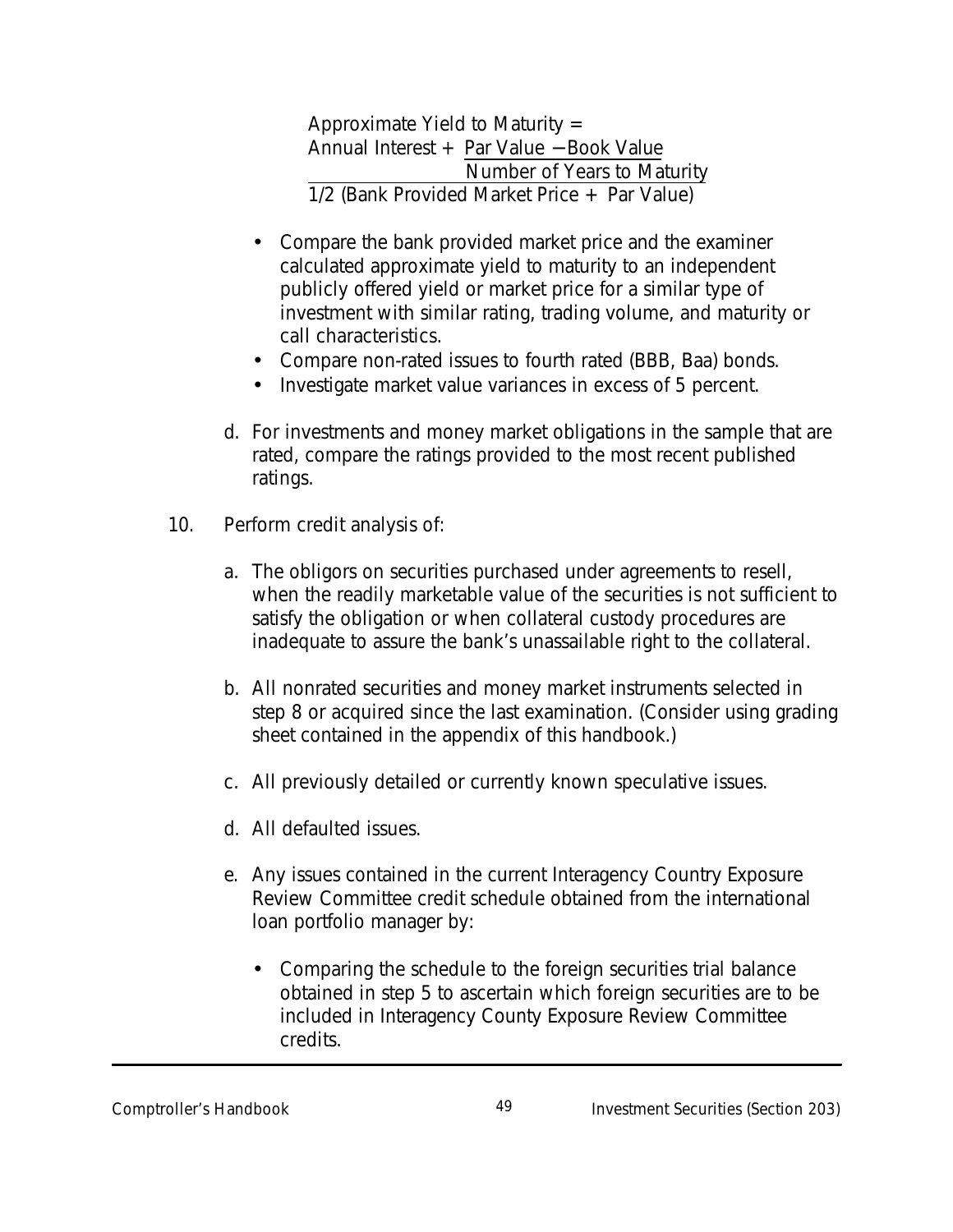- For each security so identified, transcribing the following appropriate information to a separate examiner's line sheet or a related examiner's credit line sheet:
	- Amount (and U.S. dollar equivalents if a foreign currency) to include par, book, and market values.
	- How and when acquired.
	- Maturity date(s).
	- Default date, if appropriate.
	- Any pertinent comments.
- Returning schedule and appropriate examiner's line sheet(s) to the examiner assigned "International Loan Portfolio Management." No further examination procedures are necessary for these items.
- 11. Classify speculative and defaulted issues according to the following standards (except those securities in the Interagency Country Exposure Review and FFIEC uniform classifications of municipal securities):
	- a. The entire book value of speculative grade municipal general obligation securities which are not in default will be classified substandard. Market depreciation on other speculative issues should be classified doubtful. The remaining book value usually is classified substandard.
	- b. The entire book value of all defaulted municipal general obligation securities will be classified doubtful. Market depreciation on other defaulted bonds should be classified loss. The remaining book value usually is classified substandard.
	- c. Market depreciation on non-exempt stock should be classified loss.
	- d. Report comments should include:
		- Description of issue.
		- How and when each issue was acquired.
		- Default date, if appropriate.
		- Date interest paid to.
		- Rating at time of acquisition.
		- Comments supporting the classification.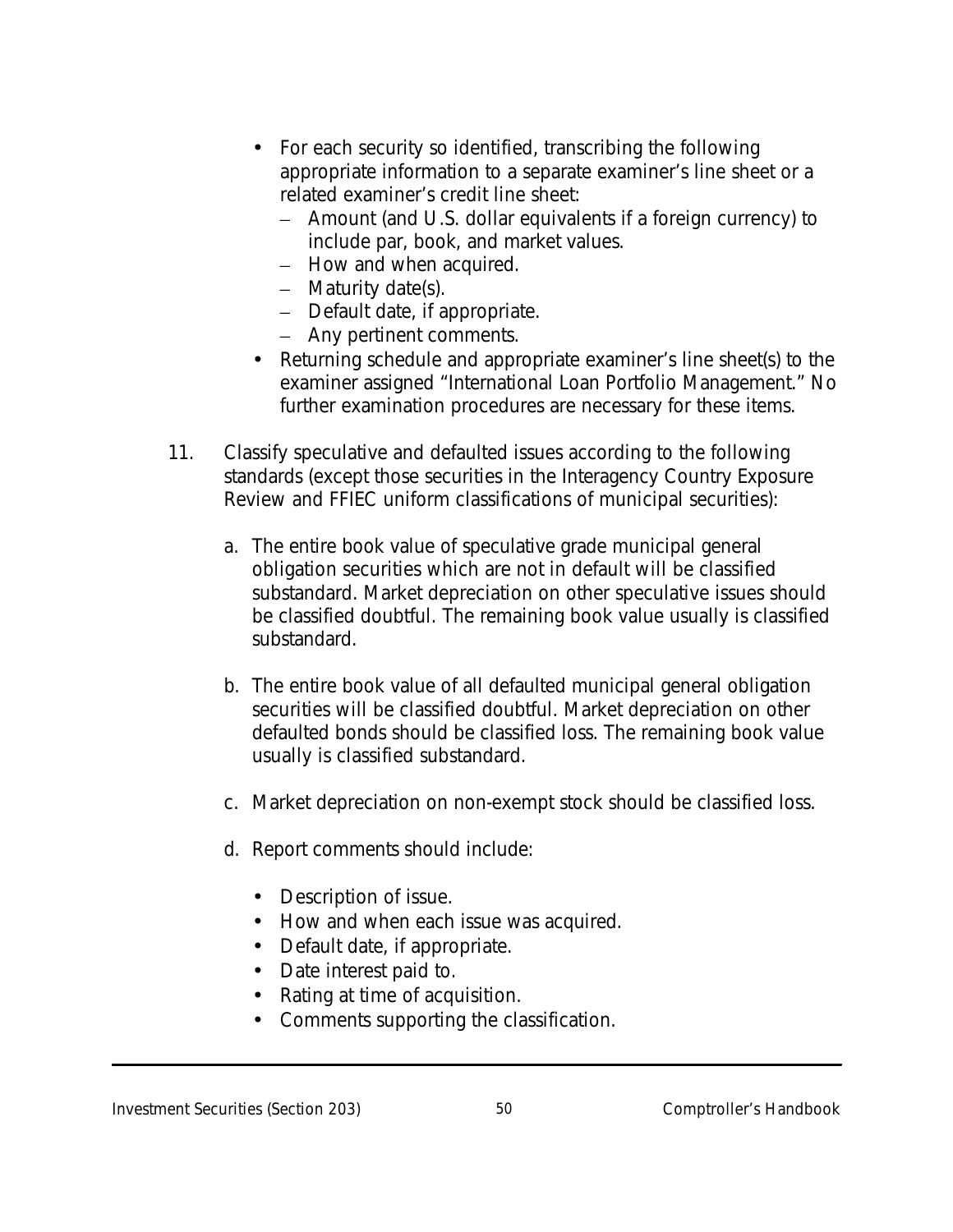- 12. Review the bank's maturity program by:
	- a. Reviewing the maturity schedules:
		- Compare book and market values and, after considering the gain or loss on year-to-date sales, determine if the costs of selling intermediate and long-term issues appear prohibitive.
		- Determine if recent acquisitions show a trend toward lengthened or shortened maturities. Discuss such trends with management.
	- b. Reviewing the pledged asset and secured liability schedules and isolating pledged securities by maturity segment (such as liquidity account and investment account). Then determine the market value of securities pledged in excess of net secured liabilities.
	- c. Reviewing the schedule of securities sold under repurchase agreement and determining if:
		- Financing for securities purchases is provided via repurchase agreement by the securities dealer who originally sold the security to the bank.
		- Funds acquired through the sale of securities under agreement to repurchase are invested in money market assets or if short- term repurchase agreements are being used to fund longer term, fixed rate assets.
		- The extent of matched asset repo and liability repo maturities and the overall effect on liquidity resulting from unmatched positions.
		- The interest rate paid on securities sold under agreement to repurchase is appropriate relative to current money market rates.
		- The repurchase agreement is at the option of the buying or selling bank.
	- d. Reviewing the list of open purchase and sale commitments and determining the effect of their completion on maturity scheduling.
	- e. Submitting investment portfolio information regarding the credit quality and practical liquidity of the investment portfolio to the examiner assigned "Funds Management."
- 13. If the bank is engaged in dollar repos or rolls: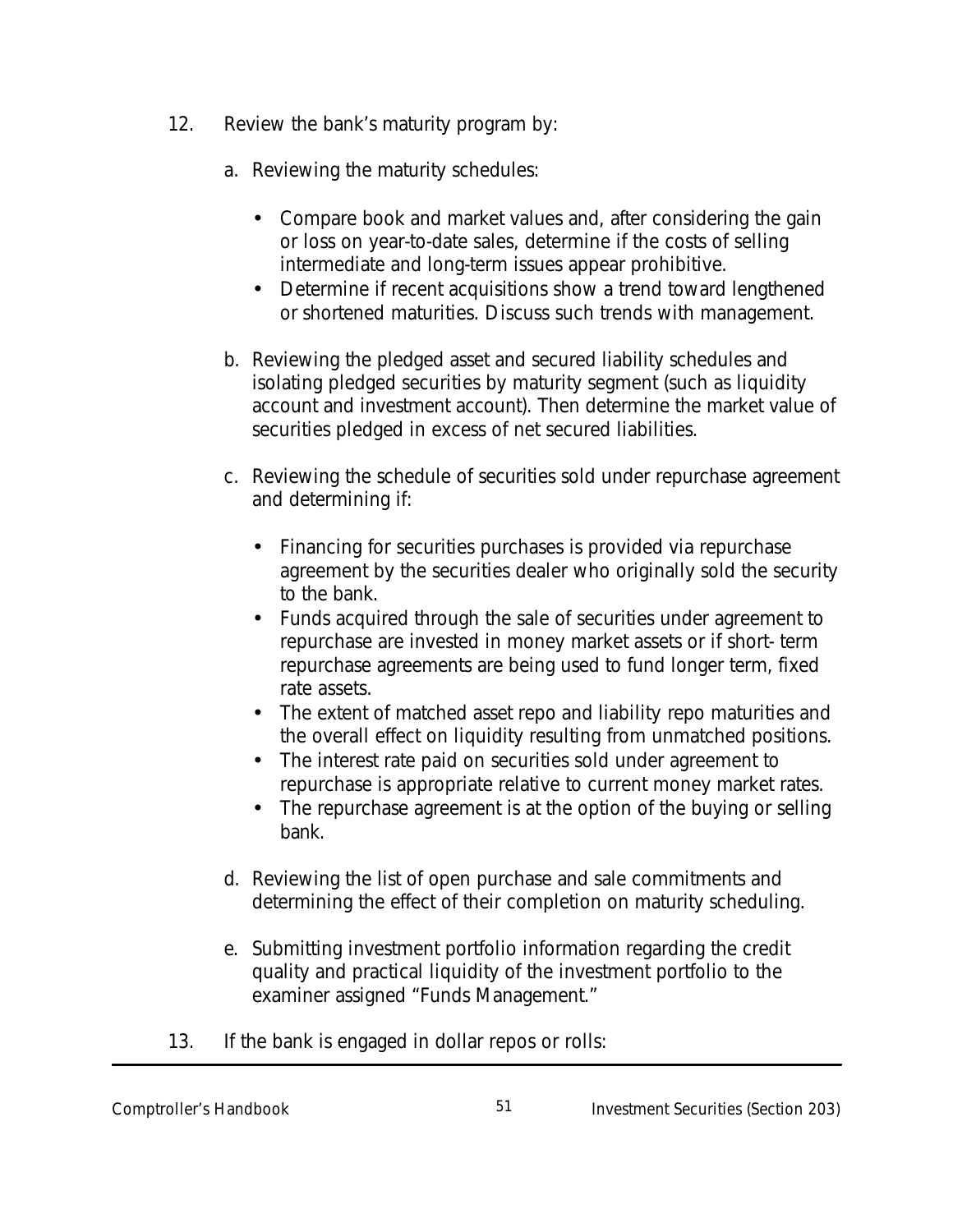- a. Review policies and ensure that bank practice complies with written controls and:
	- Determine whether the board has approved the use of dollar repos.
	- Ensure that the board has authorized particular individuals to conduct dollar repos and that they have sufficient knowledge to do so properly.
	- Determine if the bank has established dollar repo credit policy guidelines and if initial and periodic credit and reputation analysis of counterparties is conducted by the bank's credit division.
- b. Review management's analysis of funding sources to determine if dollar repos were found to be the least expensive type of funding for the desired time period.
- c. Ensure that all yield maintenance dollar repos are treated as purchases and sales. If fixed-coupon dollar repos are recorded as financing transactions, determine that the securities returned are substantially identical to those sold by meeting the following criteria. If these criteria are not met, ensure that the forward position is marked to market monthly until the securities are reacquired and that:
	- The securities are collateralized by similar types of mortgages.
	- The replacement securities are issued by the same entity that issued the initial security and are identical in form and type.
	- The securities have the same original stated term to maturity and their expected remaining lives are nearly identical.
	- The securities have identical coupon interest rates.
	- The securities have approximately the same market yield.
	- The aggregate principal amounts of mortgage-backed securities (MBS) sold, and MBSs forward purchased involved in the transaction are within industry-established parameters for good delivery. The Public Securities Association (PSA) currently defines good delivery as a 2.5 percent gain or loss difference in the aggregate principal amounts.
	- The settlement term of the dollar repo does not exceed 12 months from the initial transaction date.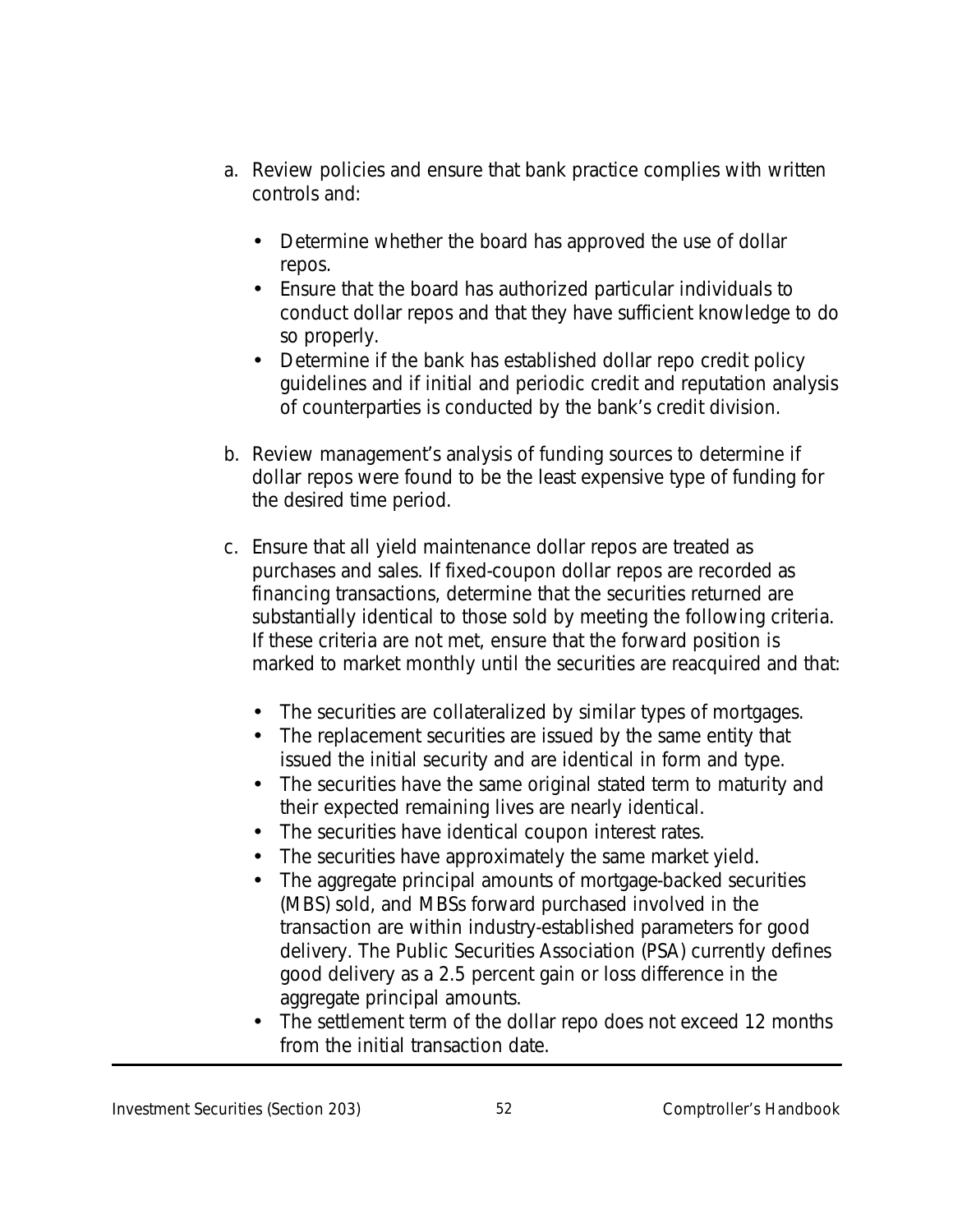- The bank has owned the MBS for the minimum period until the next issuance date of the MBS by the agency (generally 30 days) before employing it in a dollar repo.
- d. If the bank treats dollar rolls as financing transactions, ensure that the following criteria are met. If the conditions below are not met, the transaction must be accounted for as a sale and purchase of MBSs rather than as a financing, as soon as the bank demonstrates the inability to fund or exceeds the 12-month period, whichever comes first.
	- Within 12 months of the initial dollar repo, the bank must accept delivery of the security and retain it for the minimum period until the next issuance date of the MBS (generally 30 days). The funding for the security during this holding period must come from a source independent of the securities transactions, such as deposits or Fed fund lines.
	- At all times during the rollover period, the bank must be able to demonstrate its ability to fund the reacquisition of the MBSs and close out its forward position.
- 14. Provide to the examiner assigned "Funds Management":
	- Information necessary to prepare the "Ability to Meet Short-Term Funding Needs Analysis Schedule," including:
		- Market value of unpledged government and federal agency securities maturing within one year.
		- Market value of other unpledged government and federal agency securities that would be sold without loss.
		- Market value of unpledged municipal securities maturing within one year.
		- Par value of money market instruments, such as bankers acceptances, commercial paper, and certificates of deposit. (Provide amounts for each category.)
		- Commitments to purchase securities, including a description of the security, the purchase price, and the settlement date.
	- Information necessary to prepare the "Rate Sensitivity Analysis Schedule," including:
		- Month-by-month maturity schedule of investments for a one- year period.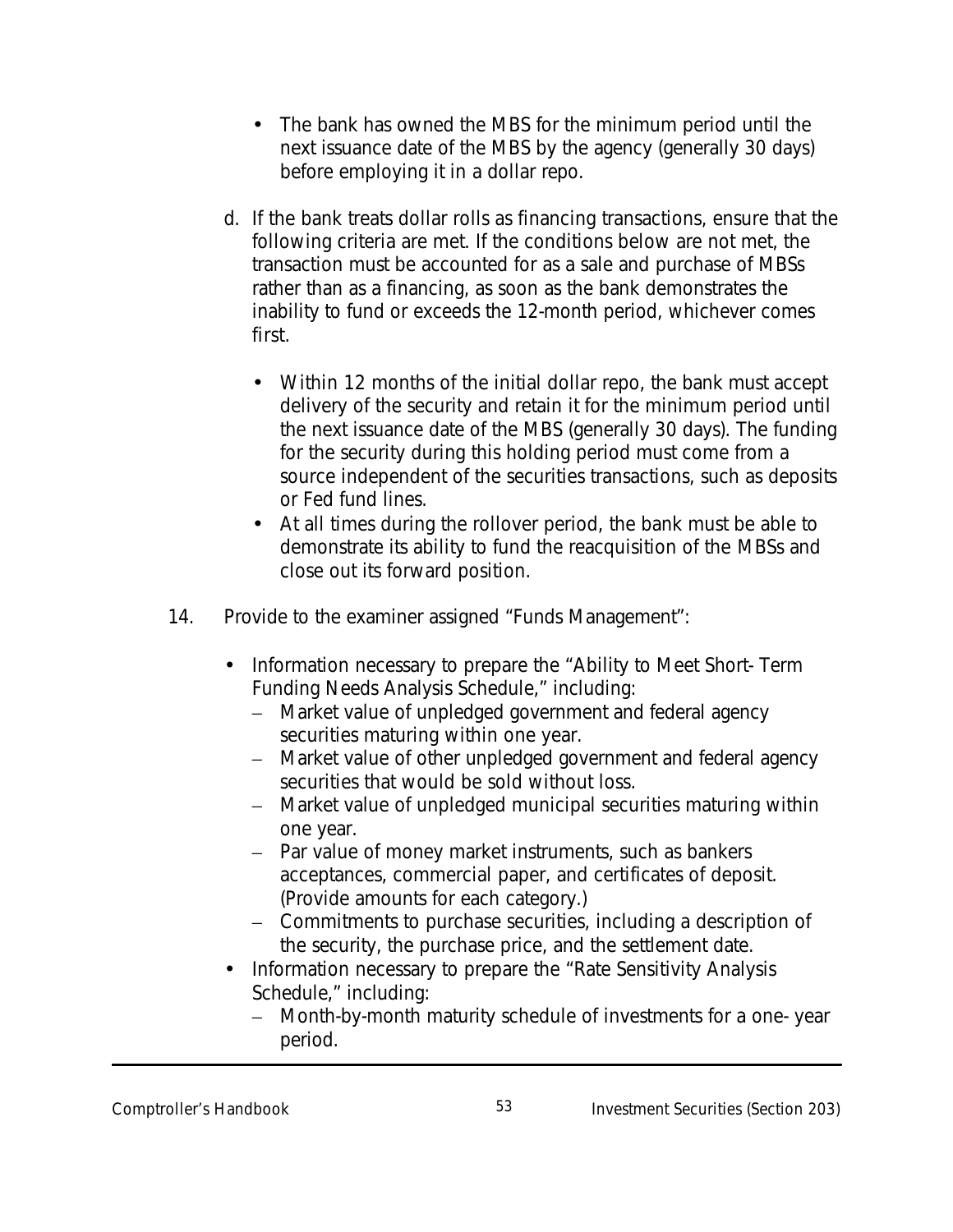- Month-by-month maturity schedule of money market instruments.
- 15. Determine whether the bank's investment policies and practices are satisfactorily balancing earnings and risk considerations by:
	- a. Using NBSS or average call report data to calculate investments as a percentage of total assets, average yields on U.S. government and nontaxable investments, and:
		- Comparing results to peer group statistics.
		- Determining the reasons for significant variances from the norm.
		- Determining if trends are apparent and the reasons for such trends.
	- b. Calculating current market depreciation as a percentage of gross capital funds.
	- c. Reviewing the analysis of municipal and corporate issues by rating classification and:
		- Determining the total in each rating class and the total of nonrated issues.
		- Determining the total of non-rated investment securities issued by obligors located outside of the bank's service area (exclude U.S. government guaranteed issues).
		- Reviewing acquisitions since the prior examination and ascertaining reasons for trends that may suggest a shift in the rated quality of investment holdings.
	- d. Reviewing coupon rates or yields (when available) and comparing those recently acquired investments and money market holdings with coupon rates or yields that appear high, or low, to similarly acquired instruments of analogous types, ratings, and maturity characteristics. Discuss significant rate or yield variances with management.
	- e. Reviewing schedule of securities, futures and forward placement contracts, purchased and sold since the last examination and determining whether the volume of trading is consistent with policy objectives.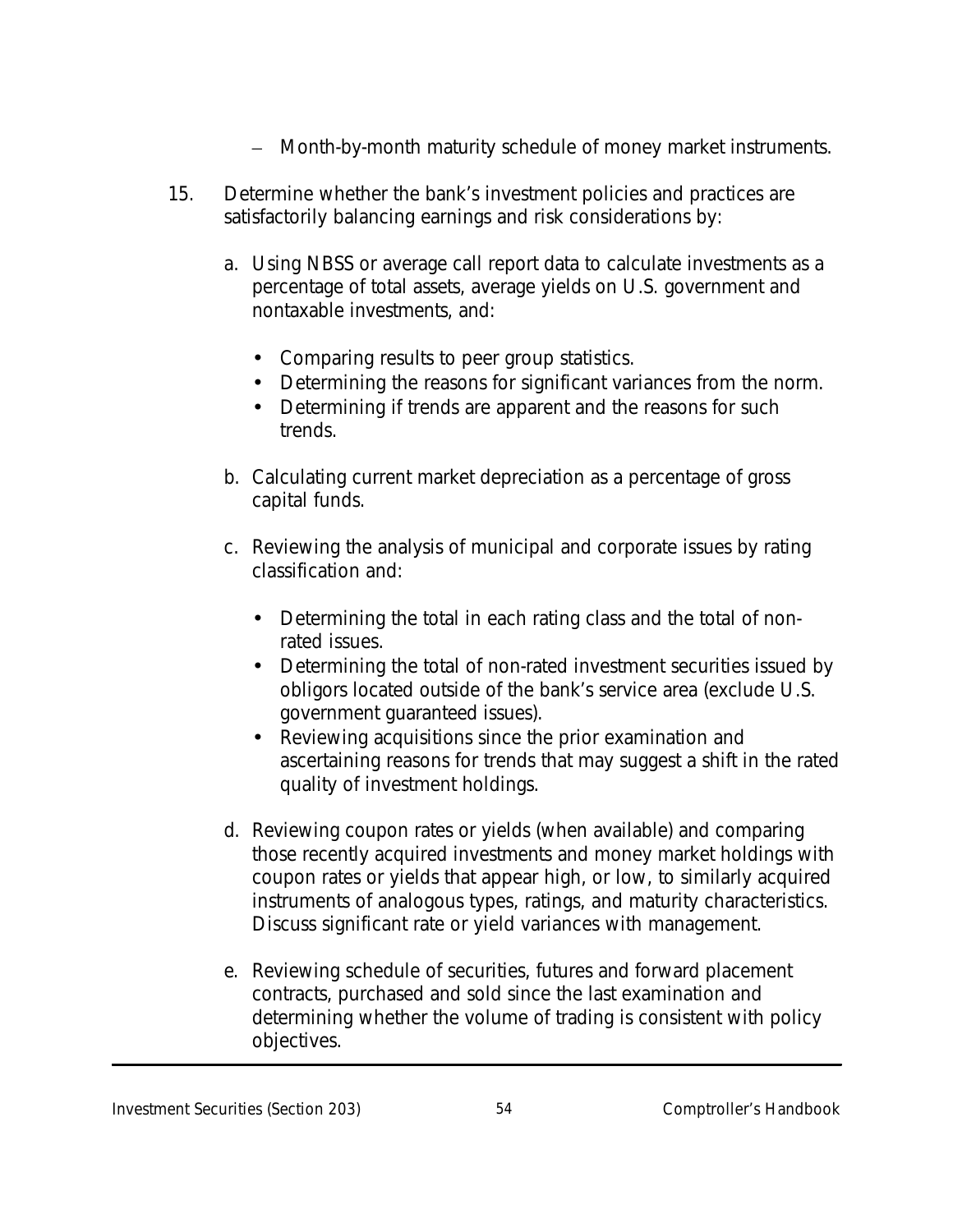- f. If the majority of sales resulted in gains, determining if profit-taking is consistent with stated policy objectives or is motivated by anxiety for short-term income.
- g. Determining whether the bank has discounted or has plans to discount future investment income by selling interest coupons in advance of interest payment dates.
- h. Reviewing the list of commitments to purchase or sell investments or money market instruments. Determine the effect of completion of these contracts on future earnings.
- 16. Review the bank's federal income tax position, and:
	- a. Determine, by discussion with appropriate officer(s), if the bank is taking advantage of procedures to minimize tax liability in view of other investment objectives.
	- b. Review or compute actual and budgeted:
		- Tax exempt holdings as a percentage of total assets.
		- Applicable income taxes as a percentage of net operating income before taxes.
	- c. Discuss with management the tax implications of losses resulting from securities sales.
- 17. Determine that proper risk diversification exists within the portfolio by:
	- a. Reviewing totals of holdings by single obligor or industry, related obligors or industries, geographic distribution, yields, and securities that have special characteristics (include individual due from bank accounts from the list received from the examiner assigned "Due From Banks" and all money market instruments), and:
		- Detail, as concentrations, all holdings equalling 25 percent or more of capital funds.
		- List all holdings equalling at least 10 percent but less than 25 percent of capital funds and submit that information to the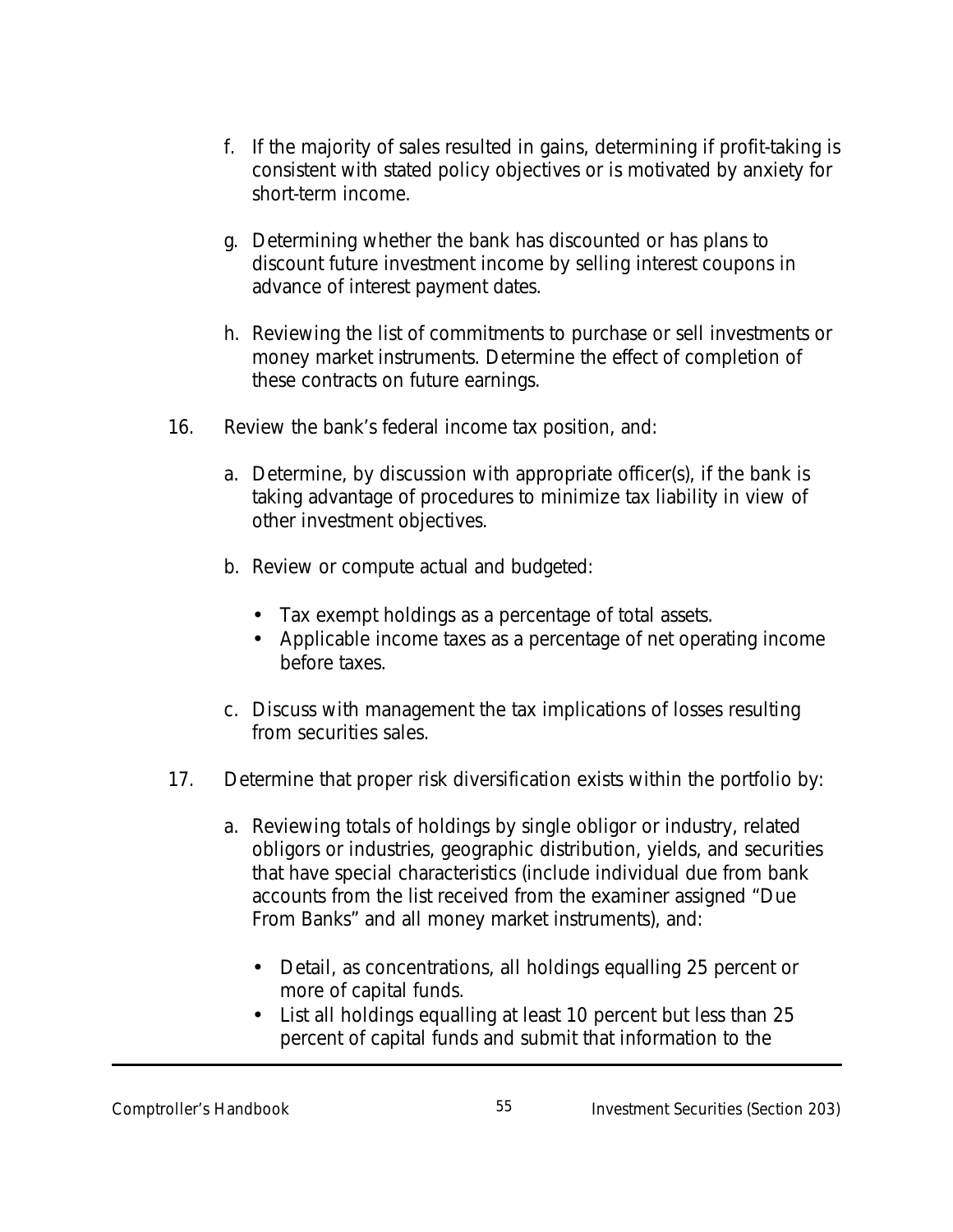examiner assigned "Loan Portfolio Management." These holdings will be combined with any additional advances in the lending areas.

- b. Performing a credit analysis of all non-rated holdings determined to be a concentration if not performed in step 10.
- 18. If the bank is engaged in financial futures, forward placement, or standby contracts, determine if:
	- The policy is specific enough to outline permissible contract strategies and their relationships to other banking activities.
	- Recordkeeping systems are sufficiently detailed to permit a determination of whether operating personnel have acted in accordance with authorized objectives.
	- The board of directors or its designee has established specific contract position limits, and reviews contract positions at least monthly to ascertain conformance with those limits.
	- Gross and net positions are within authorized positions and limits, and if trades were executed by persons authorized to trade futures.
	- The bank maintains general ledger memorandum accounts or commitment registers which, at a minimum, include:
		- The type and amount of each contract.
		- The maturity date of each contract.
		- The current market price and cost of each contract.
		- The amount held in margin accounts.
	- All futures contracts and forward and standby contracts are revalued on the basis of market or the lower of cost or market at each monthend.
	- Securities acquired as the result of completed contracts are valued at the lower of cost or market upon settlement.
	- Fee income received by the bank on stand-by contracts is accounted for properly.
	- Financial reports disclose futures, forwards, and stand-by activity.
	- The bank has instituted a system for monitoring credit risk exposure in forward and stand-by contract activity.
	- The bank's internal controls, management reports, and audit procedures are adequate to assure adherence to policy.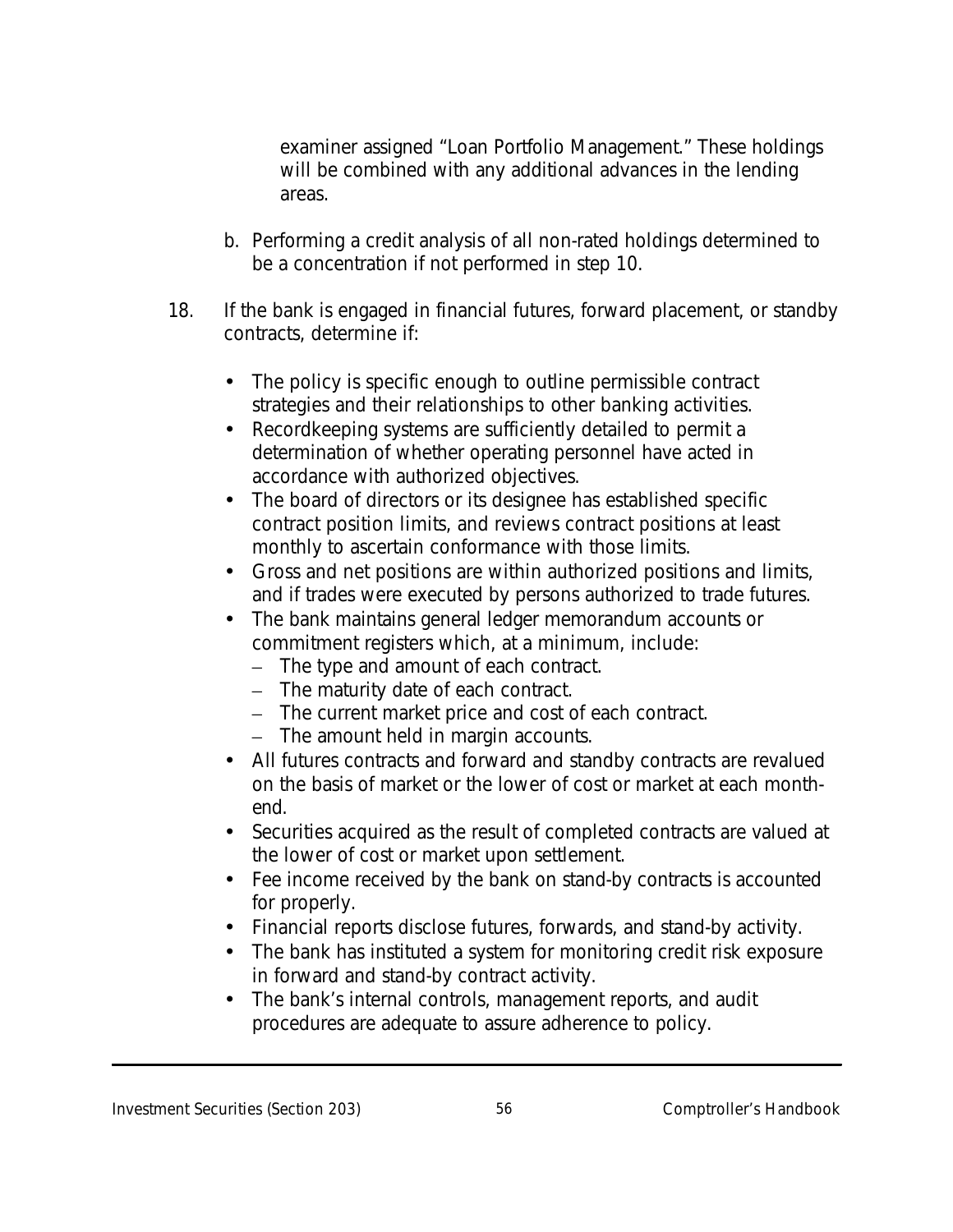- The bank has submitted a notice of intent to the Deputy Comptroller (District).
- 19. If the bank is engaged in financial futures, forward placement, or standby contracts, determine if the contracts have a reasonable correlation to the bank's business needs and capacity to fulfill its obligations under the contracts by:
	- Comparing the contract commitment and maturity dates to the anticipated offset.
	- Reporting significant gaps to the examiner assigned "Funds Management."
	- Comparing the amounts of outstanding contracts to the amounts of the anticipated offset.
	- Ascertaining the extent of the correlation between expected interest rate movements on the contracts and the anticipated offset.
	- Determining the effect of the loss recognition on future earnings and, if significant, reporting it to the examiner assigned "Analytical Review of Income and Expense."
- 20. If the bank is engaged in financial futures contract trading activity, determine whether:
	- The board of directors specifically approved written policies about nonhedging futures contract strategies.
	- Nonhedging uses of futures contracts only takes place in bank dealer units.
	- Bank participation is limited to contracts on instruments in which the bank is authorized to and does in fact deal.
	- Futures contract positions used for nonhedging purposes are limited to amounts that do not exceed trade date position limits on related cash instruments.
	- Aggregate bank-wide positions in any futures contract do not exceed a reasonable percentage of the total "open interest" in a contract month, consistent with safe and soundness considerations.
	- Controls, limits, and accounting procedures are established (see BC-79) with appropriate tests to evaluate the nonhedging program on an ongoing basis.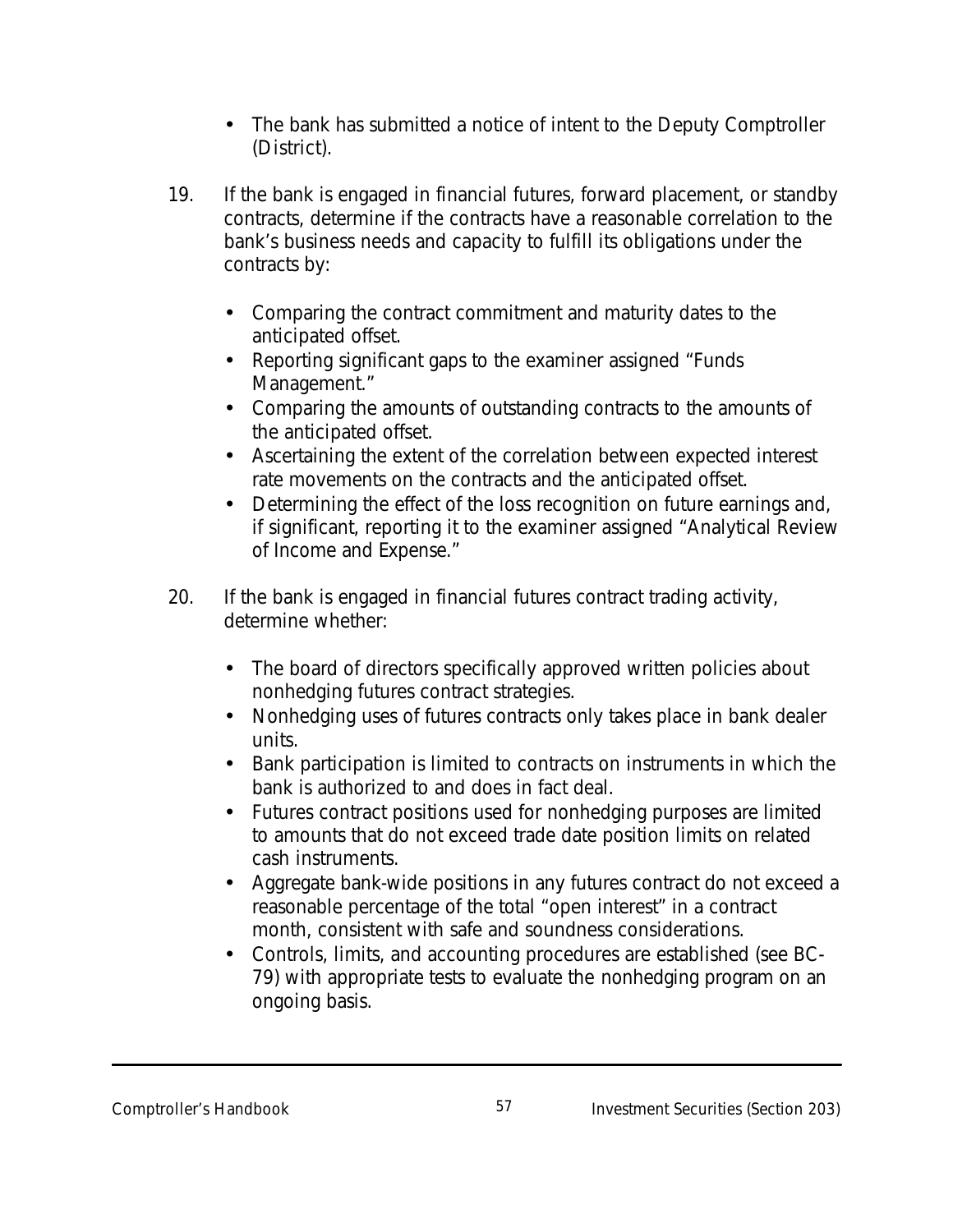- 21. If the bank owns shares of mutual funds or unit investment trusts, review the prospectuses and call reports to:
	- a. Determine if the investment companies' portfolios consist solely of obligations eligible for purchase by national banks for their own account pursuant to 12 USC 24(7).
	- b. Determine whether the bank's investment in shares of investment companies, whose portfolios contain investments subject to the limits of 12 USC 24 or 84, does not exceed 10 percent of its capital and surplus for each investment company Check for violations of the 10 percent limitation of 12 USC 24(7) because of the bank's cumulative holdings of a particular security in the portfolios of more than one investment company, or in combination with the bank's direct holdings.
	- c. Determine whether investment companies using futures, forward placements, and options contracts, repurchase agreements, and securities lending arrangements, use them in a manner considered acceptable for use in a national bank's own investment portfolio.
	- d. Ascertain whether investment companies whose shares are owned by the bank are registered with the Securities and Exchange Commission for public trading or are privately offered funds sponsored by an affiliated commercial bank.
	- e. Determine if investment company shares are revalued quarterly and accurately reported.
- 22. On the basis of pricings, ratings, and credit analyses performed above, and using the investments selected in step 8 or from lists previously obtained, test for compliance with applicable laws, rulings, and regulations by:
	- a. Determining if the bank holds Type II or III investments that have predominantly speculative characteristics or securities that are not readily marketable (12 CFR 1.3(b)).
	- b. Reviewing the recap of investment securities by legal types, as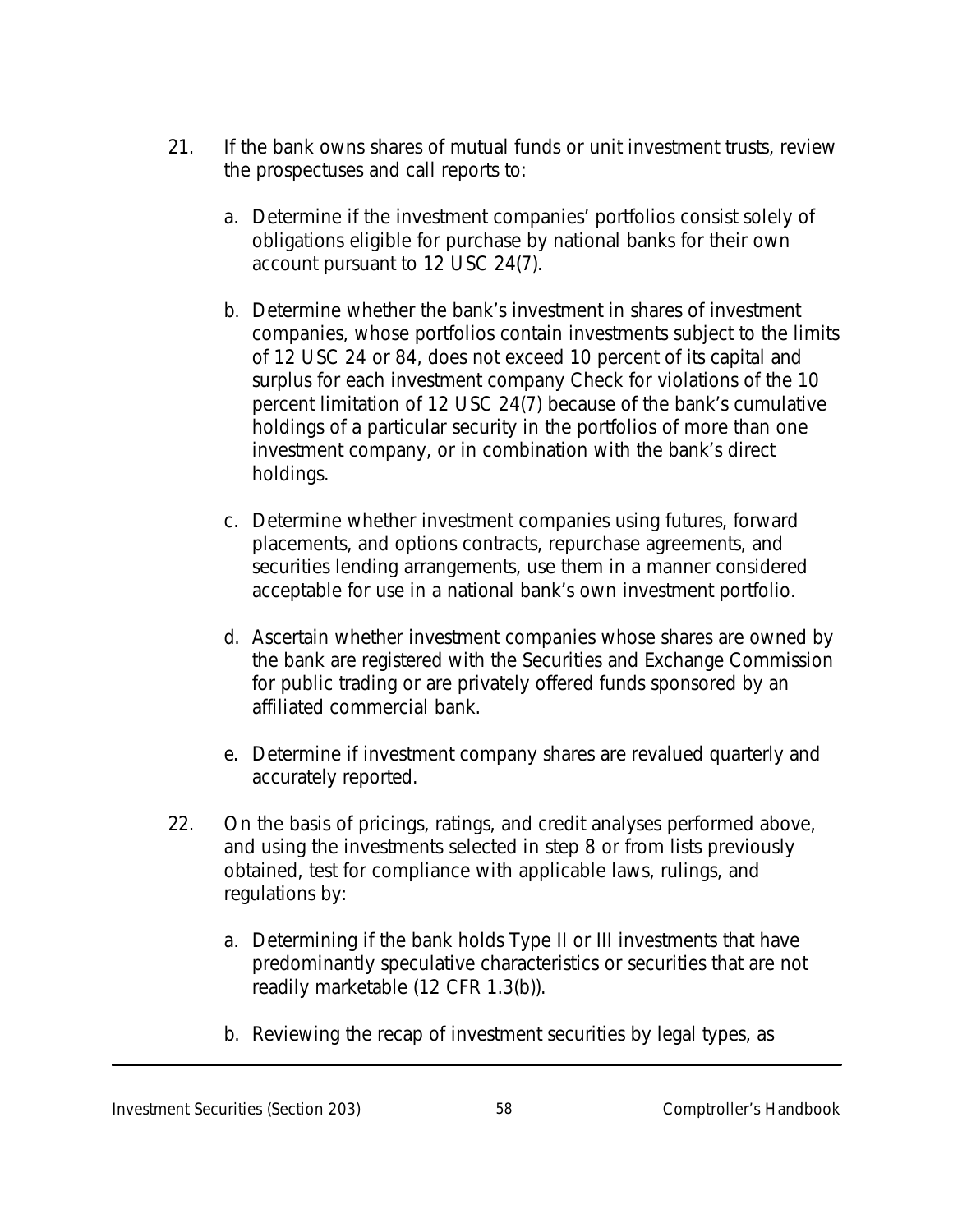defined by 12 CFR 1, on the basis of the legal restrictions of 12 USC 24, specific OCC Interpretive Rulings and competent legal opinions, as follows:

- If a Type II or III security is readily marketable, and if the purchaser's judgment was based on evidence of the obligor's ability to perform, determine if the par value of such securities issued by a single obligor, which the bank owns or is committed to purchase, exceeds 10 percent of the bank's capital funds (12 CFR 1.5(b) and 1.7(b)).
- If the holding of a Type II or III security was based on a reliable estimate of the obligor's ability to perform, determine if the aggregate par value of such issues exceeds 5 percent of the bank's capital funds (12 CFR 1.5(b) and 1.7(b)).
- c. For those investment securities that are convertible into stock or which have stock purchase warrants attached:
	- Determining if the book value has been written down to an amount that represents the investment value of the security, independent of the conversion or warrant provision (12 CFR 1.10).
	- Determining if the par values of other securities that have been ruled eligible for purchase, are within specified capital limitations.
- d. Reviewing pledge agreements and secured liabilities and determining that:
	- Proper custodial procedures have been followed.
	- Eligible securities are pledged.
	- Securities pledged are sufficient to secure the liability that requires securing.
	- Treasury Tax and Loan Remittance Option and Note Option are properly secured.
	- Private deposits are not being secured.

(Information needed to perform the above steps will be contained in the pledge agreement; Treasury circulars 92 and 176, as amended; 12 USC 265; 31 CFR 203.15; 12 CFR 9.10; 12 CFR 7.7410 and 7.7415; and appropriate state statutes.)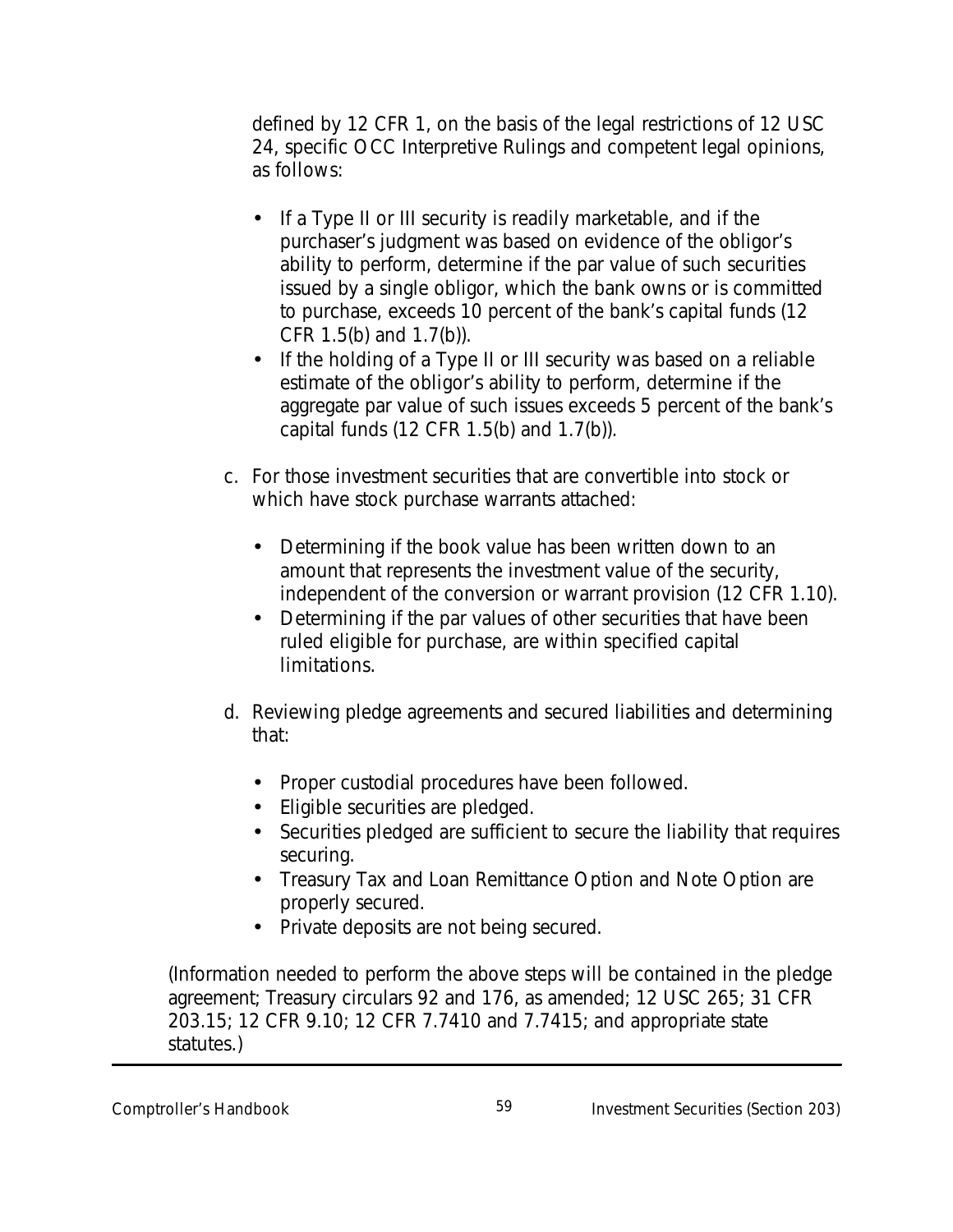- e. Reviewing accounting procedures to determine that:
	- Investment premiums are being extinguished by maturity or call dates (12 CFR 18 and 12 CFR 1.11).
	- Premium amortization is charged to operating income (12 CFR) 1.11 and 18).
	- Lump sum write-offs of bond premiums are reflected as other operating expenses (12 CFR 18).
	- Accretion of bond discount requires a concurrent accrual of deferred income tax payable (12 CFR 7.7505).
	- Accretion of investment discount that totals 5 percent or more of annual investment income is the subject of appropriate notation for financial statement reporting purposes (12 CFR 18).
	- Securities gains or losses are reported net of applicable taxes, and net gains or losses are reflected in the period in which they are realized (12 CFR 18).
- f. Determining if securities purchased under agreement to resell are in fact securities (not loans), are eligible for investment by the bank and are within prescribed limits (12 USC 24, 12 CFR 1, and 12 CFR 7.1131). If not, determine whether the transaction is within the limits of 12 USC 84.
- g. Reviewing securities sold under agreement to repurchase and determining if they are, in fact, securities and not guaranteed loans.
- h. Determining that securities and money market investments held by foreign branches comply with 12 CFR 211.3 (Foreign Branches of Member Banks — Regulation K) as to:
	- Acquiring and holding securities (12 CFR 211.3(b)(3)).
	- Underwriting, distributing, buying, and selling obligations of the national government of the country in which the branch is located (12 CFR 211.3(b)(4)).

(Further considerations relating to the above are contained in other sections of 12 CFR 211. Also, review any applicable sections of 12 CFR 220 (Credit by Brokers and Dealers), 12 CFR 224 (Rules Governing Borrowers Who Obtain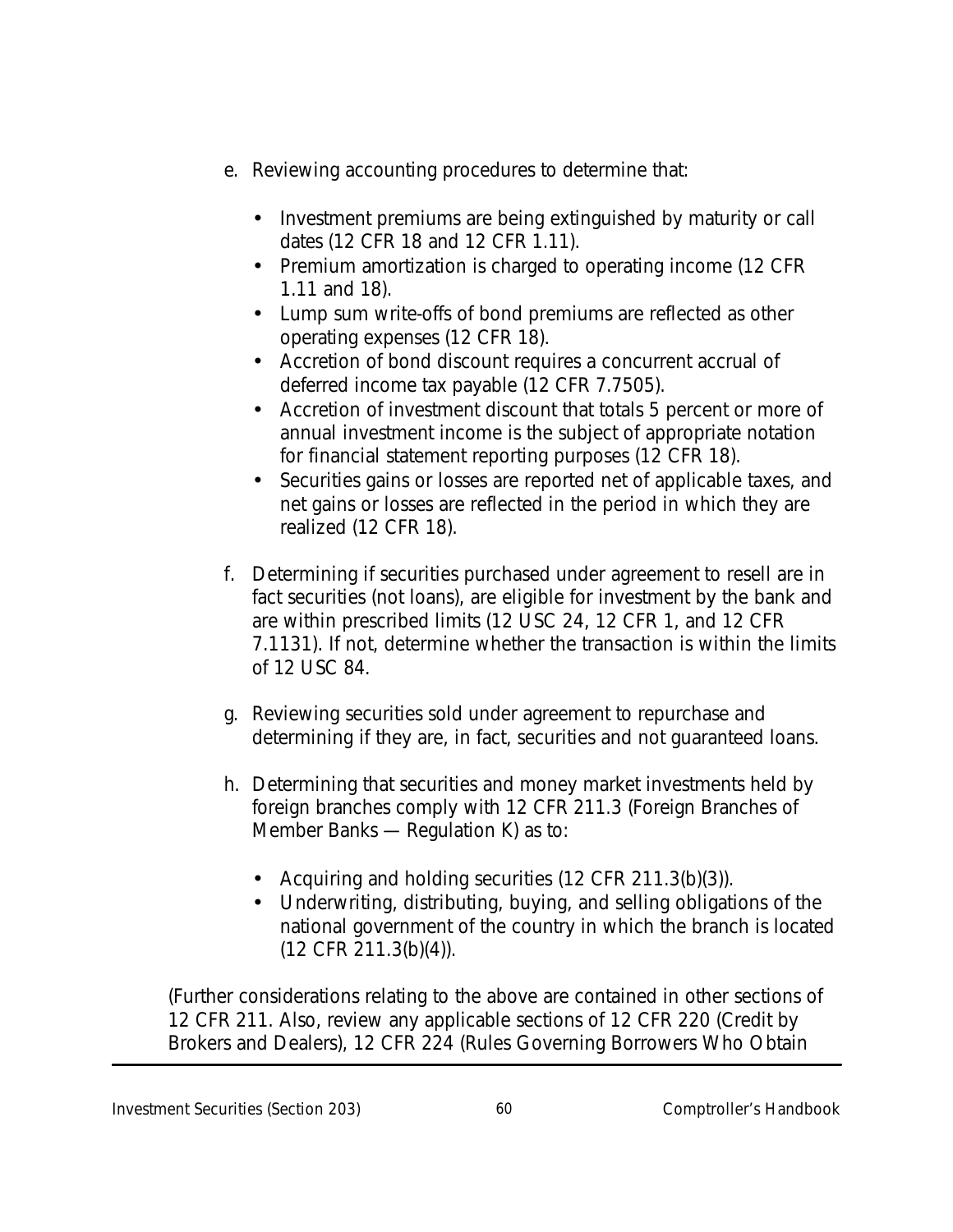Credit), Federal Reserve System Interpretations 6150 (Treating international bank securities as "exempted" securities under 15 USC 78c(a)(12)), and 6200 (Covering borrowing by a domestic broker from a foreign broker). Edge Act and Agreement corporations are discussed in the "Related Organizations" section).

- 23. Test for compliance with other laws, rulings, and regulations as follows:
	- a. Review lists of affiliate relationships and lists of directors and principal officers and their interests, and:
		- Determine if the bank is an affiliate of a firm that is engaged primarily in underwriting or selling securities (12 USC 377).
		- Determine if directors or officers are engaged in or employed by firms that are engaged in similar activities (12 USC 78, 377 and 378). It is an acceptable practice for bank officers to act as directors of securities companies not doing business in the U.S., the stock of which is owned by the bank as authorized by the board of directors of the Federal Reserve.)
		- Review the list of federal funds sold, securities purchased under agreements to resell, interest bearing time deposits and commercial paper, and determine if the bank is investing in money market instruments of affiliated banks or firms (12 USC 371(c), and 12 CFR 7.7376 and 7.7370).
		- Determine if transactions involving affiliates, insiders, or their interests have terms that are less favorable to the bank than transactions involving unrelated parties (12 USC 371(c) and 375).
	- b. Review sales receipts to determine if bank-owned securities or money market instruments have been purchased with funds held by the bank in a fiduciary capacity (12 CFR 9.12).
	- c. Forward copy of the list of due from commercial banks or other depository institutions — time to examiner assigned "Due From Banks" to determine compliance with 12 USC 463.
	- d. Determine if Federal Reserve stock equals 3 percent of the subject bank's booked capital and surplus accounts (12 USC 282).
	- e. Review the nature and duration of federal funds sales to determine if term federal funds are being sold in an amount exceeding the limit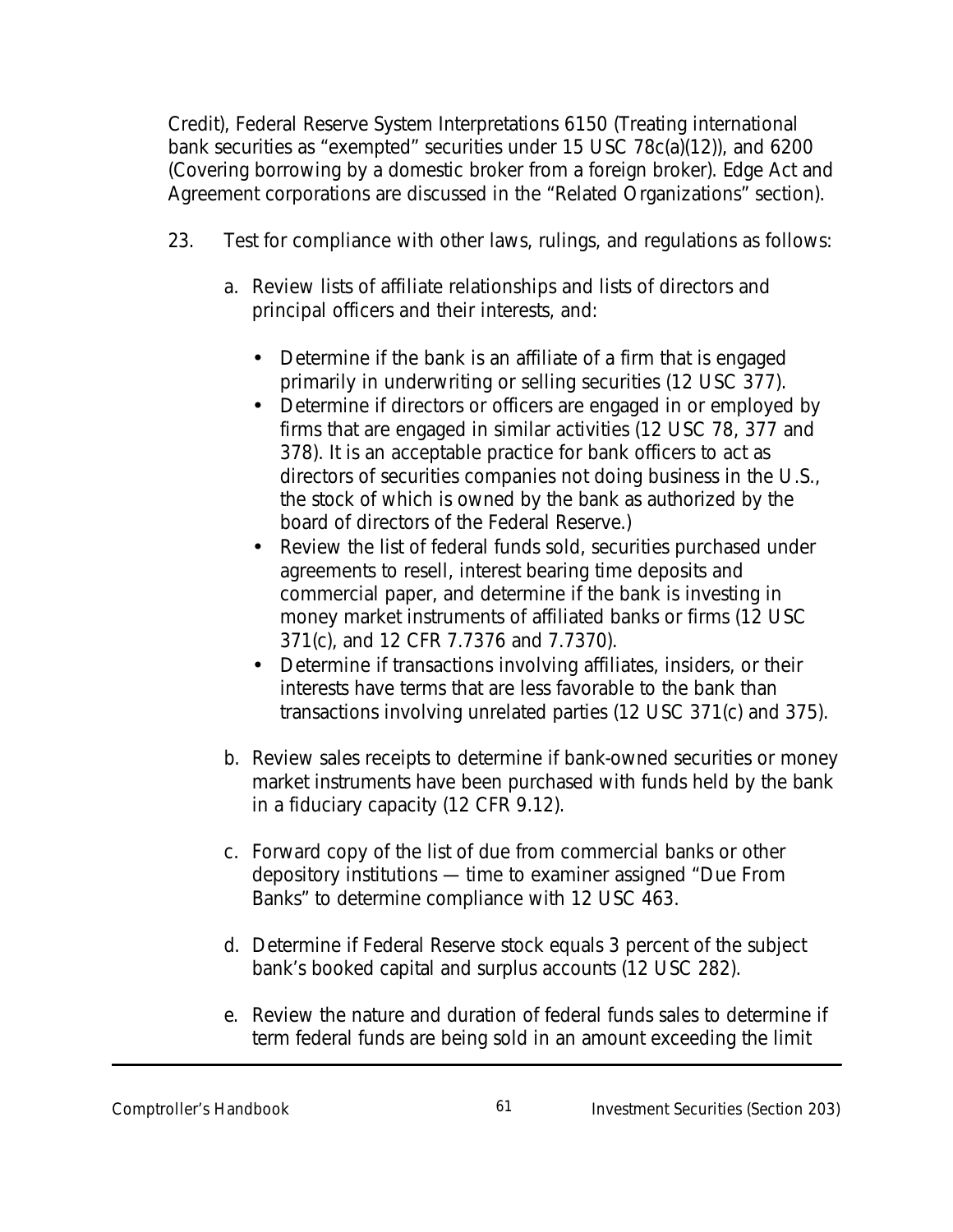imposed by 12 USC 84.

- f. If the bank effects securities transactions for customers, determine if it is in compliance with 12 CFR 12 by substantiating Internal Control questions 37 through 48.
- 24. With regard to potential unsafe and unsound investment practices and possible violations of 15 USC 78j, review the list of securities purchased and/or sold since the last examination, and:
	- a. Determine if the bank engages one securities dealer or salesperson for virtually all transactions. If so:
		- Evaluate the reasonableness of the relationship on the basis of financial condition, past securities enforcement actions, board approval, dealer's location and reputation.
		- Compare purchase and sale prices to independently established market prices as of trade dates, if appropriate.
	- b. Determine if investment account securities have been purchased from the bank's own trading department. If so:
		- Independently establish the market price as of trade date.
		- Review trading account purchase and sale confirmations, and determine if the security was transferred to the investment portfolio at market price.
	- c. Determine if the volume of trading activity in the investment portfolio appears unwarranted. If so:
		- Review investment account daily ledgers and transaction invoices to determine if sales were matched by a like amount of purchases.
		- Determine whether the bank is financing a dealer's inventory.
		- Compare purchase and sale prices with independently established market prices as of trade dates, if appropriate. The carrying value should be determined by the market value of the securities as of the trade date.
		- Cross-reference descriptive details on investment ledgers and purchase confirmations to the actual bonds or safekeeping receipts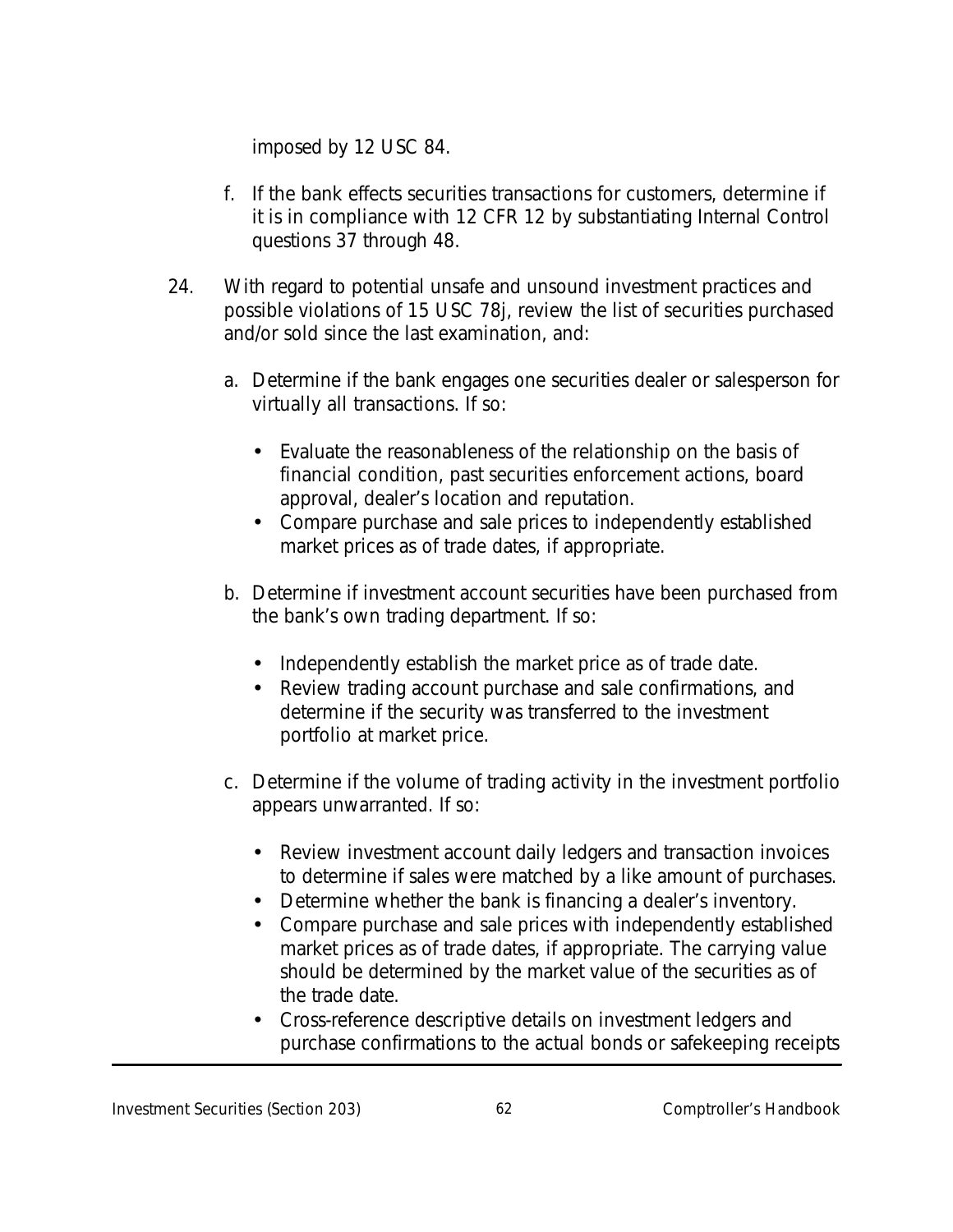to determine if the bonds delivered are those purchased.

- Review and make a determination about trading activity taking place in the investment portfolio.
	- Review the FFIEC objectionable investment portfolio practices (BC-228), and determine whether these practices are taking place in the bank's investment portfolio.
	- Review recurring month-end securities purchases and subsequent resale at the beginning of the next month. Determine whether the bank is financing a dealer's inventory position or engaged in a practice of unwritten or verbal repos or loans to the dealer to carry inventory.
- 25. Discuss with appropriate officer(s) and prepare report comments on:
	- a. Defaulted issues.
	- b. Speculative issues.
	- c. Incomplete credit information.
	- d. Absence of legal opinions.
	- e. Significant changes in maturity scheduling.
	- f. Shifts in the rated quality of holdings.
	- g. Concentrations.
	- h. Unbalanced earnings and risk considerations.
	- i. Unsafe and unsound investment practices.
	- j. Apparent violations of laws, rulings, and regulations and the potential personal liability of the directorate.
	- k. Significant variances from peer group statistics.
	- l. Market value depreciation, if significant.
	- m. Weaknesses in supervision.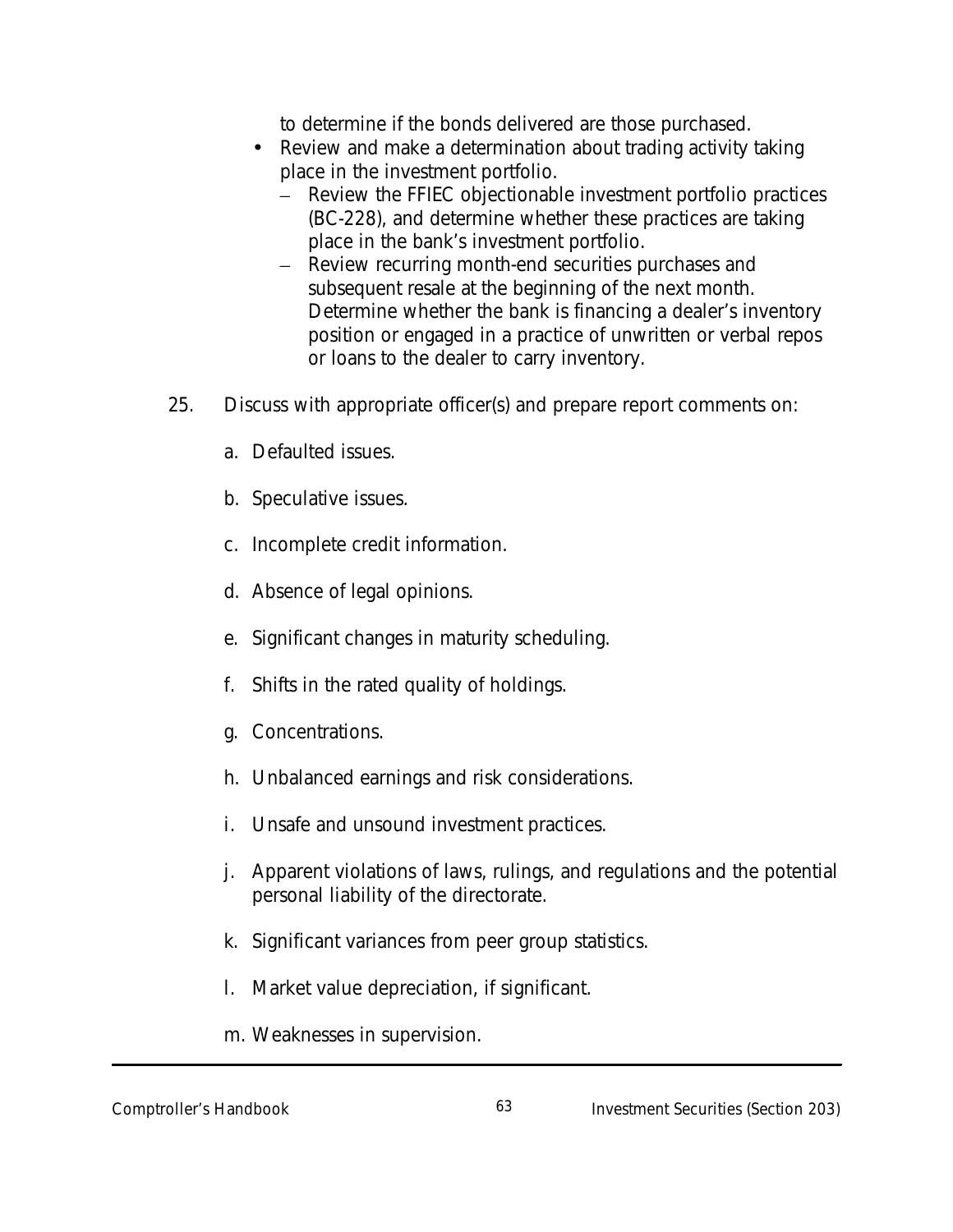n. Policy deficiencies.

- 26. Reach a conclusion regarding the quality of department management. Communicate your conclusion to the examiner assigned "Management Appraisal" and the examiner-in-charge of the international examination, if applicable.
- 27. Prepare a memorandum, and update work programs with any information that will facilitate future examination. If the bank has overseas branches, indicate those securities requiring review during the next overseas examination and the reasons for the review.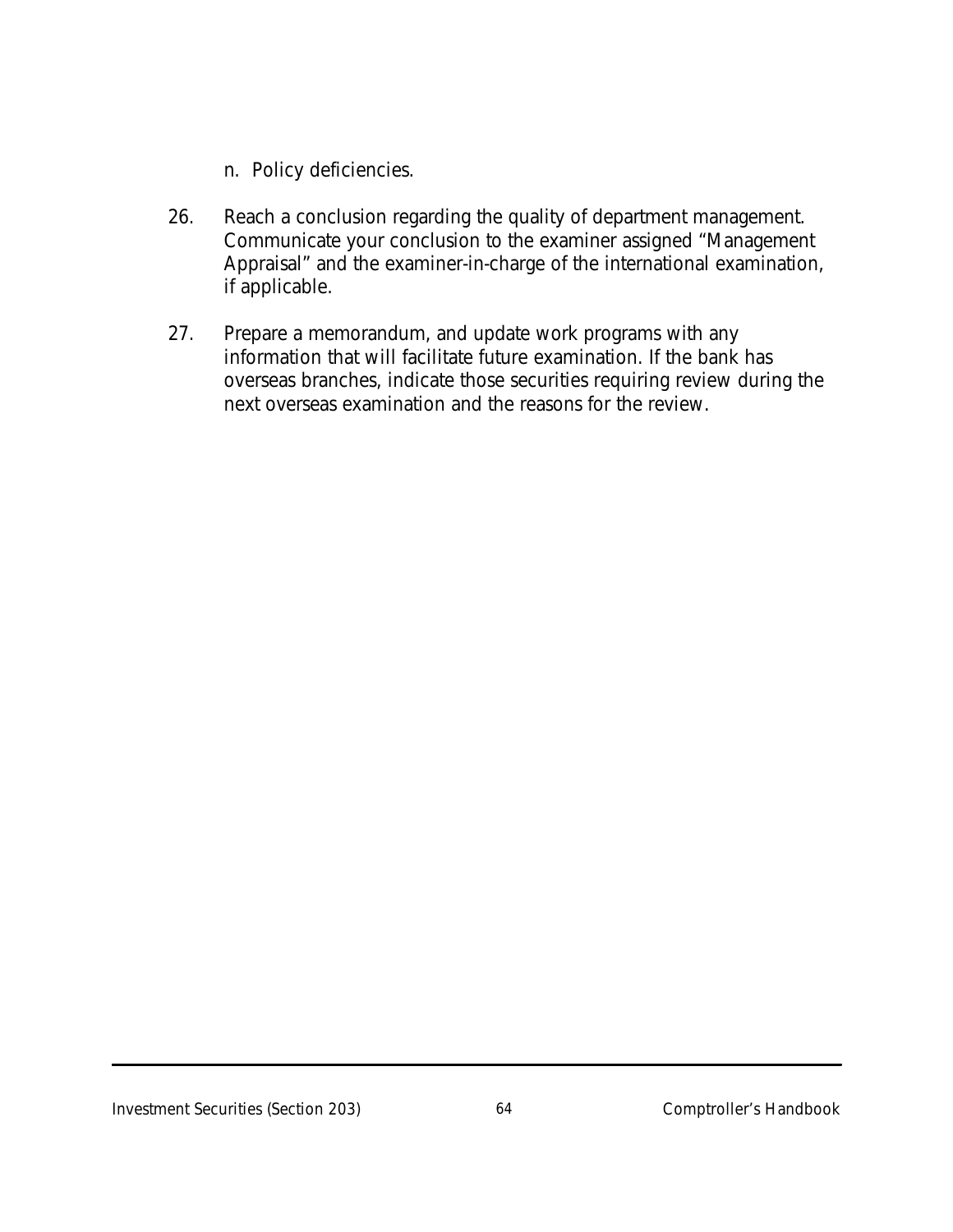Review the bank's internal controls, policies, practices, and procedures regarding purchases, sales, and servicing of the investment portfolio. The bank's system should be documented in a complete, concise manner and should include, where appropriate, narrative descriptions, flowcharts, copies of forms used, and other pertinent information. Items marked with asterisks require substantiation by observation or testing.

#### **Investment Securities Policies**

- 1. Has the board of directors, consistent with its duties and responsibilities, adopted written investment securities policies, including WI securities, futures, and forward placement contracts, that outline:
	- a. Objectives?
	- b. Permissible types of investments?
	- c. Diversification guidelines, to prevent undue concentration?
	- d. Maturity schedules?
	- e. Limitation on quality ratings?
	- f. Policies regarding exceptions to standard policy?
	- g. Valuation procedures and frequency?
- 2. Are investment policies reviewed at least annually by the board to determine if they are compatible with changing market conditions?
- 3. Have policies been established for transferring securities from the trading account to the investment securities account?
- 4. Have limitations been imposed on the investment authority of officers?
- 5. Do security transactions require dual authorization? **\***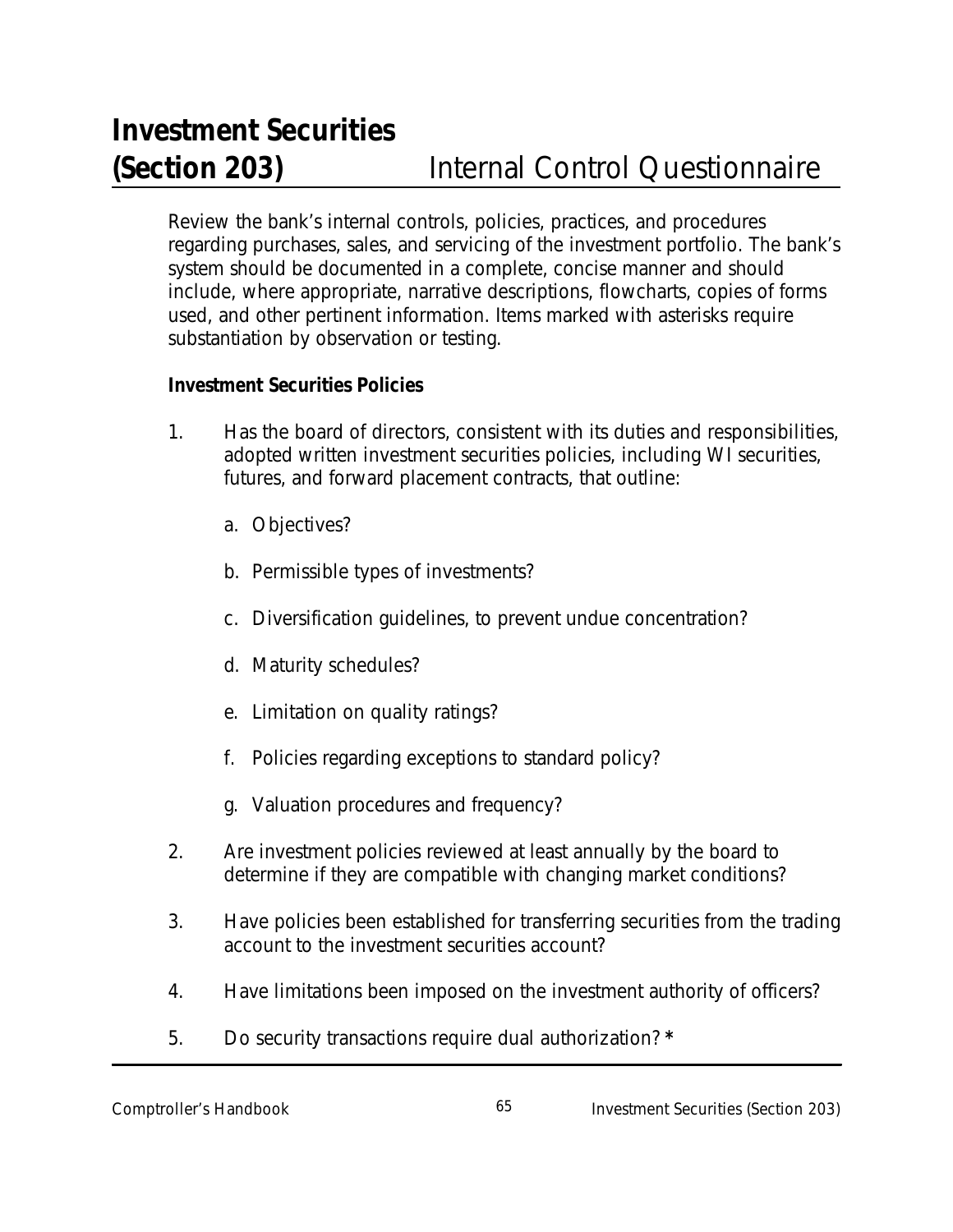- 6. If the bank has due from commercial banks or other depository institutions — time, federal funds sold, commercial paper, securities purchased under agreements to resell or any other money market type of investment:
	- a. Is purchase or sale authority clearly defined?
	- b. Are purchases or sales reported to the board of directors or its investment committee?
	- c. Are maximums established for the amount of each type of asset?
	- d. Are maximums established for the amount of each type of asset that may be purchased from or sold to any one bank?
	- e. Do money market investment policies outline acceptable maturities?
	- f. Have credit standards and review procedures been established?
- 7. If the bank holds shares of mutual funds or unit investment trusts, has the board of directors adopted policies and procedures that include:
	- a. Specific provisions for purchases of mutual fund and unit investment trust shares?
	- b. Requirements for prior approval of initial investment in investment companies?
	- c. Procedures, standards, and controls for managing such investments?

## **Custody of Securities**

- 8. Do procedures preclude the custodian of bank securities from: **\***
	- a. Having sole physical access to securities?
	- b. Preparing release documents without the approval of authorized persons?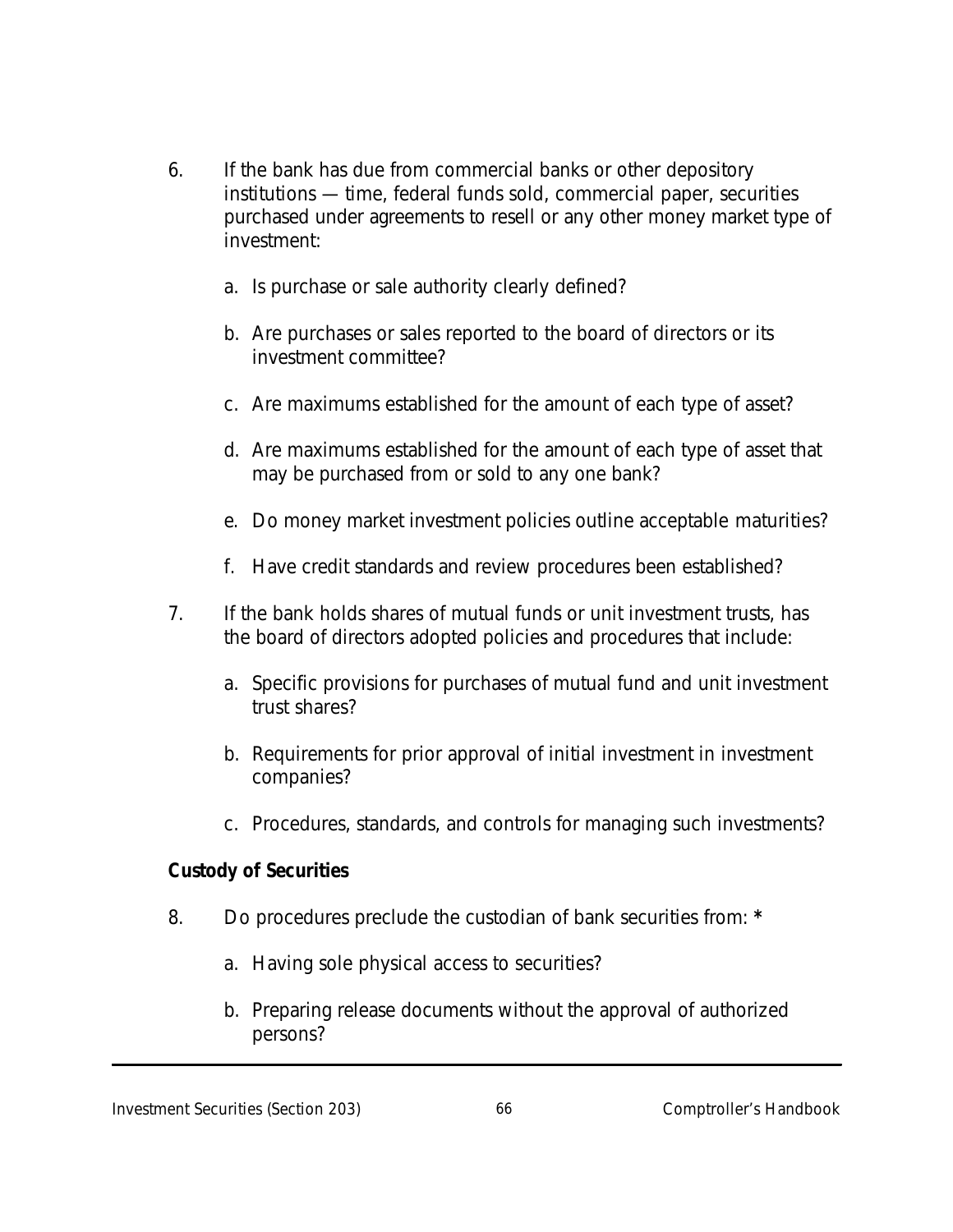- c. Preparing release documents not subsequently examined or tested by a second custodian?
- d. Performing more than one of the following transactions: (1) execution of trades, (2) receipt or delivery of securities, (3) receipt and disbursement of proceeds?
- 9. Are securities physically safeguarded to prevent loss or unauthorized removal or use? **\***
- 10. Are securities, other than bearer securities, held only in the name of the bank?
- 11. When a negotiable certificate of deposit is acquired, is the certificate safeguarded in the same manner as any other negotiable investment instrument?

#### **Investment Securities Records**

- 12. Do subsidiary records of investment securities show all pertinent data describing the security, its location, pledged or unpledged status, premium amortization, discount accretion, and interest earned, collected, and accrued?
- 13. Is the preparation and posting of subsidiary records performed or reviewed by persons who do not also have sole custody of securities? **\***
- 14. Are subsidiary records reconciled, at least monthly, to the appropriate general ledger accounts, and are reconciling items investigated by persons who do not also have sole custody of securities? **\***
- 15. For international division investments, are entries for U.S. dollar carrying values of foreign currency denominated securities rechecked at inception by a second person?

## **Purchases, Sales, and Redemptions**

16. Is the preparation and posting of security and open contractual commitments purchase, sale, and redemption records performed or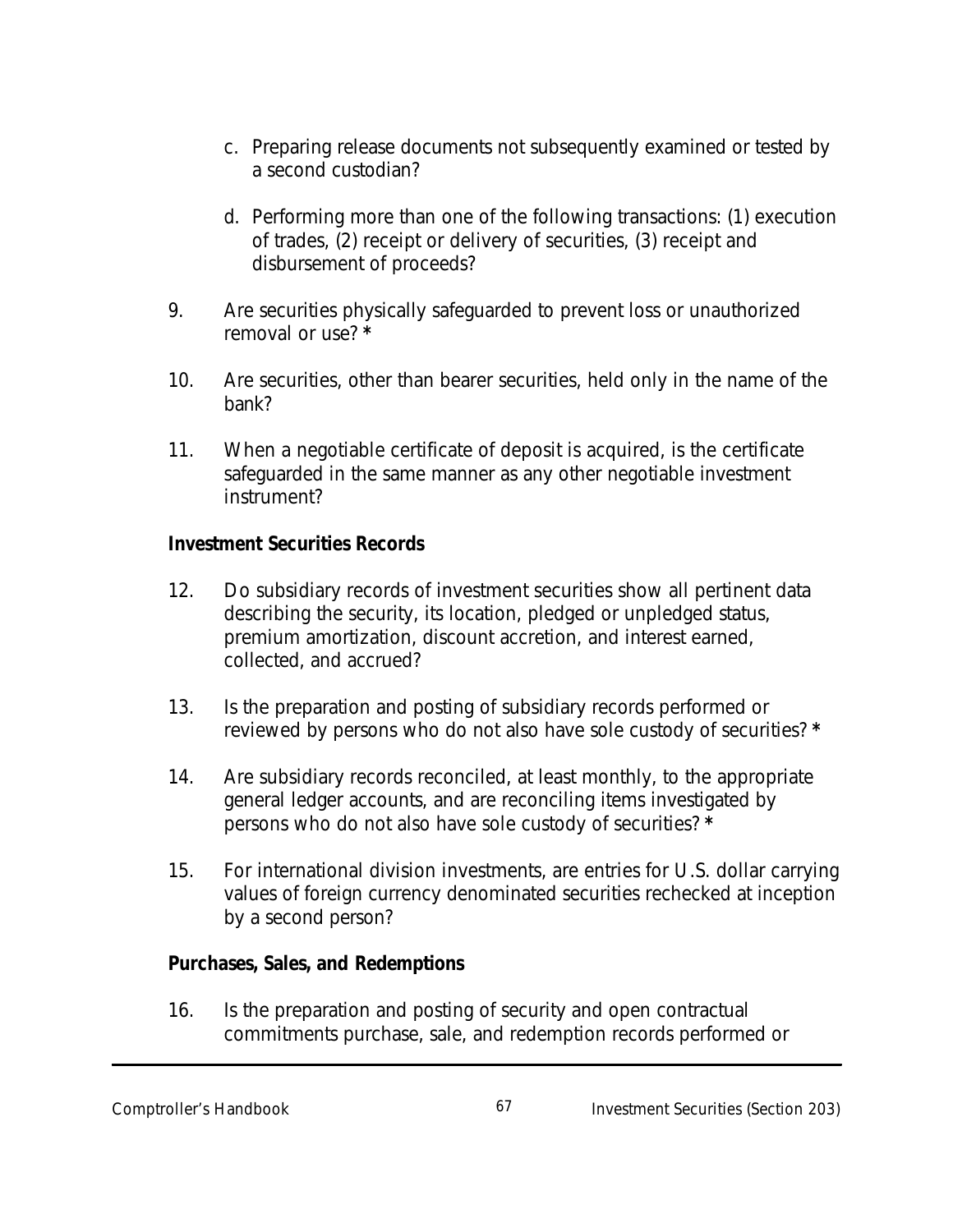reviewed by persons who do not also have sole custody of securities or authorization to execute trades? **\***

- 17. Are supporting documents, such as brokers' confirmations and account statements for recorded purchases and sales checked or reviewed subsequently by persons who do not also have sole custody of securities or authorization to execute trades? **\***
- 18. Are purchase confirmations compared to delivered securities or safekeeping receipts to determine if the securities delivered are the securities purchased? **\***

#### **Futures Contracts, Forward Placement Controls**

- 19. Do futures and forward contract policies:
	- a. Outline specific strategies?
	- b. Relate permissible strategies to other banking activities?
- 20. Are the formalized procedures used by the trader:
	- a. Documented in a manual?
	- b. Approved by the board or an appropriate board committee?
- 21. Are the bank's futures commission merchant(s) and/or forward brokers:
	- a. Notified in writing to trade with only those persons authorized as traders?
	- b. Notified in writing of revocation of trading authority?
- 22. Has the bank established futures and forward trading limits:
	- a. For individual traders?
	- b. For total outstanding contracts?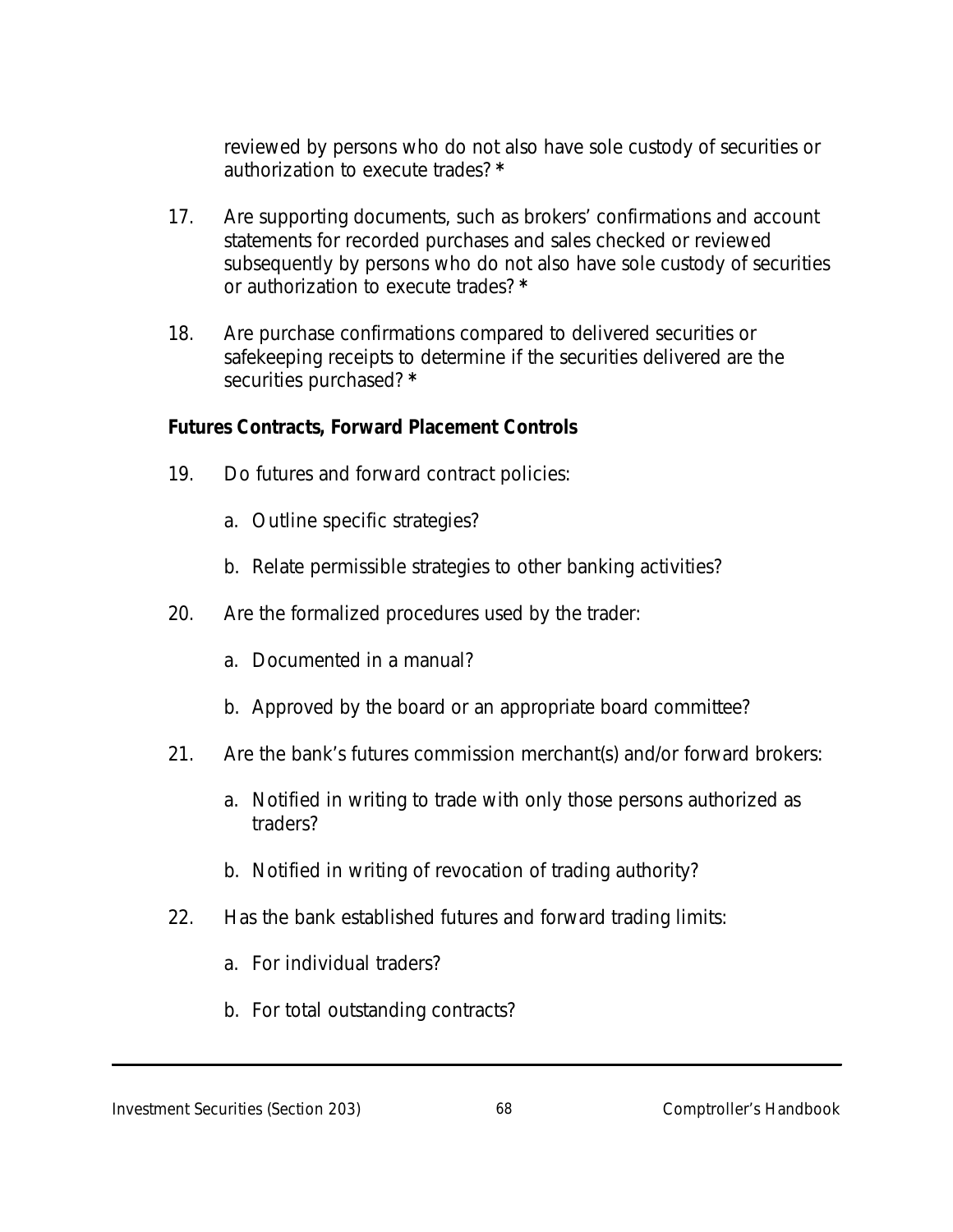- c. Which are endorsed by the board or an appropriate board committee?
- d. The basis of which is fully explained?
- 23. Does the bank obtain prior written approval detailing amount of, duration, and reason:
	- a. For deviations from individual limits?
	- b. For deviations from gross trading limits?
- 24. Are these exceptions subsequently submitted to the board or an appropriate board committee for ratification?
- 25. Does the trader prepare a pre-numbered trade ticket?
- 26. Does the trade ticket contain all of the following information:
	- a. Trade date.
	- b. Purchase or sale.
	- c. Contract description.
	- d. Quantity.
	- e. Price.
	- f. Reason for trade.
	- g. Reference to the position being matched (immediate or future cash settlement).
	- h. Signature of trader.
- 27. Are the accounting records maintained and controlled by persons who cannot initiate trades?
- 28. Are accounting procedures documented in a procedures manual?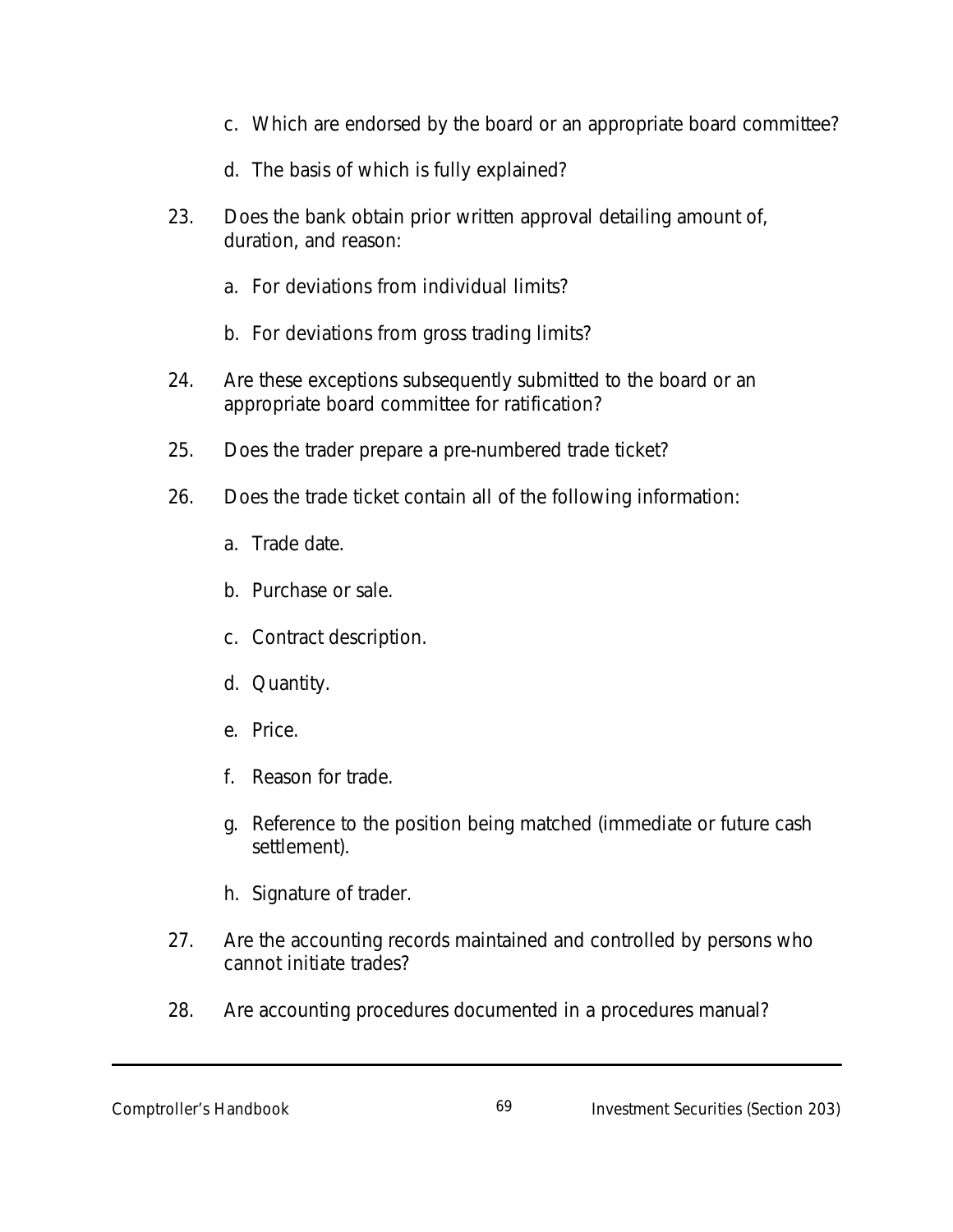- 29. Are all incoming trade confirmations:
	- a. Received by someone independent of the trading and recordkeeping functions?
	- b. Verified to the trade tickets by this independent party?
- 30. Does the bank maintain general ledger control accounts disclosing, at a minimum:
	- a. Futures or forwards contracts memoranda accounts?
	- b. Deferred gains or losses?
	- c. Margin deposits?
- 31. Are futures and forward contracts activities:
	- a. Supported by detailed subsidiary records?
	- b. Agreed daily to general ledger controls by someone who is not authorized to prepare general ledger entries?
- 32. Do periodic statements received from futures commission merchants reflect:
	- a. Trading activity for the period?
	- b. Open positions at the end of the period?
	- c. Market value of open positions?
	- d. Unrealized gains and losses?
	- e. Cash balances in accounts?
- 33. Are all of these periodic statements:
	- a. Received by someone independent of both the trading and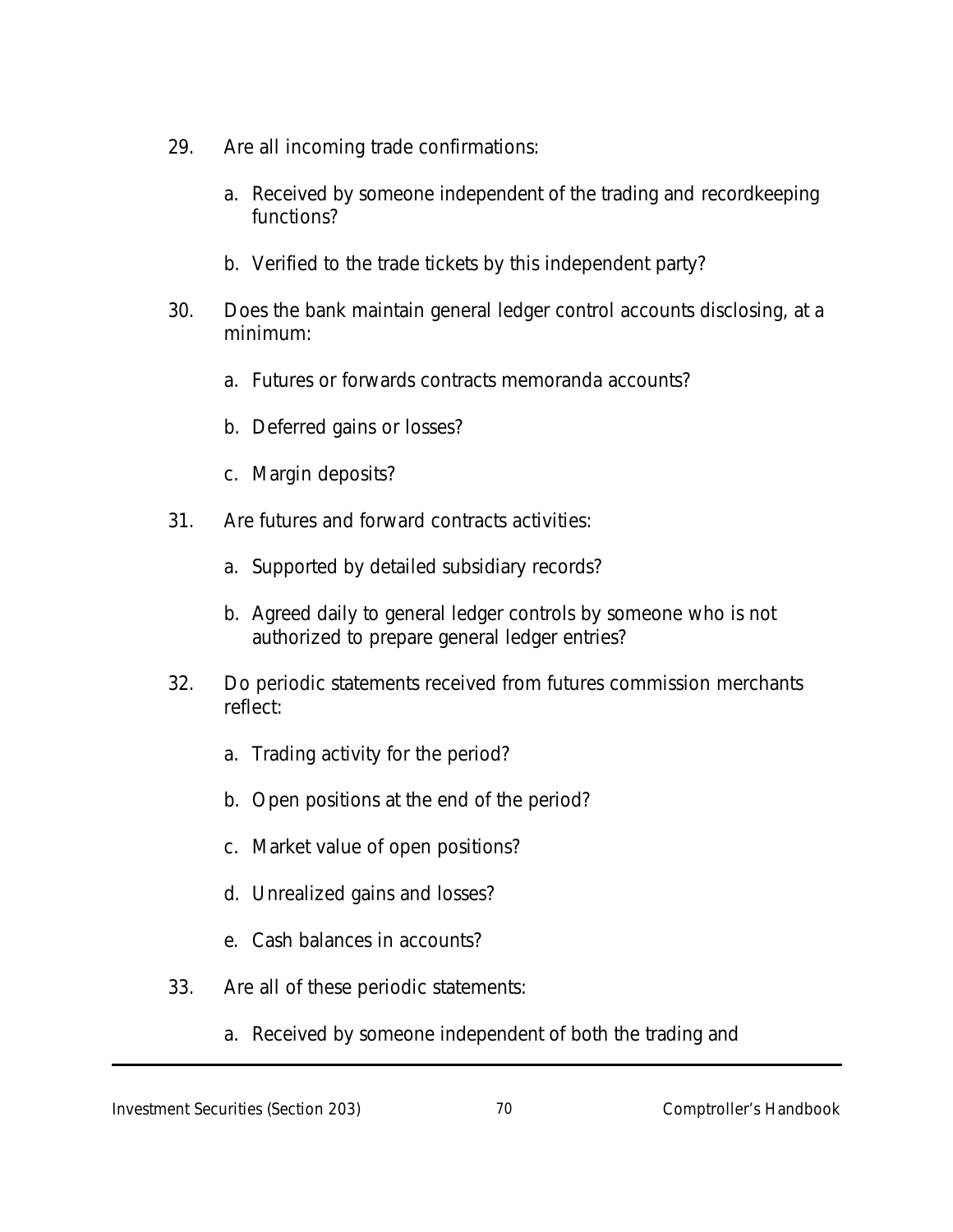recordkeeping functions?

- b. Reconciled to all of the bank's accounting records?
- 34. Are the market prices reflected on the statements:
	- a. Verified with listed prices from a published source?
	- b. Used to recompute gains and losses?
- 35. Are daily reports of unusual increases in trading activity reviewed by senior management?
- 36. Are weekly reports prepared for an appropriate board committee which reflect:
	- a. All trading activity for the week?
	- b. Open positions at the end of the week?
	- c. Market value of open positions?
	- d. Unrealized gains and losses?
	- e. Total trading limits outstanding for the bank?
	- f. Total trading limits for each authorized trader?
- 37. Is the futures and forwards contracts portfolio revalued on a monthly basis to market value or to the lower of cost or market?
- 38. Are revaluation prices provided by persons or sources totally independent of the trading function?

# **Recordkeeping and Confirmation Requirements for Customer Securities Transactions (12 CFR 12)**

39. Are chronological records of original entry containing an itemized daily record of all purchases and sales of securities maintained? (12 CFR 12.3)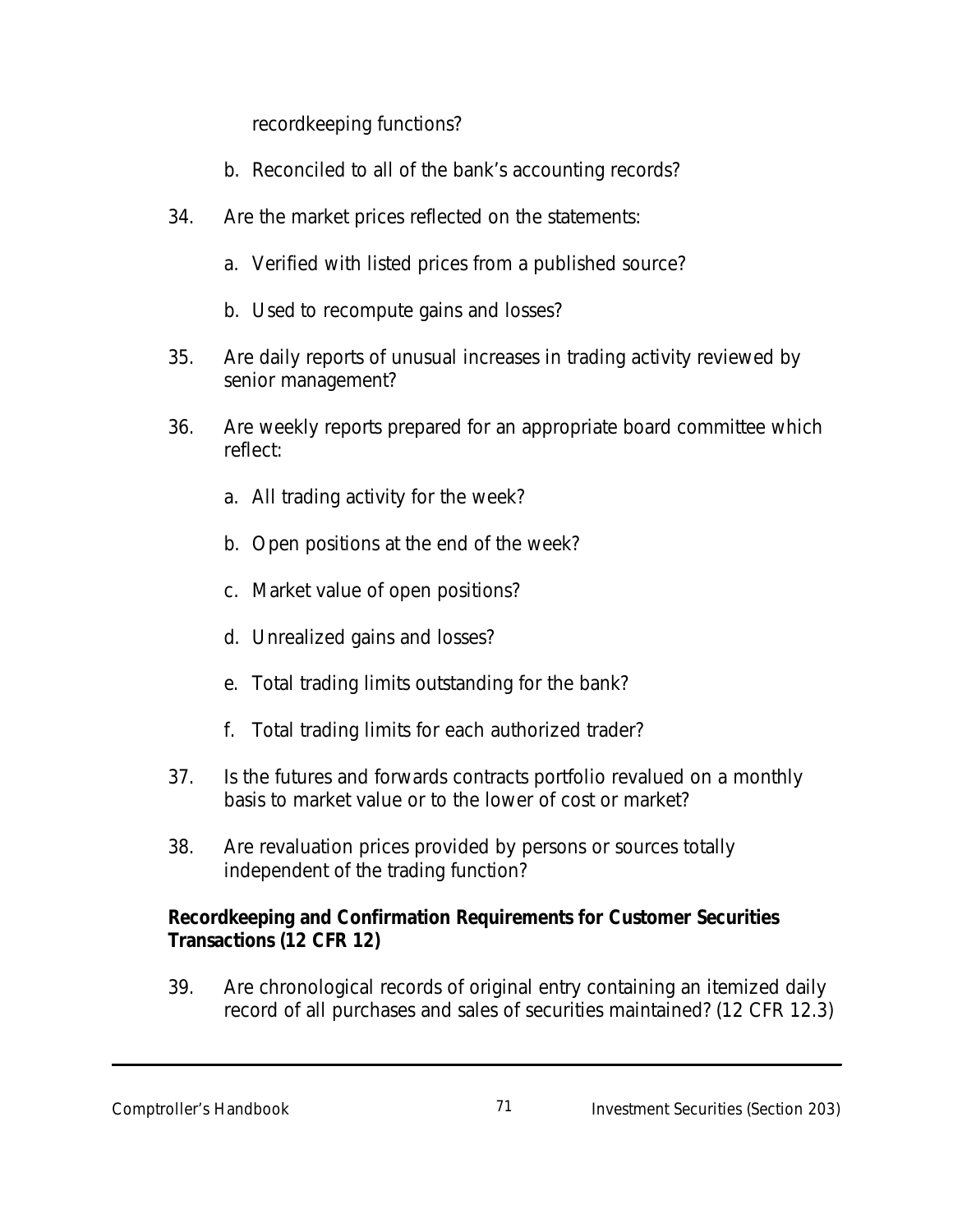- 40. Do the original entry records reflect:
	- a. The account or customer for which each such transaction was effected?
	- b. The description of the securities?
	- c. The unit and aggregate purchase or sale price (if any)?
	- d. The trade date?
	- e. The name or other designation of the broker/dealer or other person from whom purchased or to whom sold?

If the bank has had an average of 200 or more securities transactions per year for customers over the prior three- calendar-year period, exclusive of transactions in U.S. government and federal agency obligations, answer questions 41, 42 and 43.

- 41. Does the bank maintain account records for each customer which reflect:
	- a. All purchases and sales of securities?
	- b. All receipts and deliveries of securities?
	- c. All receipts and disbursements of cash for transactions in securities for such account?
	- d. All other debits and credits pertaining to transactions in securities?
- 42. Does the bank maintain a separate memorandum (order ticket) of each order to purchase or sell securities (whether executed or canceled) which includes:
	- a. The account(s) for which the transaction was effected?
	- b. Whether the transaction was a market order, limit order, or subject to special instructions?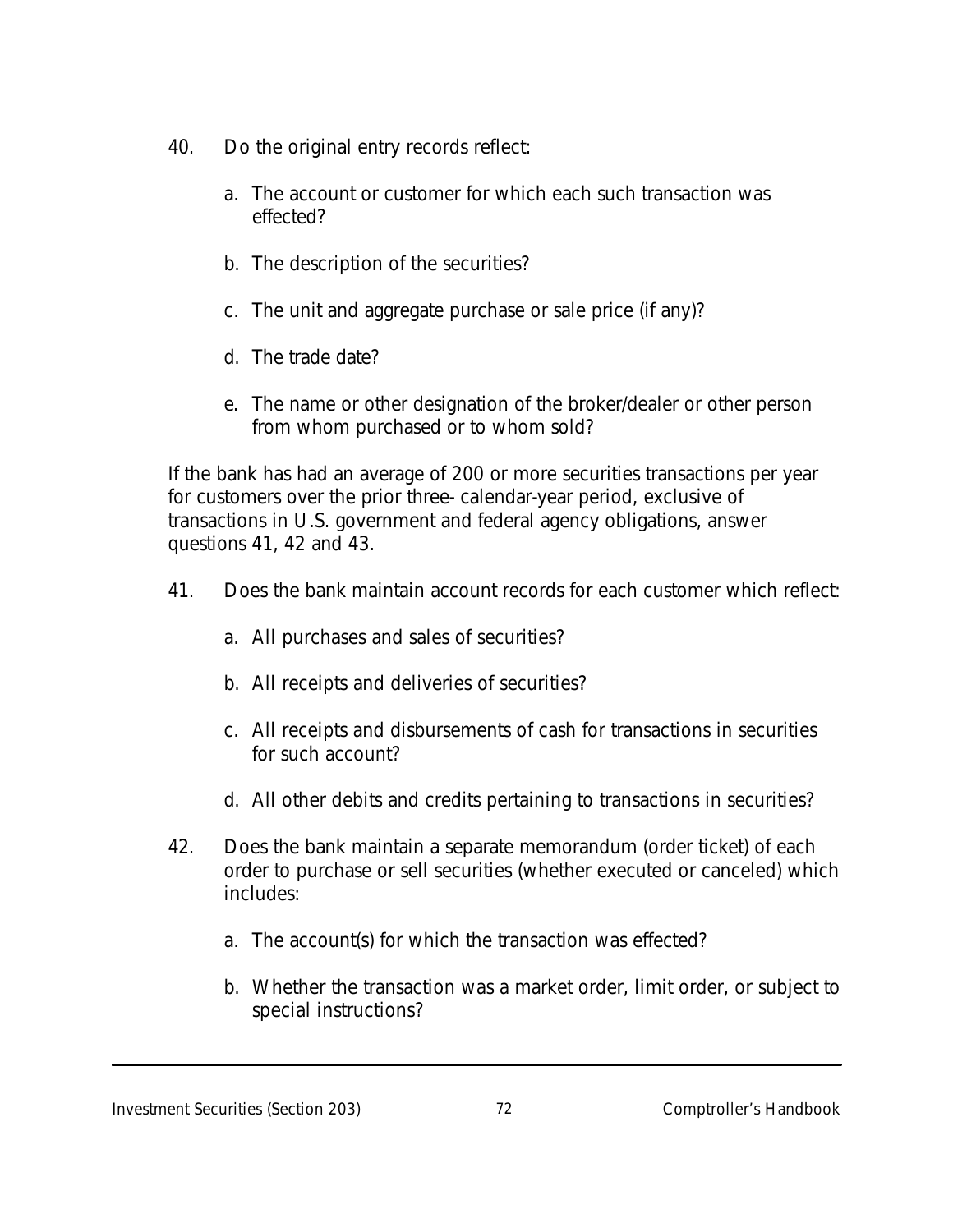- c. The time the order was received by the trader or other bank employee responsible for affecting the transaction?
- d. The time the order was placed with the broker/dealer, or if there was no broker/dealer, the time the order was executed or canceled?
- e. The price at which the order was executed?
- f. The broker/dealer used?
- 43. Does the bank maintain a record of all broker/dealers selected by the bank to effect securities transactions and the amount of commissions paid or allocated to each such broker during the calendar year?
- 44. Does the bank, subsequent to effecting a securities transaction for a customer, mail or otherwise furnish to such customer either a copy of the confirmation of a broker/dealer relating to the securities transaction or a written trade confirmation prepared by the bank?
- 45. If customer notification is provided by furnishing the customer with a copy of the confirmation of a broker/dealer relating to the transaction, and if the bank is to receive remuneration from the customer or any other source in connection with the transaction, and the remuneration is not determined pursuant to a written agreement between the bank and the customer, does the bank also provide a statement of the source and amount of any remuneration to be received?
- 46. If customer notification is provided by furnishing the customer with a trade confirmation prepared by the bank, does the confirmation disclose:
	- a. The name of the bank?
	- b. The name of the customer?
	- c. Whether the bank is acting as agent for such customer, as principal for its own account, or in any other capacity?
	- d. The date of execution and a statement that the time of execution will be furnished within a reasonable time upon written request of such customer?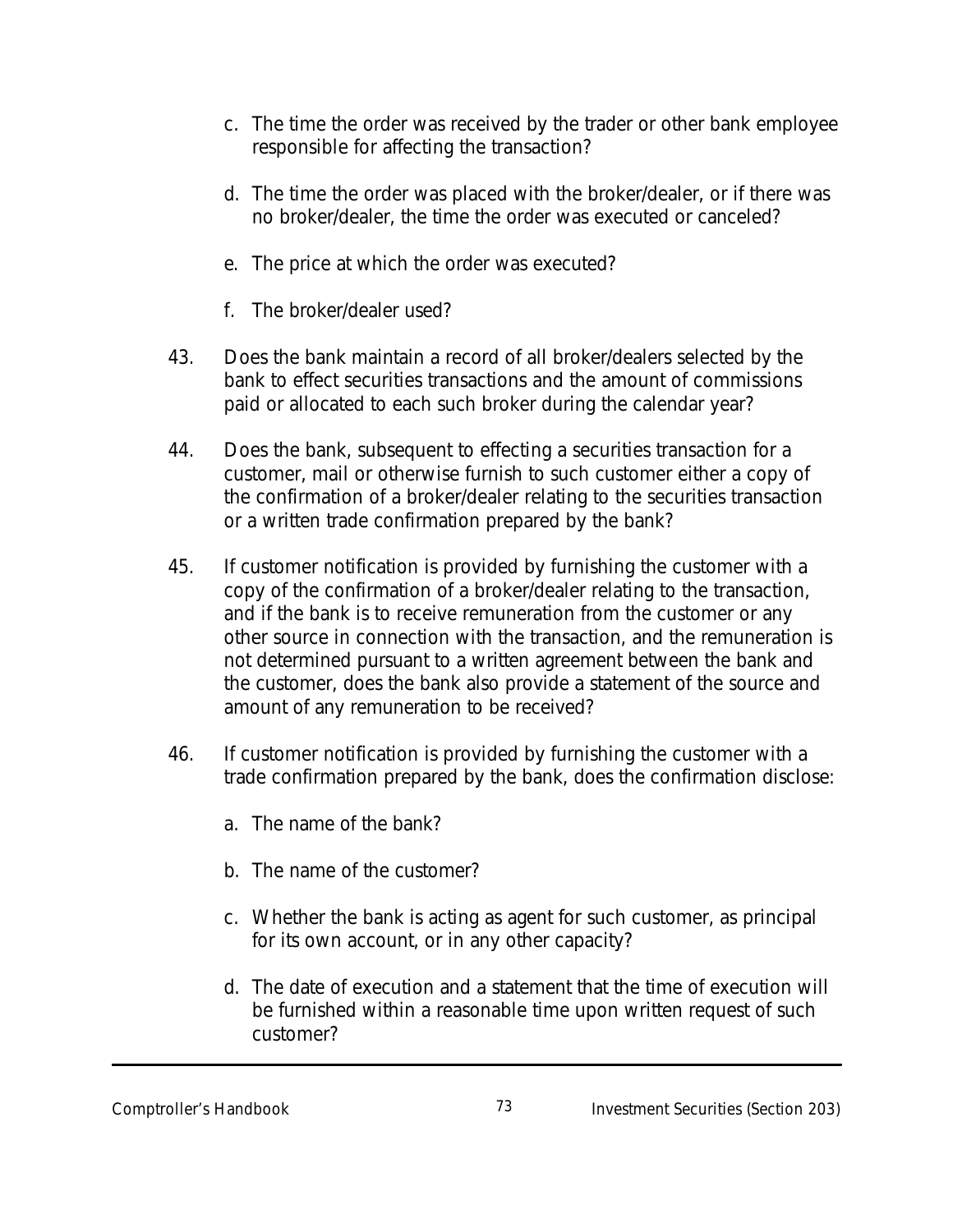- e. The identity, price, and number of shares or units (or principal amount in the case of debt securities) of such securities purchased or sold by such customer?
- 47. For transactions which the bank effects in the capacity of agent, does the bank, in addition to the above, disclose:
	- a. The amount of any remuneration received or to be received, directly or indirectly, by any broker/dealer from such customer in connection with the transaction?
	- b. The amount of any remuneration received or to be received by the bank from the customer and the source and amount of any other remuneration to be received by the bank in connection with the transaction, unless remuneration is determined pursuant to a written agreement between the bank and the customer?
	- c. The name of the broker/dealer used; or where there is no broker/dealer, the name of the person from whom the security was purchased or to whom it was sold, or the fact that such information will be furnished within a reasonable time upon written request?
- 48. Does the bank maintain the above records and evidence of proper notification for a period of at least three years?
- 49. Does the bank furnish the written notification described above within five business days from the date of the transaction, or if a broker/dealer is used, within five business days from the receipt by the bank of the broker/dealer's confirmation (12 CFR 12.5)? If not, does the bank use one of the alternative procedures described in 12 CFR 12.5?
- 50. Unless specifically exempted in 12 CFR 12.7, does the bank have established written policies and procedures ensuring (12 CFR 12.6):
	- a. That bank officers and employees who make investment recommendations or decisions for the accounts of customers, who participate in the determination of such recommendations or decisions, or who, in connection with their duties, obtain information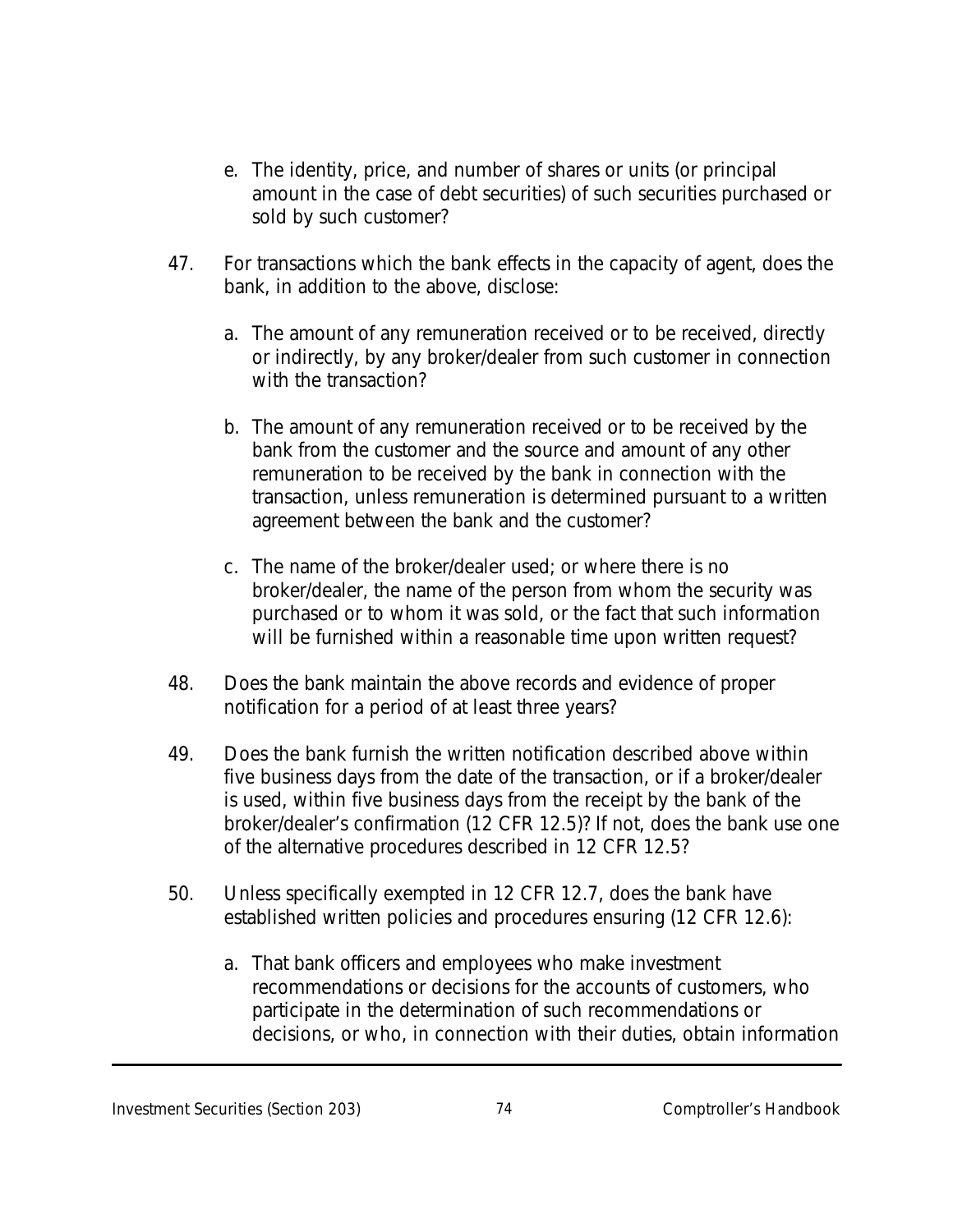concerning which securities are being purchased or sold or recommended for such action, report to the bank, within 10 days after the end of the calendar quarter, all transactions in securities made by them or on their behalf, either at the bank or elsewhere in which they have a beneficial interest (subject to certain exemptions of 12 CFR 12.6(d))?

- b. That in the above required report the bank officers and employees identify the securities purchased or sold and indicate the dates of the transactions and whether the transactions were purchases or sales?
- c. The assignment of responsibility for supervision of all officers or employees who: (1) transmit orders to or place orders with broker/dealers, or (2) execute transactions in securities for customers?
- d. The fair and equitable allocation of securities and prices to accounts when orders for the same security are received at approximately the same time and are placed for execution either individually or in combination?
- e. Where applicable, and where permissible under local law, the crossing of buy and sell orders on a fair and equitable basis to the parties to the transaction?

### **Other**

- 51. Does the board of directors receive regular reports on domestic and international division investment securities, which include:
	- Valuations.
	- Maturity distributions.
	- Average yield.
	- Reasons for holding and benefits received (international division and overseas holdings only).
- 52. Are purchases, exchanges, and sales of securities and open contractual commitments ratified by action of the board of directors or its investment committee and thereby made a matter of record in the minutes?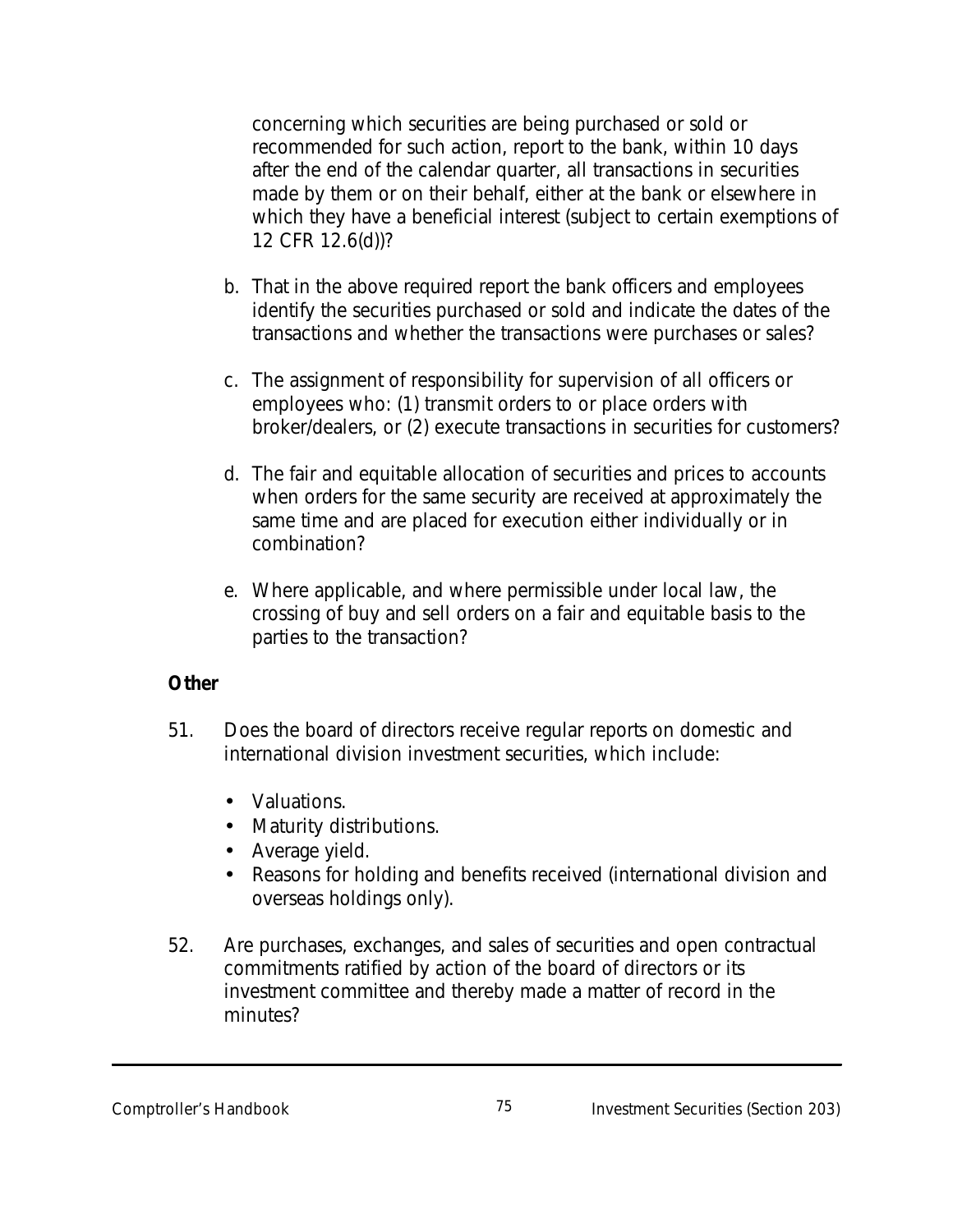## **Conclusion**

- 53. Is the foregoing information an adequate basis for evaluating internal control in that there are no significant additional internal auditing procedures, accounting controls, administrative controls, or other circumstances that impair any controls or mitigate any weaknesses indicated above (explain negative answers briefly, and indicate conclusions as to their effect on specific examination or verification procedures)?
- 54. Based on a composite evaluation, as evidenced by answers to the foregoing questions, internal control is considered \_\_\_\_\_\_\_\_\_\_\_\_ (good, medium, or bad).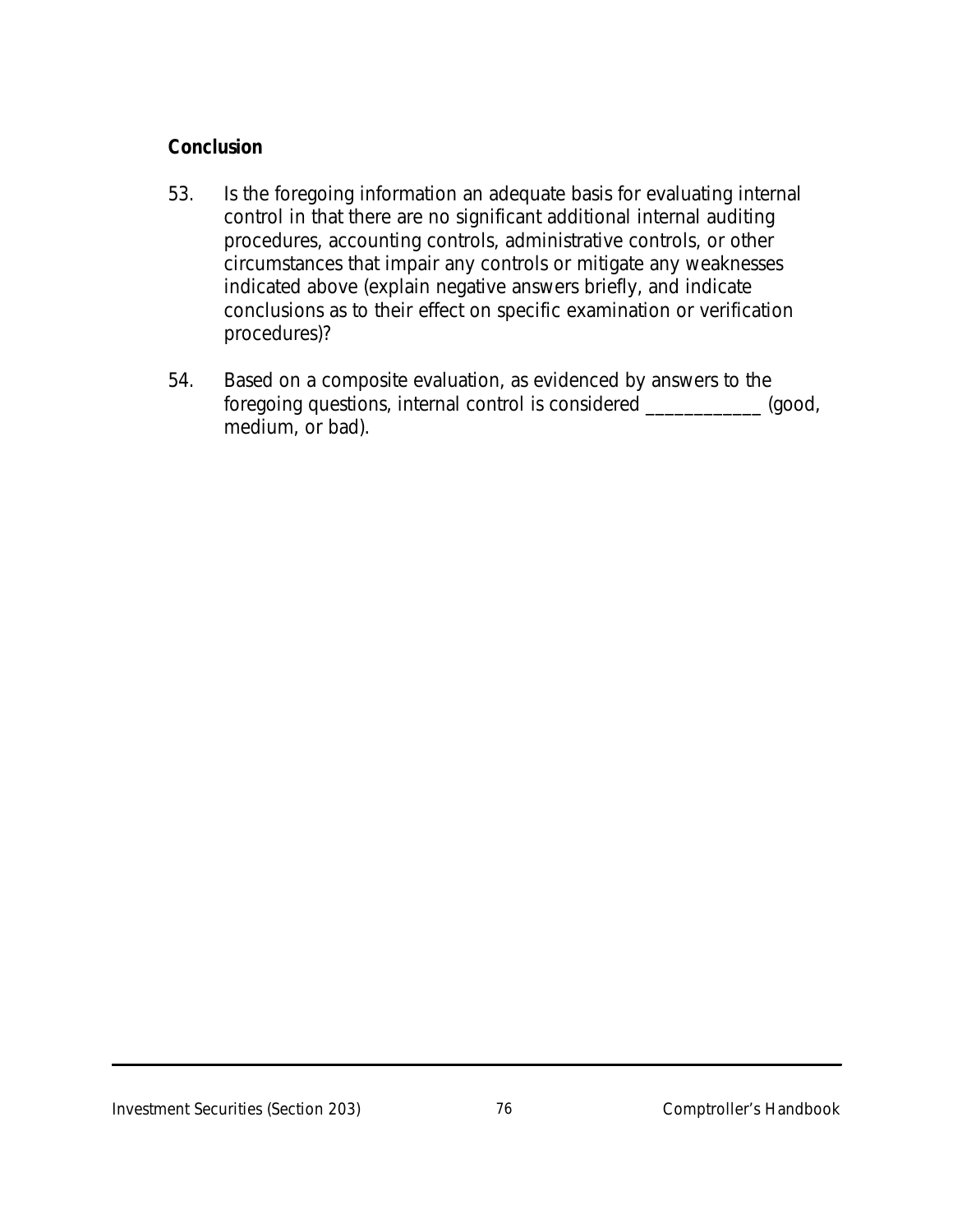- 1. Test the addition of the investment and money market holdings trial balances.
- 2. Test the reconciliations of the trial balances to the general ledger.
- 3. If investment or money market holdings are held in safekeeping at locations outside the bank, request the safekeeping agent to provide lists of securities held including name, description, par value, interest rate, due date, pledge status, and payment date of next coupon. (For international division securities, all requests and direct verification should be made in the name of the bank, on its letterhead, and returned to its audit department with a code designed to direct such information to the examiners.)
- 4. Using appropriate sampling techniques, select investment and money market holdings from the trial balances and:
	- a. For investment and money market instruments held at the bank:
		- Examine and count the securities.
		- Compare details of certificates to trial balances.
		- If securities are pledged to secure the bank's liabilities, determine that they are properly segregated from other securities.
		- Determine if coupons are intact.
		- Investigate any discrepancies.
	- b. For investment and money market instruments not held at the bank:
		- Compare trial balance details to safekeeping receipts and the safekeeping agent's confirmation list.
		- Determine that pledge status, if any, is properly noted on the safekeeping agent's confirmation list.
		- Investigate any discrepancies.
	- c. For investment and money market holdings purchased since the last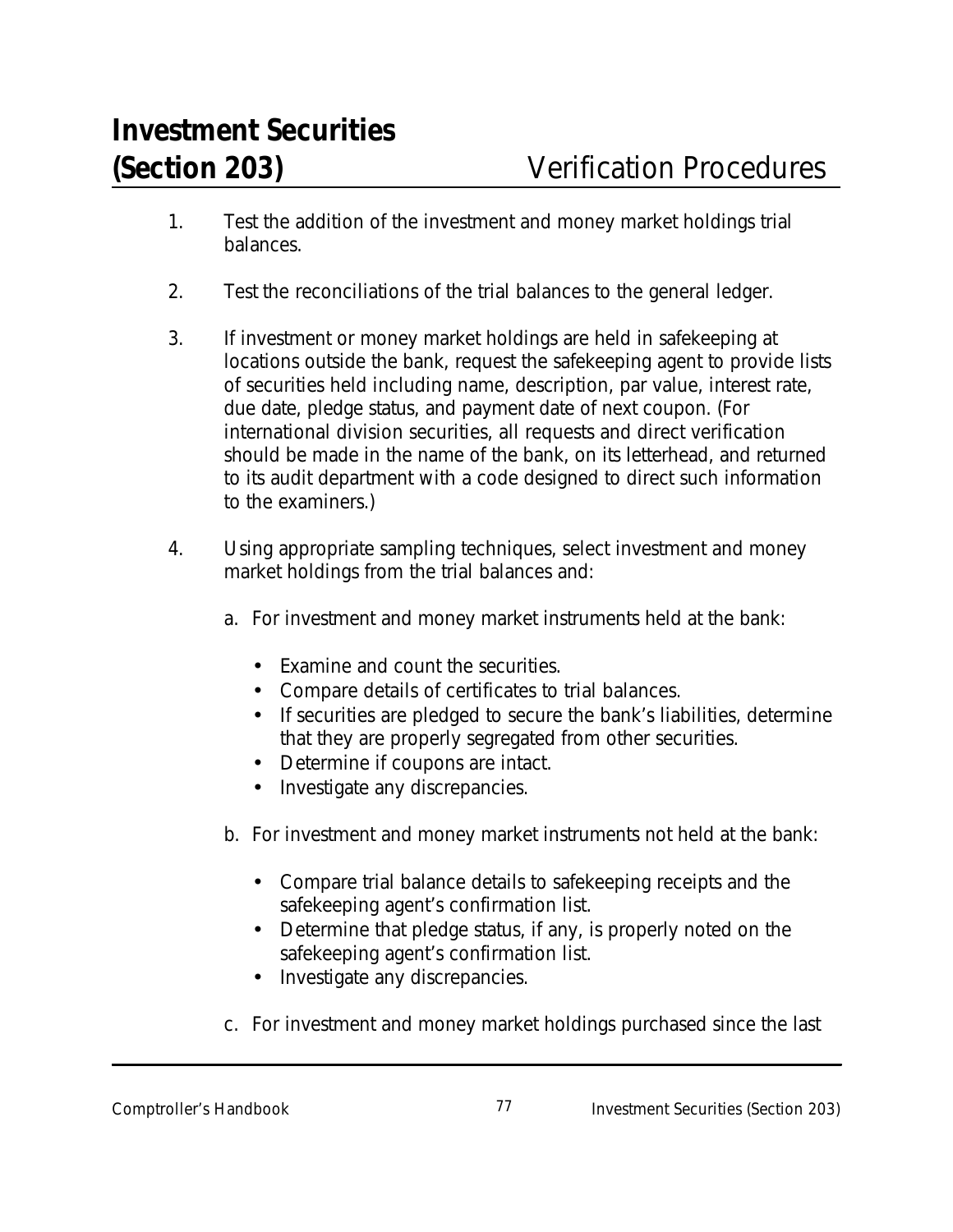examination:

- Verify cost by examining invoices, broker's advices, or other independent sources.
- Determine that the securities were properly recorded in the general ledger.
- Determine that purchases were approved by the board of directors or its designated committee.
- For investment and money market holdings purchased at a premium or discount, test book value by:
	- Determining the bank's method of calculating and recording amortization of premiums and accretion of discounts.
	- Determining the gross amount of premium or discount at purchase date.
	- Determining the period to maturity or call date.
	- Calculating the amount of premium remaining to be amortized or discount remaining to be accreted.
	- Determining that book value is reflected properly in the general ledger.
	- Investigating any discrepancies.
	- Scanning previously tested amortization or accretion schedules for investment or money market holdings acquired prior to the last examination and investigating any significant departure from these schedules.
- 5. Test gains and losses on disposal of investment securities since the last examination by sampling investment sales records and:
	- a. Determining sales price by examining invoices or brokers' advices.
	- b. Checking computation of book value on settlement date.
	- c. Calculating gain or loss and tracing the amount to its proper recording in the general ledger.
	- d. Determining that the general ledger has been properly relieved of the investment, accrued interest, premium, discount, and other related accounts.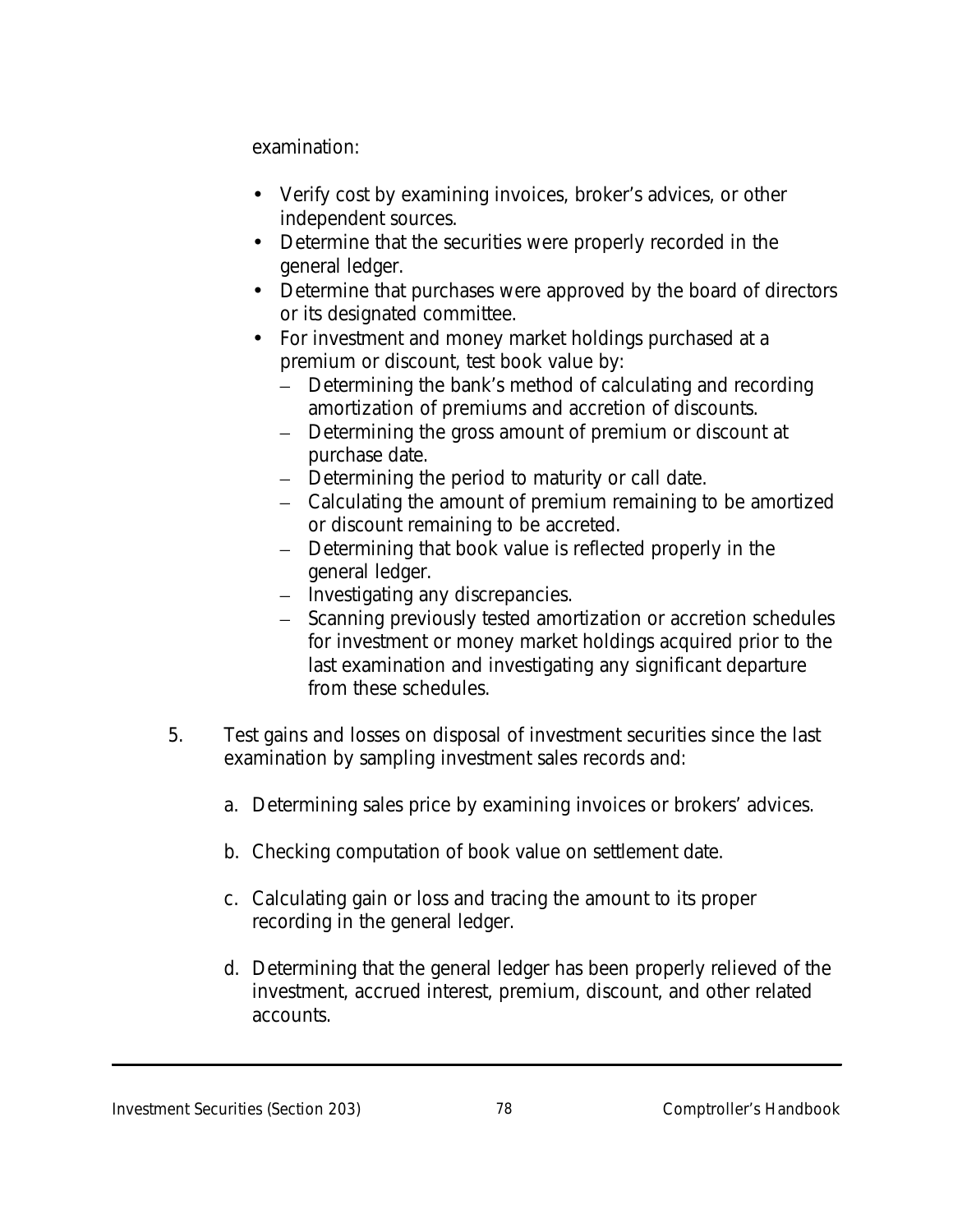- e. Determining that sales were approved by the board of directors or its designated committee.
- 6. Test accrued interest by:
	- a. Determining the bank's method of calculating and recording interest accruals.
	- b. Obtaining trial balance(s) of accrued interest, if maintained separately from trial balances of investment and money market holdings.
	- c. Testing the addition of the trial balance(s) and the reconciliation of the trial balance(s) to the general ledger.
	- d. Determining that interest accruals are not being made on defaulted issues.
	- e. Randomly selecting at least one of each type of the various investment and money market holdings selected as sample items in step 4 and:
		- Determining the interest rate and last interest payment date of coupons and money market instruments.
		- Calculating accrued interest and comparing it to the trial balance(s).
- 7. Obtain and prepare, for each kind of investment and money market holding, a schedule showing the accrued interest balance and the investment balance at the end of each quarter since the last examination, and:
	- a. Calculate the ratios of accrued interest to investment balance for each type and time period.
	- b. Investigate significant fluctuations and/or trends.
- 8. Obtain or prepare, for each kind of investment and money market holding, a schedule showing the monthly income amounts and the average monthly balance since the last examination, and: